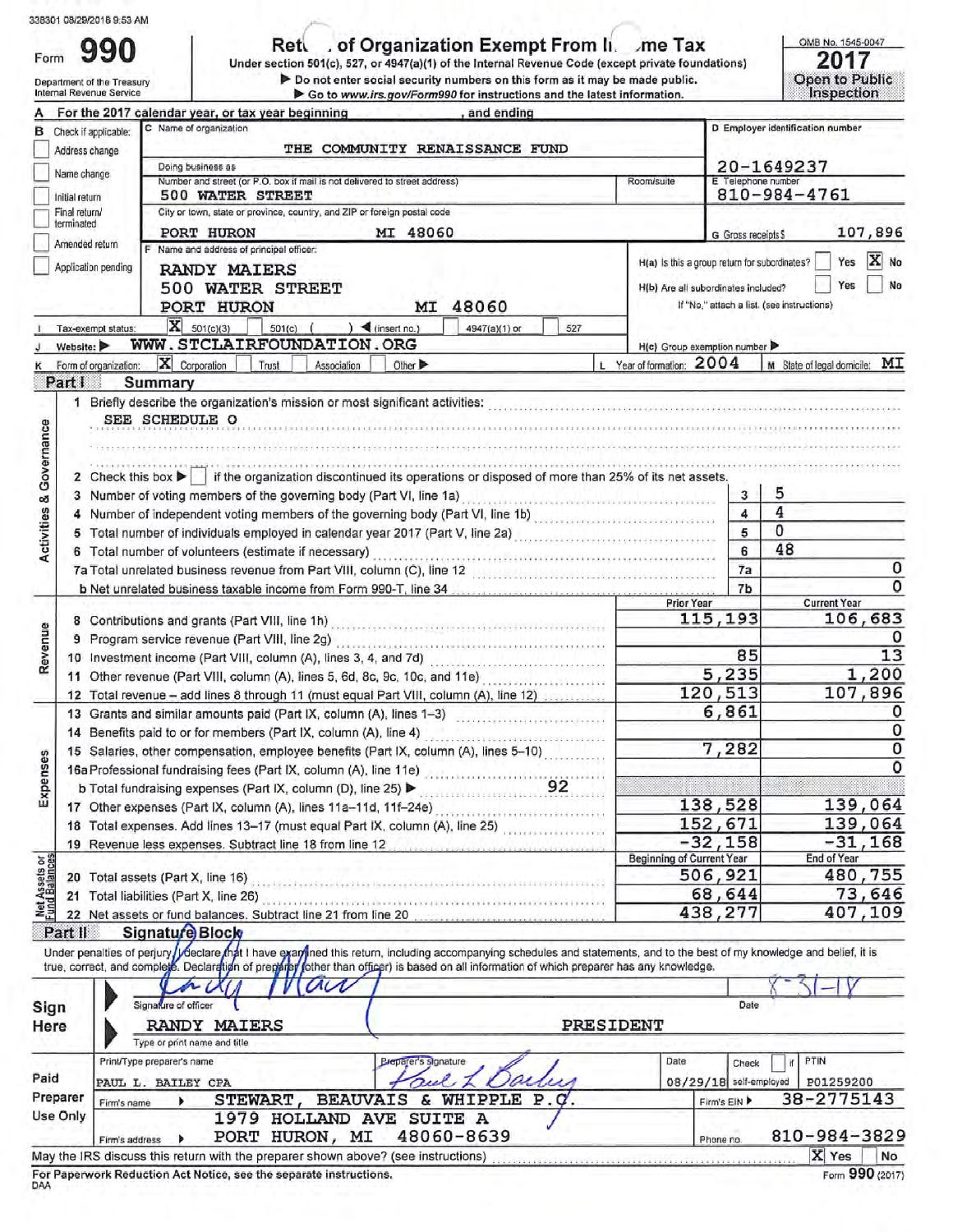| Form 990 (2017) THE COMMUNITY RENAISSANCE FUND                                                                               |                                                     | 20-1649237                                                                                                                     | Page 2                |
|------------------------------------------------------------------------------------------------------------------------------|-----------------------------------------------------|--------------------------------------------------------------------------------------------------------------------------------|-----------------------|
| Part III                                                                                                                     | <b>Statement of Program Service Accomplishments</b> |                                                                                                                                |                       |
|                                                                                                                              |                                                     |                                                                                                                                | $\mathbf{x}$          |
| 1 Briefly describe the organization's mission:                                                                               |                                                     |                                                                                                                                |                       |
| SEE SCHEDULE O                                                                                                               |                                                     |                                                                                                                                |                       |
|                                                                                                                              |                                                     |                                                                                                                                |                       |
|                                                                                                                              |                                                     |                                                                                                                                |                       |
|                                                                                                                              |                                                     |                                                                                                                                |                       |
| Did the organization undertake any significant program services during the year which were not listed on the<br>$\mathbf{2}$ |                                                     |                                                                                                                                |                       |
| prior Form 990 or 990-EZ?                                                                                                    |                                                     |                                                                                                                                | Yes $\overline{X}$ No |
| If "Yes," describe these new services on Schedule O.                                                                         |                                                     |                                                                                                                                |                       |
| Did the organization cease conducting, or make significant changes in how it conducts, any program                           |                                                     |                                                                                                                                |                       |
| services?                                                                                                                    |                                                     |                                                                                                                                | Yes $\overline{X}$ No |
| If "Yes," describe these changes on Schedule O.                                                                              |                                                     |                                                                                                                                |                       |
|                                                                                                                              |                                                     | Describe the organization's program service accomplishments for each of its three largest program services, as measured by     |                       |
|                                                                                                                              |                                                     | expenses. Section 501(c)(3) and 501(c)(4) organizations are required to report the amount of grants and allocations to others, |                       |
| the total expenses, and revenue, if any, for each program service reported.                                                  |                                                     |                                                                                                                                |                       |
|                                                                                                                              |                                                     |                                                                                                                                |                       |
| 4a (Code:<br>) (Expenses \$                                                                                                  | $136,222$ including grants of \$                    |                                                                                                                                |                       |
| TO SOLICIT, RECEIVE, EXPEND AND ADMINISTER FUNDS TO                                                                          |                                                     |                                                                                                                                |                       |
|                                                                                                                              |                                                     |                                                                                                                                |                       |
|                                                                                                                              |                                                     | SUPPORT THE COMMUNITY FOUNDATION, EXPRESSLY INCLUDING,                                                                         |                       |
| BUT NOT NECESSARILY LIMITED TO, THE COMMUNITY                                                                                |                                                     |                                                                                                                                |                       |
| FOUNDATION'S INITIATIVES FOR COMMUNITY AND/OR ECONOMIC                                                                       |                                                     |                                                                                                                                |                       |
| DEVELOPMENT IN ST. CLAIR COUNTY, MICHIGAN                                                                                    |                                                     |                                                                                                                                |                       |
|                                                                                                                              |                                                     |                                                                                                                                |                       |
|                                                                                                                              |                                                     |                                                                                                                                |                       |
|                                                                                                                              |                                                     |                                                                                                                                |                       |
|                                                                                                                              |                                                     |                                                                                                                                |                       |
|                                                                                                                              |                                                     |                                                                                                                                |                       |
|                                                                                                                              |                                                     |                                                                                                                                |                       |
|                                                                                                                              |                                                     |                                                                                                                                |                       |
| <b>4b</b> (Code:                                                                                                             |                                                     |                                                                                                                                |                       |
|                                                                                                                              |                                                     |                                                                                                                                |                       |
|                                                                                                                              |                                                     |                                                                                                                                |                       |
|                                                                                                                              |                                                     |                                                                                                                                |                       |
|                                                                                                                              |                                                     |                                                                                                                                |                       |
|                                                                                                                              |                                                     |                                                                                                                                |                       |
|                                                                                                                              |                                                     |                                                                                                                                |                       |
|                                                                                                                              |                                                     |                                                                                                                                |                       |
|                                                                                                                              |                                                     |                                                                                                                                |                       |
|                                                                                                                              |                                                     |                                                                                                                                |                       |
|                                                                                                                              |                                                     |                                                                                                                                |                       |
|                                                                                                                              |                                                     |                                                                                                                                |                       |
|                                                                                                                              |                                                     |                                                                                                                                |                       |
|                                                                                                                              |                                                     |                                                                                                                                |                       |
| ) (Expenses \$<br>4c (Code:                                                                                                  | including grants of\$                               | ) (Revenue \$                                                                                                                  |                       |
|                                                                                                                              |                                                     |                                                                                                                                |                       |
|                                                                                                                              |                                                     |                                                                                                                                |                       |
|                                                                                                                              |                                                     |                                                                                                                                |                       |
|                                                                                                                              |                                                     |                                                                                                                                |                       |
|                                                                                                                              |                                                     |                                                                                                                                |                       |
|                                                                                                                              |                                                     |                                                                                                                                |                       |
|                                                                                                                              |                                                     |                                                                                                                                |                       |
|                                                                                                                              |                                                     |                                                                                                                                |                       |
|                                                                                                                              |                                                     |                                                                                                                                |                       |
|                                                                                                                              |                                                     |                                                                                                                                |                       |
|                                                                                                                              |                                                     |                                                                                                                                |                       |
|                                                                                                                              |                                                     |                                                                                                                                |                       |
|                                                                                                                              |                                                     |                                                                                                                                |                       |
| 4d Other program services (Describe in Schedule O.)                                                                          |                                                     |                                                                                                                                |                       |
| (Expenses \$                                                                                                                 | including grants of\$                               | (Revenue \$                                                                                                                    |                       |
| 4e Total program service expenses                                                                                            | 136,222                                             |                                                                                                                                |                       |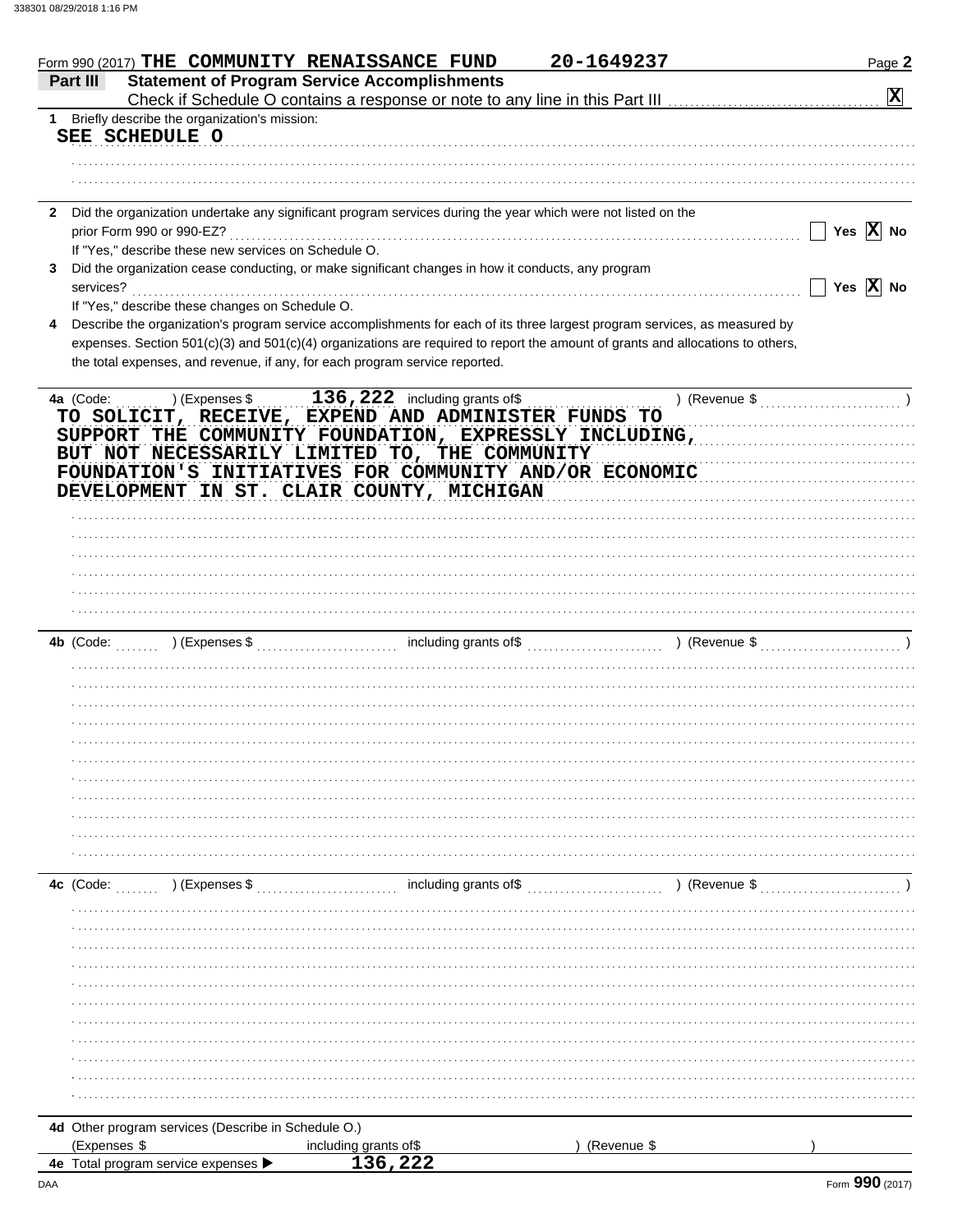### **Part IV Checklist of Required Schedules** Form 990 (2017) THE COMMUNITY RENAISSANCE FUND 20-1649237 Page 3

|     |                                                                                                                                                       |              | <b>Yes</b> | No          |
|-----|-------------------------------------------------------------------------------------------------------------------------------------------------------|--------------|------------|-------------|
| 1   | Is the organization described in section 501(c)(3) or $4947(a)(1)$ (other than a private foundation)? If "Yes,"                                       |              |            |             |
|     | complete Schedule A                                                                                                                                   | 1            | X          |             |
| 2   | Is the organization required to complete Schedule B, Schedule of Contributors (see instructions)?                                                     | $\mathbf{2}$ | X          |             |
| 3   | Did the organization engage in direct or indirect political campaign activities on behalf of or in opposition to                                      |              |            |             |
|     | candidates for public office? If "Yes," complete Schedule C, Part I                                                                                   | 3            |            | X           |
| 4   | Section 501(c)(3) organizations. Did the organization engage in lobbying activities, or have a section 501(h)                                         |              |            |             |
|     | election in effect during the tax year? If "Yes," complete Schedule C, Part II                                                                        | 4            |            | X           |
| 5   | Is the organization a section $501(c)(4)$ , $501(c)(5)$ , or $501(c)(6)$ organization that receives membership dues,                                  |              |            |             |
|     | assessments, or similar amounts as defined in Revenue Procedure 98-19? If "Yes," complete Schedule C,                                                 |              |            |             |
|     | Part III                                                                                                                                              | 5            |            | X.          |
| 6   | Did the organization maintain any donor advised funds or any similar funds or accounts for which donors                                               |              |            |             |
|     | have the right to provide advice on the distribution or investment of amounts in such funds or accounts? If                                           |              |            |             |
|     | "Yes," complete Schedule D, Part I                                                                                                                    | 6            |            | X.          |
| 7   | Did the organization receive or hold a conservation easement, including easements to preserve open space,                                             |              |            |             |
|     | the environment, historic land areas, or historic structures? If "Yes," complete Schedule D, Part II                                                  | 7            |            | x           |
| 8   | Did the organization maintain collections of works of art, historical treasures, or other similar assets? If "Yes,"                                   |              |            |             |
|     | complete Schedule D, Part III                                                                                                                         | 8            |            | x           |
| 9   | Did the organization report an amount in Part X, line 21, for escrow or custodial account liability, serve as a                                       |              |            |             |
|     | custodian for amounts not listed in Part X; or provide credit counseling, debt management, credit repair, or                                          |              |            |             |
|     | debt negotiation services? If "Yes," complete Schedule D, Part IV                                                                                     | 9            |            | X.          |
| 10  | Did the organization, directly or through a related organization, hold assets in temporarily restricted                                               |              |            |             |
|     | endowments, permanent endowments, or quasi-endowments? If "Yes," complete Schedule D, Part V                                                          | 10           |            | x           |
| 11  | If the organization's answer to any of the following questions is "Yes," then complete Schedule D, Parts VI,                                          |              |            |             |
|     | VII, VIII, IX, or X as applicable.                                                                                                                    |              |            |             |
| a   | Did the organization report an amount for land, buildings, and equipment in Part X, line 10? If "Yes,"                                                | 11a l        | X          |             |
|     | complete Schedule D, Part VI<br><b>b</b> Did the organization report an amount for investments—other securities in Part X, line 12 that is 5% or more |              |            |             |
|     | of its total assets reported in Part X, line 16? If "Yes," complete Schedule D, Part VII [[[[[[[[[[[[[[[[[[[[[                                        | 11b          |            | X           |
|     | c Did the organization report an amount for investments—program related in Part X, line 13 that is 5% or more                                         |              |            |             |
|     |                                                                                                                                                       | 11c          |            | X           |
|     | d Did the organization report an amount for other assets in Part X, line 15 that is 5% or more of its total assets                                    |              |            |             |
|     | reported in Part X, line 16? If "Yes," complete Schedule D, Part IX                                                                                   | 11d          |            | X           |
|     | Did the organization report an amount for other liabilities in Part X, line 25? If "Yes," complete Schedule D, Part X                                 | 11e          |            | $\mathbf x$ |
| f   | Did the organization's separate or consolidated financial statements for the tax year include a footnote that addresses                               |              |            |             |
|     | the organization's liability for uncertain tax positions under FIN 48 (ASC 740)? If "Yes," complete Schedule D, Part X                                | 11f          |            | X           |
|     | 12a Did the organization obtain separate, independent audited financial statements for the tax year? If "Yes," complete                               |              |            |             |
|     |                                                                                                                                                       | 12a          |            | X           |
|     | Was the organization included in consolidated, independent audited financial statements for the tax year? If                                          |              |            |             |
|     | "Yes," and if the organization answered "No" to line 12a, then completing Schedule D, Parts XI and XII is optional                                    | 12b          | X          |             |
| 13  |                                                                                                                                                       | 13           |            | <u>x</u>    |
| 14а |                                                                                                                                                       | 14a          |            | X           |
| b   | Did the organization have aggregate revenues or expenses of more than \$10,000 from grantmaking,                                                      |              |            |             |
|     | fundraising, business, investment, and program service activities outside the United States, or aggregate                                             |              |            |             |
|     | foreign investments valued at \$100,000 or more? If "Yes," complete Schedule F, Parts I and IV [[[[[[[[[[[[[[[                                        | 14b          |            | X           |
| 15  | Did the organization report on Part IX, column (A), line 3, more than \$5,000 of grants or other assistance to or                                     |              |            |             |
|     | for any foreign organization? If "Yes," complete Schedule F, Parts II and IV                                                                          | 15           |            | X           |
| 16  | Did the organization report on Part IX, column (A), line 3, more than \$5,000 of aggregate grants or other                                            |              |            |             |
|     | assistance to or for foreign individuals? If "Yes," complete Schedule F, Parts III and IV                                                             | 16           |            | X           |
| 17  | Did the organization report a total of more than \$15,000 of expenses for professional fundraising services on                                        |              |            |             |
|     |                                                                                                                                                       | 17           |            | X           |
| 18  | Did the organization report more than \$15,000 total of fundraising event gross income and contributions on                                           |              |            |             |
|     | Part VIII, lines 1c and 8a? If "Yes," complete Schedule G, Part II                                                                                    | 18           |            | X           |
| 19  | Did the organization report more than \$15,000 of gross income from gaming activities on Part VIII, line 9a?                                          |              |            |             |
|     | If "Yes," complete Schedule G, Part III.                                                                                                              | 19           |            | X           |

Form **990** (2017)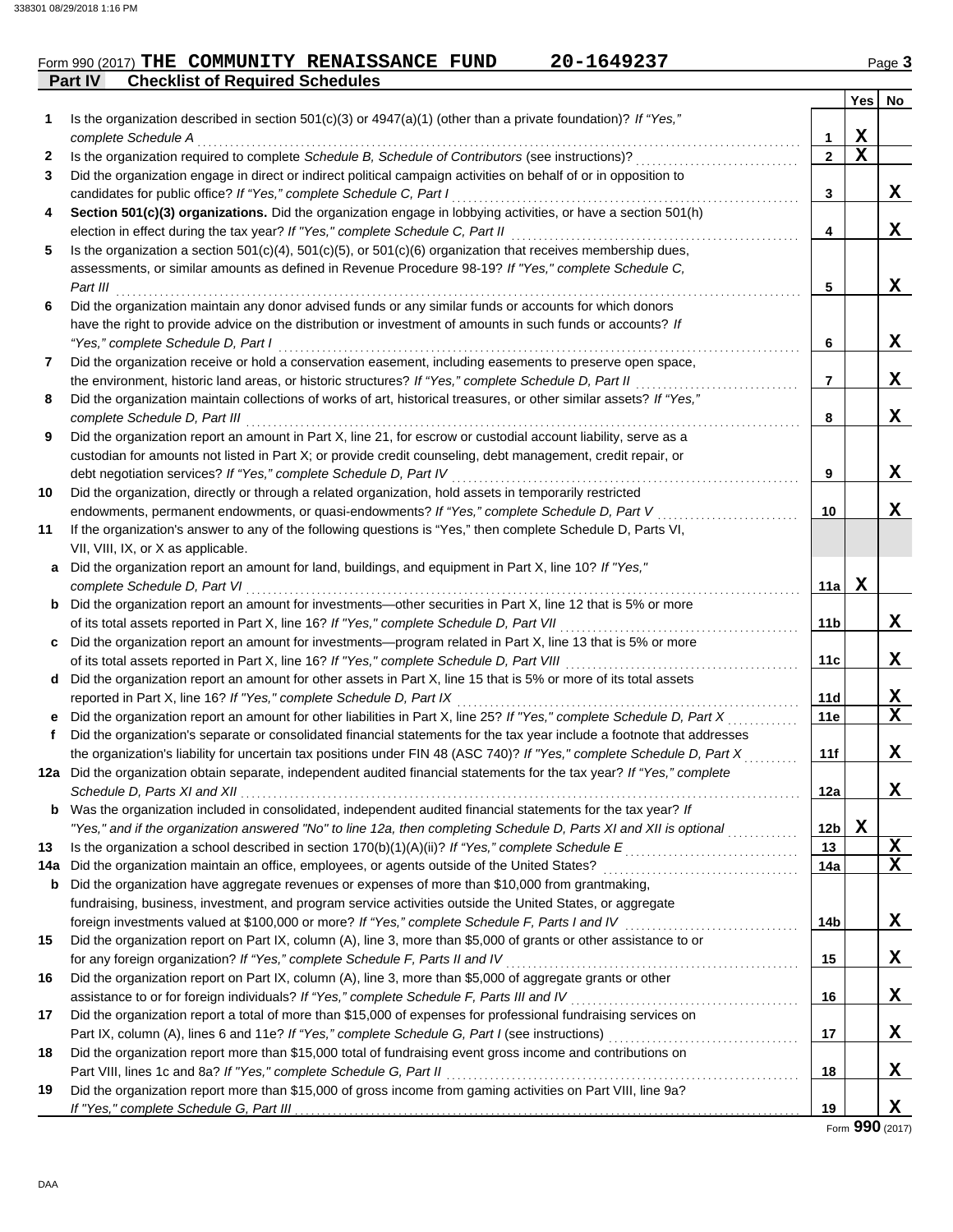| Form 990 (2017) THE COMMUNITY RENAISSANCE FUND<br>20-1649237                                                          |                 |      | Page 4 |
|-----------------------------------------------------------------------------------------------------------------------|-----------------|------|--------|
| <b>Checklist of Required Schedules (continued)</b><br>Part IV                                                         |                 |      |        |
|                                                                                                                       |                 | Yes: | No     |
| 20a Did the organization operate one or more hospital facilities? If "Yes," complete Schedule H                       | 20a             |      | △      |
| <b>b</b> If "Yes" to line 20a, did the organization attach a copy of its audited financial statements to this return? | 20 <sub>b</sub> |      |        |
|                                                                                                                       |                 |      |        |

Did the organization report more than \$5,000 of grants or other assistance to any domestic organization or **21** domestic government on Part IX, column (A), line 1? *If "Yes," complete Schedule I, Parts I and II* . . . . . . . . . . . . . . . . . . . . . . . . . . . . . . .

| 22  | Did the organization report more than \$5,000 of grants or other assistance to or for domestic individuals on    |                 |             |             |
|-----|------------------------------------------------------------------------------------------------------------------|-----------------|-------------|-------------|
|     | Part IX, column (A), line 2? If "Yes," complete Schedule I, Parts I and III                                      | 22              |             | X           |
| 23  | Did the organization answer "Yes" to Part VII, Section A, line 3, 4, or 5 about compensation of the              |                 |             |             |
|     | organization's current and former officers, directors, trustees, key employees, and highest compensated          |                 |             |             |
|     | employees? If "Yes," complete Schedule J                                                                         | 23              | $\mathbf x$ |             |
|     | 24a Did the organization have a tax-exempt bond issue with an outstanding principal amount of more than          |                 |             |             |
|     | \$100,000 as of the last day of the year, that was issued after December 31, 2002? If "Yes," answer lines 24b    |                 |             |             |
|     | through 24d and complete Schedule K. If "No," go to line 25a                                                     | 24a             |             | X           |
| b   | Did the organization invest any proceeds of tax-exempt bonds beyond a temporary period exception?                | 24b             |             |             |
| c   | Did the organization maintain an escrow account other than a refunding escrow at any time during the year        |                 |             |             |
|     | to defease any tax-exempt bonds?                                                                                 | 24c             |             |             |
| d   | Did the organization act as an "on behalf of" issuer for bonds outstanding at any time during the year?          | 24d             |             |             |
|     | 25a Section 501(c)(3), 501(c)(4), and 501(c)(29) organizations. Did the organization engage in an excess benefit |                 |             |             |
|     | transaction with a disqualified person during the year? If "Yes," complete Schedule L, Part I                    | 25a             |             | X           |
| b   | Is the organization aware that it engaged in an excess benefit transaction with a disqualified person in a prior |                 |             |             |
|     | year, and that the transaction has not been reported on any of the organization's prior Forms 990 or 990-EZ?     |                 |             |             |
|     | If "Yes," complete Schedule L, Part I                                                                            | 25 <sub>b</sub> |             | X           |
| 26  | Did the organization report any amount on Part X, line 5, 6, or 22 for receivables from or payables to any       |                 |             |             |
|     | current or former officers, directors, trustees, key employees, highest compensated employees, or                |                 |             |             |
|     | disqualified persons? If "Yes," complete Schedule L, Part II                                                     | 26              |             | X           |
| 27  | Did the organization provide a grant or other assistance to an officer, director, trustee, key employee,         |                 |             |             |
|     | substantial contributor or employee thereof, a grant selection committee member, or to a 35% controlled          |                 |             |             |
|     | entity or family member of any of these persons? If "Yes," complete Schedule L, Part III                         | 27              |             | X           |
| 28  | Was the organization a party to a business transaction with one of the following parties (see Schedule L,        |                 |             |             |
|     | Part IV instructions for applicable filing thresholds, conditions, and exceptions):                              |                 |             |             |
| а   | A current or former officer, director, trustee, or key employee? If "Yes," complete Schedule L, Part IV          | 28a             |             | X           |
| b   | A family member of a current or former officer, director, trustee, or key employee? If "Yes," complete           |                 |             |             |
|     | Schedule L, Part IV                                                                                              | 28b             |             | X           |
| c   | An entity of which a current or former officer, director, trustee, or key employee (or a family member thereof)  |                 |             |             |
|     | was an officer, director, trustee, or direct or indirect owner? If "Yes," complete Schedule L, Part IV           | 28c             |             | X           |
| 29  | Did the organization receive more than \$25,000 in non-cash contributions? If "Yes," complete Schedule M         | 29              |             | $\mathbf x$ |
| 30  | Did the organization receive contributions of art, historical treasures, or other similar assets, or qualified   |                 |             |             |
|     | conservation contributions? If "Yes," complete Schedule M                                                        | 30              |             | X           |
| 31  | Did the organization liquidate, terminate, or dissolve and cease operations? If "Yes," complete Schedule N,      |                 |             |             |
|     | Part I                                                                                                           | 31              |             | X           |
| 32  | Did the organization sell, exchange, dispose of, or transfer more than 25% of its net assets? If "Yes,"          |                 |             |             |
|     | complete Schedule N, Part II                                                                                     | 32              |             | X           |
| 33  | Did the organization own 100% of an entity disregarded as separate from the organization under Regulations       |                 |             |             |
|     | sections 301.7701-2 and 301.7701-3? If "Yes," complete Schedule R, Part I                                        | 33              |             | X           |
| 34  | Was the organization related to any tax-exempt or taxable entity? If "Yes," complete Schedule R, Part II, III,   |                 |             |             |
|     | or IV, and Part V, line 1                                                                                        | 34              | $\mathbf X$ |             |
| 35а | Did the organization have a controlled entity within the meaning of section 512(b)(13)?                          | 35a             |             | X           |
| b   | If "Yes" to line 35a, did the organization receive any payment from or engage in any transaction with a          |                 |             |             |
|     | controlled entity within the meaning of section 512(b)(13)? If "Yes," complete Schedule R, Part V, line 2        | 35b             |             |             |
| 36  | Section 501(c)(3) organizations. Did the organization make any transfers to an exempt non-charitable             |                 |             |             |
|     | related organization? If "Yes," complete Schedule R, Part V, line 2                                              | 36              |             | X           |
| 37  | Did the organization conduct more than 5% of its activities through an entity that is not a related organization |                 |             |             |
|     | and that is treated as a partnership for federal income tax purposes? If "Yes," complete Schedule R,             |                 |             |             |
|     | Part VI                                                                                                          | 37              |             | x           |
| 38  | Did the organization complete Schedule O and provide explanations in Schedule O for Part VI, lines 11b and       |                 |             |             |
|     | 19? Note. All Form 990 filers are required to complete Schedule O.                                               | 38              | X           |             |

Form **990** (2017)

**21**

**X**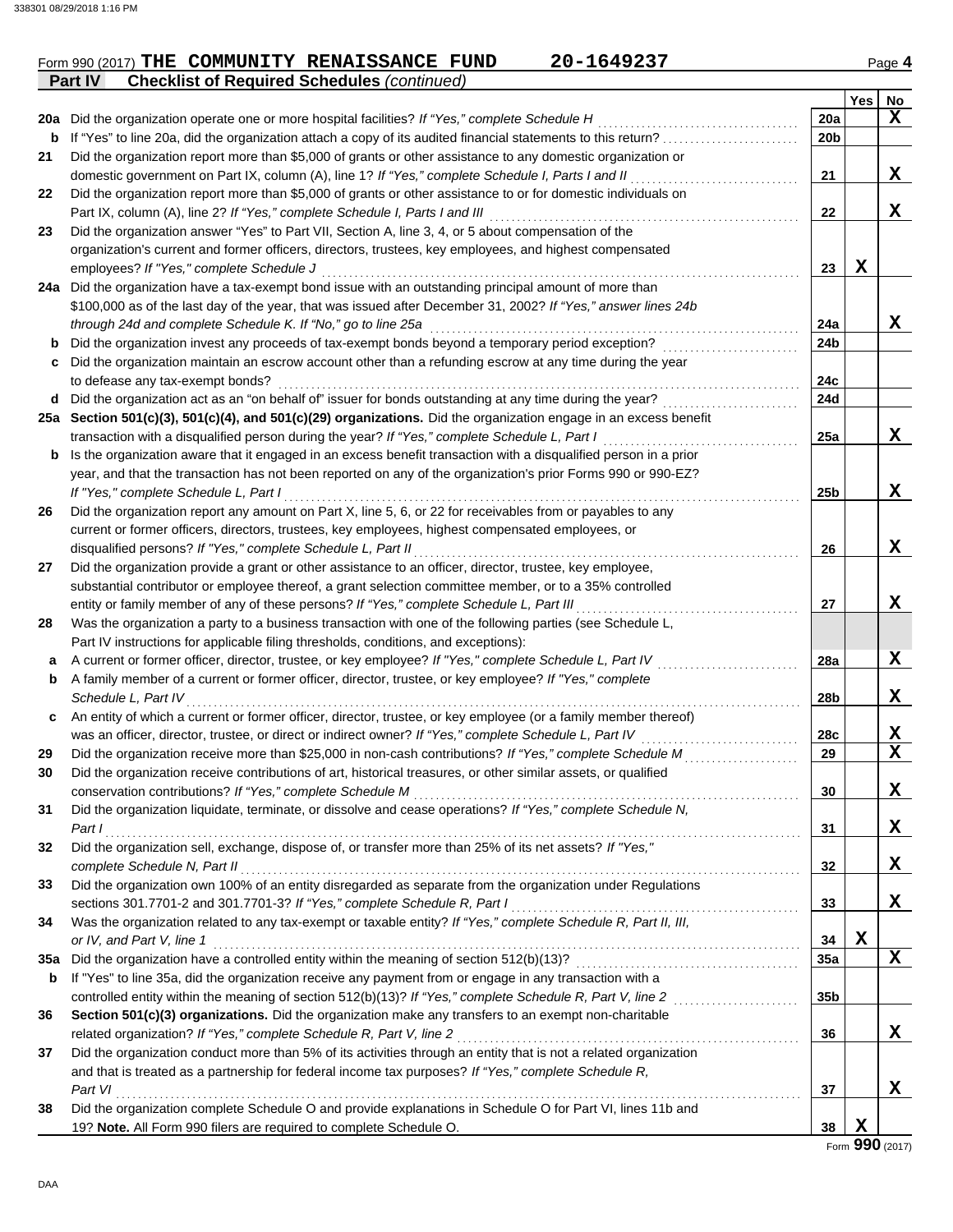|     | 20-1649237<br>Form 990 (2017) THE COMMUNITY RENAISSANCE FUND                                                                                                                                                 |                      |                 | Page 5       |
|-----|--------------------------------------------------------------------------------------------------------------------------------------------------------------------------------------------------------------|----------------------|-----------------|--------------|
|     | <b>Statements Regarding Other IRS Filings and Tax Compliance</b><br>Part V                                                                                                                                   |                      |                 |              |
|     | Check if Schedule O contains a response or note to any line in this Part V                                                                                                                                   |                      |                 |              |
|     |                                                                                                                                                                                                              |                      | <b>Yes</b>      | No           |
| 1a  | 4<br>Enter the number reported in Box 3 of Form 1096. Enter -0- if not applicable<br>1a<br>$\mathbf 0$                                                                                                       |                      |                 |              |
| b   | Enter the number of Forms W-2G included in line 1a. Enter -0- if not applicable<br>1b                                                                                                                        |                      |                 |              |
| c   | Did the organization comply with backup withholding rules for reportable payments to vendors and                                                                                                             |                      |                 |              |
|     | reportable gaming (gambling) winnings to prize winners?                                                                                                                                                      | 1c                   |                 |              |
|     | 2a Enter the number of employees reported on Form W-3, Transmittal of Wage and Tax                                                                                                                           |                      |                 |              |
|     | $\mathbf 0$<br>Statements, filed for the calendar year ending with or within the year covered by this return<br>2a                                                                                           |                      |                 |              |
| b   | If at least one is reported on line 2a, did the organization file all required federal employment tax returns?                                                                                               | 2 <sub>b</sub>       |                 |              |
|     | Note. If the sum of lines 1a and 2a is greater than 250, you may be required to e-file (see instructions)                                                                                                    |                      |                 | X            |
| За  | Did the organization have unrelated business gross income of \$1,000 or more during the year?<br>If "Yes," has it filed a Form 990-T for this year? If "No" to line 3b, provide an explanation in Schedule O | 3a<br>3 <sub>b</sub> |                 |              |
| b   | At any time during the calendar year, did the organization have an interest in, or a signature or other authority                                                                                            |                      |                 |              |
| 4a  | over, a financial account in a foreign country (such as a bank account, securities account, or other financial                                                                                               |                      |                 |              |
|     |                                                                                                                                                                                                              |                      |                 | X            |
| b   | account)?<br>If "Yes," enter the name of the foreign country: ▶                                                                                                                                              | 4a                   |                 |              |
|     | See instructions for filing requirements for FinCEN Form 114, Report of Foreign Bank and Financial Accounts                                                                                                  |                      |                 |              |
|     | (FBAR).                                                                                                                                                                                                      |                      |                 |              |
| 5a  | Was the organization a party to a prohibited tax shelter transaction at any time during the tax year?                                                                                                        | 5a                   |                 | <u>x</u>     |
| b   | Did any taxable party notify the organization that it was or is a party to a prohibited tax shelter transaction?                                                                                             | 5 <sub>b</sub>       |                 | $\mathbf x$  |
| c   | If "Yes" to line 5a or 5b, did the organization file Form 8886-T?                                                                                                                                            | 5c                   |                 |              |
| 6a  | Does the organization have annual gross receipts that are normally greater than \$100,000, and did the                                                                                                       |                      |                 |              |
|     | organization solicit any contributions that were not tax deductible as charitable contributions?                                                                                                             | 6a                   |                 | X            |
| b   | If "Yes," did the organization include with every solicitation an express statement that such contributions or                                                                                               |                      |                 |              |
|     | gifts were not tax deductible?                                                                                                                                                                               | 6b                   |                 |              |
| 7   | Organizations that may receive deductible contributions under section 170(c).                                                                                                                                |                      |                 |              |
| a   | Did the organization receive a payment in excess of \$75 made partly as a contribution and partly for goods                                                                                                  |                      |                 |              |
|     | and services provided to the payor?                                                                                                                                                                          | 7a                   |                 | X            |
| b   | If "Yes," did the organization notify the donor of the value of the goods or services provided?                                                                                                              | 7b                   |                 |              |
| c   | Did the organization sell, exchange, or otherwise dispose of tangible personal property for which it was                                                                                                     |                      |                 |              |
|     | required to file Form 8282?                                                                                                                                                                                  | 7c                   |                 | X            |
|     | 7d<br>d If "Yes," indicate the number of Forms 8282 filed during the year                                                                                                                                    |                      |                 |              |
| е   | Did the organization receive any funds, directly or indirectly, to pay premiums on a personal benefit contract?                                                                                              | 7e                   |                 | $\mathbf{X}$ |
|     | Did the organization, during the year, pay premiums, directly or indirectly, on a personal benefit contract?                                                                                                 | 7f                   |                 | $\mathbf x$  |
|     | If the organization received a contribution of qualified intellectual property, did the organization file Form 8899 as required?                                                                             | 7g                   |                 |              |
|     | If the organization received a contribution of cars, boats, airplanes, or other vehicles, did the organization file a Form 1098-C?                                                                           | 7h                   |                 |              |
| 8   | Sponsoring organizations maintaining donor advised funds. Did a donor advised fund maintained by the                                                                                                         |                      |                 |              |
|     | sponsoring organization have excess business holdings at any time during the year?<br><u> 1986 - Johann Stoff, deutscher Stoff, der Stoff, deutscher Stoff, der Stoff, der Stoff, der Stoff, der Stoff, </u> | 8                    |                 |              |
| 9   | Sponsoring organizations maintaining donor advised funds.                                                                                                                                                    |                      |                 |              |
| a   | Did the sponsoring organization make any taxable distributions under section 4966?                                                                                                                           | 9а                   |                 |              |
| b   | Did the sponsoring organization make a distribution to a donor, donor advisor, or related person?                                                                                                            | 9b                   |                 |              |
| 10  | Section 501(c)(7) organizations. Enter:                                                                                                                                                                      |                      |                 |              |
| a   | 10a<br>Initiation fees and capital contributions included on Part VIII, line 12                                                                                                                              |                      |                 |              |
| b   | Gross receipts, included on Form 990, Part VIII, line 12, for public use of club facilities<br>10 <sub>b</sub>                                                                                               |                      |                 |              |
| 11  | Section 501(c)(12) organizations. Enter:                                                                                                                                                                     |                      |                 |              |
| a   | Gross income from members or shareholders<br>11a                                                                                                                                                             |                      |                 |              |
| b   | Gross income from other sources (Do not net amounts due or paid to other sources                                                                                                                             |                      |                 |              |
|     | against amounts due or received from them.)<br>11 <sub>b</sub>                                                                                                                                               |                      |                 |              |
| 12a | Section 4947(a)(1) non-exempt charitable trusts. Is the organization filing Form 990 in lieu of Form 1041?                                                                                                   | 12a                  |                 |              |
| b   | If "Yes," enter the amount of tax-exempt interest received or accrued during the year<br>12 <sub>b</sub>                                                                                                     |                      |                 |              |
| 13  | Section 501(c)(29) qualified nonprofit health insurance issuers.                                                                                                                                             |                      |                 |              |
| a   | Is the organization licensed to issue qualified health plans in more than one state?                                                                                                                         | 13a                  |                 |              |
|     | Note. See the instructions for additional information the organization must report on Schedule O.                                                                                                            |                      |                 |              |
| b   | Enter the amount of reserves the organization is required to maintain by the states in which                                                                                                                 |                      |                 |              |
|     | the organization is licensed to issue qualified health plans<br>13 <sub>b</sub>                                                                                                                              |                      |                 |              |
| c   | 13c<br>Enter the amount of reserves on hand                                                                                                                                                                  |                      |                 |              |
| 14a | Did the organization receive any payments for indoor tanning services during the tax year?                                                                                                                   | 14a                  |                 | $\mathbf x$  |
| b   | If "Yes," has it filed a Form 720 to report these payments? If "No," provide an explanation in Schedule O                                                                                                    | 14 <sub>b</sub>      |                 |              |
| DAA |                                                                                                                                                                                                              |                      | Form 990 (2017) |              |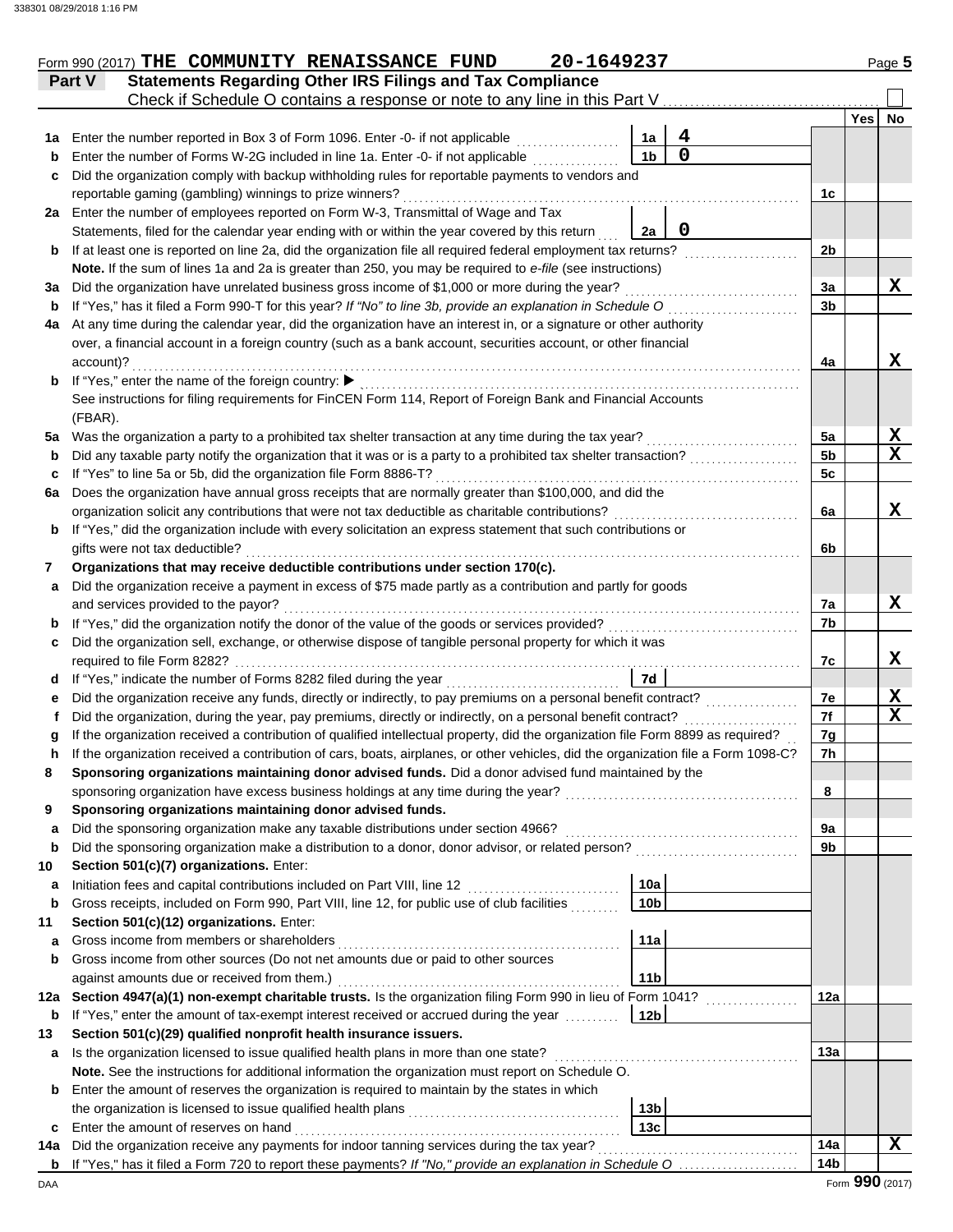|     |                                                                                                                                     |    |   |                 | Yes         | No          |
|-----|-------------------------------------------------------------------------------------------------------------------------------------|----|---|-----------------|-------------|-------------|
|     | 1a Enter the number of voting members of the governing body at the end of the tax year                                              | 1a | 5 |                 |             |             |
|     | If there are material differences in voting rights among members of the governing body, or                                          |    |   |                 |             |             |
|     | if the governing body delegated broad authority to an executive committee or similar                                                |    |   |                 |             |             |
|     | committee, explain in Schedule O.                                                                                                   |    |   |                 |             |             |
| b   | Enter the number of voting members included in line 1a, above, who are independent                                                  | 1b | 4 |                 |             |             |
| 2   | Did any officer, director, trustee, or key employee have a family relationship or a business relationship with                      |    |   |                 |             |             |
|     | any other officer, director, trustee, or key employee?                                                                              |    |   | 2               |             | X           |
| 3   | Did the organization delegate control over management duties customarily performed by or under the direct                           |    |   |                 |             |             |
|     | supervision of officers, directors, or trustees, or key employees to a management company or other person?                          |    |   | 3               |             | X           |
| 4   | Did the organization make any significant changes to its governing documents since the prior Form 990 was filed?                    |    |   | 4               |             | $\mathbf x$ |
| 5   | Did the organization become aware during the year of a significant diversion of the organization's assets?                          |    |   | 5               |             | $\mathbf x$ |
| 6   | Did the organization have members or stockholders?                                                                                  |    |   | 6               |             | X           |
| 7a  | Did the organization have members, stockholders, or other persons who had the power to elect or appoint                             |    |   |                 |             |             |
|     | one or more members of the governing body?                                                                                          |    |   | 7a              |             | X           |
| b   | Are any governance decisions of the organization reserved to (or subject to approval by) members,                                   |    |   |                 |             |             |
|     | stockholders, or persons other than the governing body?                                                                             |    |   | 7b              |             | X           |
| 8   | Did the organization contemporaneously document the meetings held or written actions undertaken during the year by the following:   |    |   |                 |             |             |
| a   | The governing body?                                                                                                                 |    |   | 8a              | X           |             |
| b   | Each committee with authority to act on behalf of the governing body?                                                               |    |   | 8b              | $\mathbf x$ |             |
| 9   | Is there any officer, director, trustee, or key employee listed in Part VII, Section A, who cannot be reached at                    |    |   |                 |             |             |
|     | the organization's mailing address? If "Yes," provide the names and addresses in Schedule O                                         |    |   | 9               |             | X           |
|     | Section B. Policies (This Section B requests information about policies not required by the Internal Revenue Code.)                 |    |   |                 |             |             |
|     |                                                                                                                                     |    |   |                 | Yes         | No          |
| 10a | Did the organization have local chapters, branches, or affiliates?                                                                  |    |   | 10a             |             | x           |
| b   | If "Yes," did the organization have written policies and procedures governing the activities of such chapters,                      |    |   |                 |             |             |
|     | affiliates, and branches to ensure their operations are consistent with the organization's exempt purposes?                         |    |   | 10b             |             |             |
| 11a | Has the organization provided a complete copy of this Form 990 to all members of its governing body before filing the form?         |    |   | 11a             | X           |             |
| b   | Describe in Schedule O the process, if any, used by the organization to review this Form 990.                                       |    |   |                 |             |             |
| 12a | Did the organization have a written conflict of interest policy? If "No," go to line 13                                             |    |   | 12a             | X           |             |
| b   | Were officers, directors, or trustees, and key employees required to disclose annually interests that could give rise to conflicts? |    |   | 12 <sub>b</sub> | X           |             |
| c   | Did the organization regularly and consistently monitor and enforce compliance with the policy? If "Yes,"                           |    |   |                 |             |             |
|     | describe in Schedule O how this was done                                                                                            |    |   | 12c             | X           |             |
| 13  | Did the organization have a written whistleblower policy?                                                                           |    |   | 13              | X           |             |
| 14  | Did the organization have a written document retention and destruction policy?                                                      |    |   | 14              | X           |             |
| 15  | Did the process for determining compensation of the following persons include a review and approval by                              |    |   |                 |             |             |
|     | independent persons, comparability data, and contemporaneous substantiation of the deliberation and decision?                       |    |   |                 |             |             |
| a   |                                                                                                                                     |    |   | 15a             |             | X           |
| b   | Other officers or key employees of the organization                                                                                 |    |   | 15 <sub>b</sub> |             | X           |
|     | If "Yes" to line 15a or 15b, describe the process in Schedule O (see instructions).                                                 |    |   |                 |             |             |
| 16a | Did the organization invest in, contribute assets to, or participate in a joint venture or similar arrangement                      |    |   |                 |             |             |
|     | with a taxable entity during the year?                                                                                              |    |   | 16a             |             | X           |
| b   | If "Yes," did the organization follow a written policy or procedure requiring the organization to evaluate its                      |    |   |                 |             |             |
|     | participation in joint venture arrangements under applicable federal tax law, and take steps to safeguard the                       |    |   |                 |             |             |
|     |                                                                                                                                     |    |   | 16b             |             |             |
|     | <b>Section C. Disclosure</b>                                                                                                        |    |   |                 |             |             |
| 17  | List the states with which a copy of this Form 990 is required to be filed $\blacktriangleright$ MI                                 |    |   |                 |             |             |
| 18  | Section 6104 requires an organization to make its Forms 1023 (or 1024 if applicable), 990, and 990-T (Section 501(c)(3)s only)      |    |   |                 |             |             |
|     | available for public inspection. Indicate how you made these available. Check all that apply.                                       |    |   |                 |             |             |
|     | $ \mathbf{X} $ Own website $ \mathbf{X} $ Another's website $ \mathbf{X} $ Upon request $ \cdot $ Other (explain in Schedule O)     |    |   |                 |             |             |
| 19  | Describe in Schedule O whether (and if so, how) the organization made its governing documents, conflict of interest policy, and     |    |   |                 |             |             |
|     | financial statements available to the public during the tax year.                                                                   |    |   |                 |             |             |
| 20  | State the name, address, and telephone number of the person who possesses the organization's books and records:                     |    |   |                 |             |             |

*response to line 8a, 8b, or 10b below, describe the circumstances, processes, or changes in Schedule O. See instructions.*

Check if Schedule O contains a response or note to any line in this Part VI

Form 990 (2017) THE COMMUNITY RENAISSANCE FUND 20-1649237 Page 6 **Part VI Governance, Management, and Disclosure** *For each "Yes" response to lines 2 through 7b below, and for a "No"*

**X**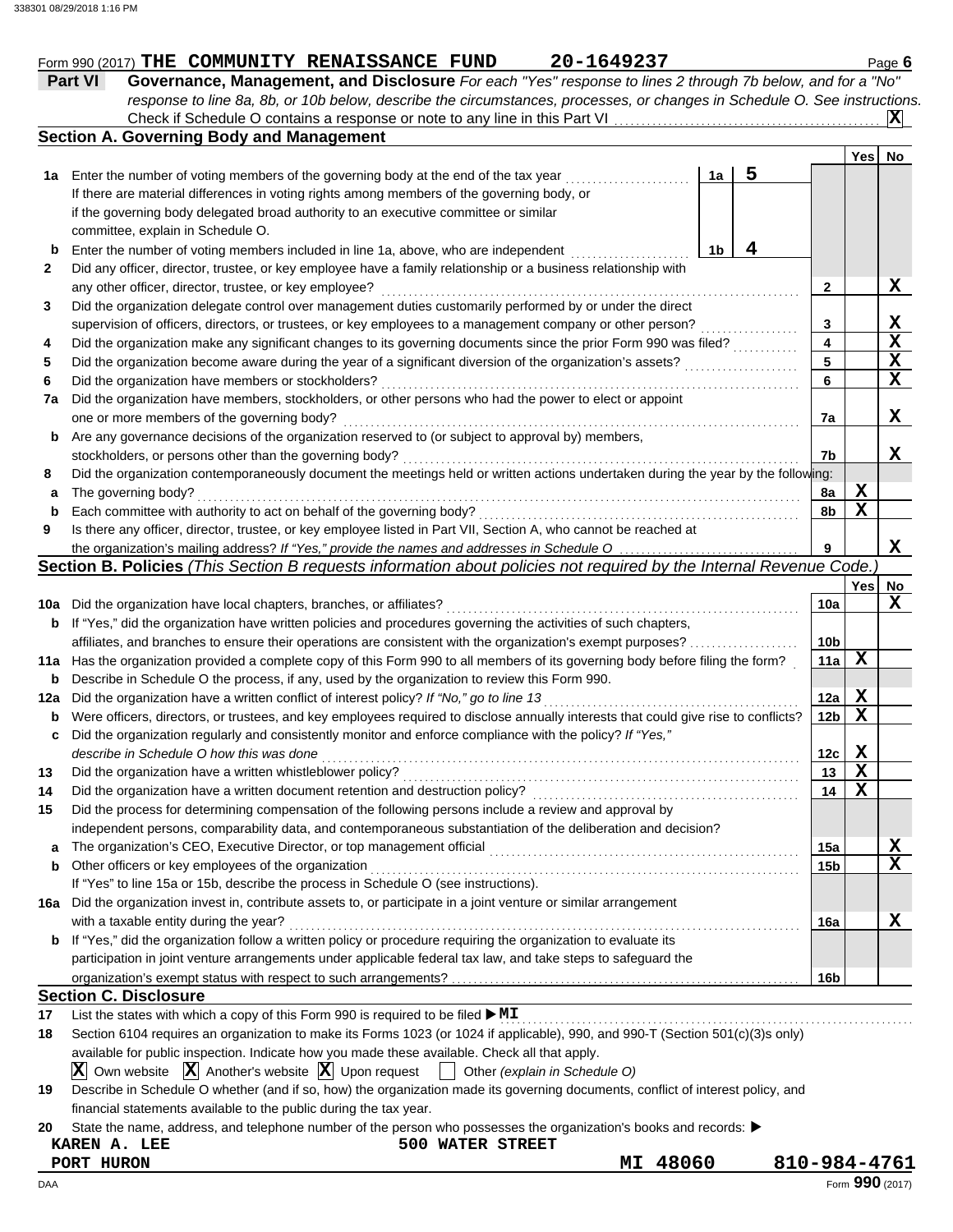| Form 990 (2017) $\mathbf{THE}$ | <b>COMMUNITY RENAISSANCE</b> | <b>FUND</b> | 20-1649237 | Page |
|--------------------------------|------------------------------|-------------|------------|------|
|                                |                              |             |            |      |

### **Independent Contractors Part VII Compensation of Officers, Directors, Trustees, Key Employees, Highest Compensated Employees, and** Check if Schedule O contains a response or note to any line in this Part VII **X**

**Section A. Officers, Directors, Trustees, Key Employees, and Highest Compensated Employees**

**1a** Complete this table for all persons required to be listed. Report compensation for the calendar year ending with or within the organization's tax year.

■ List all of the organization's **current** officers, directors, trustees (whether individuals or organizations), regardless of amount of compensation. Enter -0- in columns (D), (E), and (F) if no compensation was paid.

● List all of the organization's **current** key employees, if any. See instructions for definition of "key employee."

 $\bullet$  List the organization's five **current** highest compensated employees (other than an officer, director, trustee, or key employee)<br>a received reportable compensation (Box 5 of Form  $M-2$  and/or Box 7 of Form 1000-MISC)

who received reportable compensation (Box 5 of Form W-2 and/or Box 7 of Form 1099-MISC) of more than \$100,000 from the organization and any related organizations.

• List all of the organization's **former** officers, key employees, and highest compensated employees who received more than<br>00,000 of reportable compensation from the erganization and any related erganizations. \$100,000 of reportable compensation from the organization and any related organizations.

• List all of the organization's **former directors or trustees** that received, in the capacity as a former director or trustee of the organization, more than \$10,000 of reportable compensation from the organization and any related organizations. List persons in the following order: individual trustees or directors; institutional trustees; officers; key employees; highest compensated employees; and former such persons.

Check this box if neither the organization nor any related organization compensated any current officer, director, or trustee.

| (A)<br>Name and Title                    | (B)<br>Average<br>hours per<br>week<br>(list any               |                                   |                       |             | (C)<br>Position | (do not check more than one<br>box, unless person is both an<br>officer and a director/trustee) |        | (D)<br>Reportable<br>compensation<br>from<br>the<br>organization | (E)<br>Reportable<br>compensation from<br>related<br>organizations<br>(W-2/1099-MISC) | (F)<br>Estimated<br>amount of<br>other<br>compensation<br>from the |  |  |
|------------------------------------------|----------------------------------------------------------------|-----------------------------------|-----------------------|-------------|-----------------|-------------------------------------------------------------------------------------------------|--------|------------------------------------------------------------------|---------------------------------------------------------------------------------------|--------------------------------------------------------------------|--|--|
|                                          | hours for<br>related<br>organizations<br>below dotted<br>line) | Individual trustee<br>or director | Institutional trustee | Officer     | Key employee    | Highest compensated<br>employee                                                                 | Former | (W-2/1099-MISC)                                                  |                                                                                       | organization<br>and related<br>organizations                       |  |  |
| (1) RANDY MAIERS                         |                                                                |                                   |                       |             |                 |                                                                                                 |        |                                                                  |                                                                                       |                                                                    |  |  |
| PRESIDENT                                | 0.00<br>40.00                                                  |                                   |                       | $\mathbf x$ |                 |                                                                                                 |        | 0                                                                | 225,657                                                                               | 40,424                                                             |  |  |
| (2) MICHAEL CANSFIELD                    |                                                                |                                   |                       |             |                 |                                                                                                 |        |                                                                  |                                                                                       |                                                                    |  |  |
|                                          | 1.00                                                           |                                   |                       |             |                 |                                                                                                 |        |                                                                  |                                                                                       |                                                                    |  |  |
| <b>CHAIR</b>                             | 0.00                                                           |                                   |                       | $\mathbf x$ |                 |                                                                                                 |        | 0                                                                | 0                                                                                     | $\mathbf 0$                                                        |  |  |
| (3) DR. BASSAM NASR                      |                                                                |                                   |                       |             |                 |                                                                                                 |        |                                                                  |                                                                                       |                                                                    |  |  |
|                                          | 1.00                                                           |                                   |                       |             |                 |                                                                                                 |        |                                                                  |                                                                                       | $\mathbf 0$                                                        |  |  |
| VICE CHAIR<br>(4) DR. RANDA JUNDI-SAMMAN | 0.00                                                           |                                   |                       | $\mathbf x$ |                 |                                                                                                 |        | 0                                                                | 0                                                                                     |                                                                    |  |  |
|                                          | 1.00                                                           |                                   |                       |             |                 |                                                                                                 |        |                                                                  |                                                                                       |                                                                    |  |  |
| <b>SECRETARY</b>                         | 0.00                                                           |                                   |                       | $\mathbf x$ |                 |                                                                                                 |        | 0                                                                | 0                                                                                     | $\mathbf 0$                                                        |  |  |
| (5) FRANK WILLIAM SCHWARZ                |                                                                | III                               |                       |             |                 |                                                                                                 |        |                                                                  |                                                                                       |                                                                    |  |  |
| <b>TREASURER</b>                         | 1.00<br>0.00                                                   |                                   |                       | $\mathbf x$ |                 |                                                                                                 |        | 0                                                                | 0                                                                                     | 0                                                                  |  |  |
| (6)                                      |                                                                |                                   |                       |             |                 |                                                                                                 |        |                                                                  |                                                                                       |                                                                    |  |  |
|                                          |                                                                |                                   |                       |             |                 |                                                                                                 |        |                                                                  |                                                                                       |                                                                    |  |  |
| (7)                                      |                                                                |                                   |                       |             |                 |                                                                                                 |        |                                                                  |                                                                                       |                                                                    |  |  |
|                                          |                                                                |                                   |                       |             |                 |                                                                                                 |        |                                                                  |                                                                                       |                                                                    |  |  |
| (8)                                      |                                                                |                                   |                       |             |                 |                                                                                                 |        |                                                                  |                                                                                       |                                                                    |  |  |
|                                          |                                                                |                                   |                       |             |                 |                                                                                                 |        |                                                                  |                                                                                       |                                                                    |  |  |
| (9)                                      |                                                                |                                   |                       |             |                 |                                                                                                 |        |                                                                  |                                                                                       |                                                                    |  |  |
|                                          |                                                                |                                   |                       |             |                 |                                                                                                 |        |                                                                  |                                                                                       |                                                                    |  |  |
| (10)                                     |                                                                |                                   |                       |             |                 |                                                                                                 |        |                                                                  |                                                                                       |                                                                    |  |  |
|                                          |                                                                |                                   |                       |             |                 |                                                                                                 |        |                                                                  |                                                                                       |                                                                    |  |  |
| (11)                                     |                                                                |                                   |                       |             |                 |                                                                                                 |        |                                                                  |                                                                                       |                                                                    |  |  |
|                                          |                                                                |                                   |                       |             |                 |                                                                                                 |        |                                                                  |                                                                                       |                                                                    |  |  |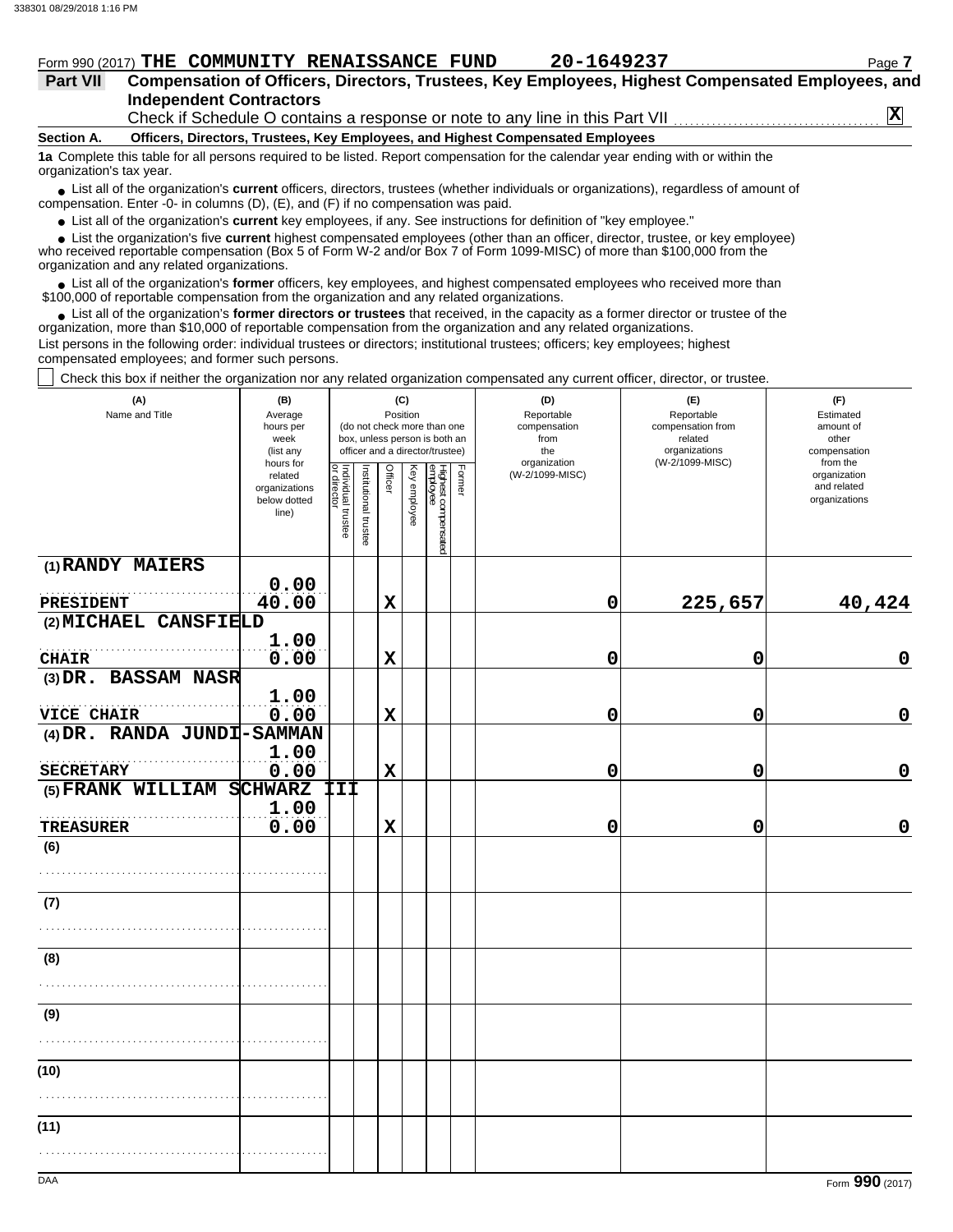|              | Form 990 (2017) THE COMMUNITY RENAISSANCE FUND                                                                                                                                                                                                                                                                                                                                                                                |                                                               |                                   |                      |         |                 |                                                                                                 |        | 20-1649237                                                       |                                                                                                        | Page 8                                                             |
|--------------|-------------------------------------------------------------------------------------------------------------------------------------------------------------------------------------------------------------------------------------------------------------------------------------------------------------------------------------------------------------------------------------------------------------------------------|---------------------------------------------------------------|-----------------------------------|----------------------|---------|-----------------|-------------------------------------------------------------------------------------------------|--------|------------------------------------------------------------------|--------------------------------------------------------------------------------------------------------|--------------------------------------------------------------------|
|              | Part VII                                                                                                                                                                                                                                                                                                                                                                                                                      |                                                               |                                   |                      |         |                 |                                                                                                 |        |                                                                  | Section A. Officers, Directors, Trustees, Key Employees, and Highest Compensated Employees (continued) |                                                                    |
|              | (A)<br>Name and title                                                                                                                                                                                                                                                                                                                                                                                                         | (B)<br>Average<br>hours per<br>week<br>(list any<br>hours for |                                   |                      |         | (C)<br>Position | (do not check more than one<br>box, unless person is both an<br>officer and a director/trustee) |        | (D)<br>Reportable<br>compensation<br>from<br>the<br>organization | (E)<br>Reportable<br>compensation from<br>related<br>organizations<br>(W-2/1099-MISC)                  | (F)<br>Estimated<br>amount of<br>other<br>compensation<br>from the |
|              |                                                                                                                                                                                                                                                                                                                                                                                                                               | related<br>organizations<br>below dotted<br>line)             | Individual trustee<br>or director | nstitutional trustee | Officer | Key employee    | Highest compensatec<br>employee                                                                 | Former | (W-2/1099-MISC)                                                  |                                                                                                        | organization<br>and related<br>organizations                       |
|              |                                                                                                                                                                                                                                                                                                                                                                                                                               |                                                               |                                   |                      |         |                 |                                                                                                 |        |                                                                  |                                                                                                        |                                                                    |
|              |                                                                                                                                                                                                                                                                                                                                                                                                                               |                                                               |                                   |                      |         |                 |                                                                                                 |        |                                                                  |                                                                                                        |                                                                    |
|              |                                                                                                                                                                                                                                                                                                                                                                                                                               |                                                               |                                   |                      |         |                 |                                                                                                 |        |                                                                  |                                                                                                        |                                                                    |
|              |                                                                                                                                                                                                                                                                                                                                                                                                                               |                                                               |                                   |                      |         |                 |                                                                                                 |        |                                                                  |                                                                                                        |                                                                    |
|              |                                                                                                                                                                                                                                                                                                                                                                                                                               |                                                               |                                   |                      |         |                 |                                                                                                 |        |                                                                  |                                                                                                        |                                                                    |
|              |                                                                                                                                                                                                                                                                                                                                                                                                                               |                                                               |                                   |                      |         |                 |                                                                                                 |        |                                                                  |                                                                                                        |                                                                    |
|              |                                                                                                                                                                                                                                                                                                                                                                                                                               |                                                               |                                   |                      |         |                 |                                                                                                 |        |                                                                  |                                                                                                        |                                                                    |
|              |                                                                                                                                                                                                                                                                                                                                                                                                                               |                                                               |                                   |                      |         |                 |                                                                                                 |        |                                                                  |                                                                                                        |                                                                    |
|              | Total from continuation sheets to Part VII, Section A                                                                                                                                                                                                                                                                                                                                                                         |                                                               |                                   |                      |         |                 |                                                                                                 |        |                                                                  | 225,657                                                                                                | 40,424                                                             |
| $\mathbf{2}$ | Total number of individuals (including but not limited to those listed above) who received more than \$100,000 of<br>reportable compensation from the organization $\triangleright$ 0                                                                                                                                                                                                                                         |                                                               |                                   |                      |         |                 |                                                                                                 |        |                                                                  | 225,657                                                                                                | 40<br>$\Delta$ 2 $\Delta$                                          |
| 3            | Did the organization list any former officer, director, or trustee, key employee, or highest compensated                                                                                                                                                                                                                                                                                                                      |                                                               |                                   |                      |         |                 |                                                                                                 |        |                                                                  |                                                                                                        | Yes<br>$\overline{N}$                                              |
| 4<br>5       | employee on line 1a? If "Yes," complete Schedule J for such individual<br>For any individual listed on line 1a, is the sum of reportable compensation and other compensation from the<br>organization and related organizations greater than \$150,000? If "Yes," complete Schedule J for such<br>individual<br>Did any person listed on line 1a receive or accrue compensation from any unrelated organization or individual |                                                               |                                   |                      |         |                 |                                                                                                 |        |                                                                  |                                                                                                        | X<br>3<br>X<br>4<br>$\mathbf X$<br>5                               |
|              | <b>Section B. Independent Contractors</b>                                                                                                                                                                                                                                                                                                                                                                                     |                                                               |                                   |                      |         |                 |                                                                                                 |        |                                                                  |                                                                                                        |                                                                    |
| 1            | Complete this table for your five highest compensated independent contractors that received more than \$100,000 of<br>compensation from the organization. Report compensation for the calendar year ending with or within the organization's tax year.                                                                                                                                                                        |                                                               |                                   |                      |         |                 |                                                                                                 |        |                                                                  |                                                                                                        |                                                                    |
|              |                                                                                                                                                                                                                                                                                                                                                                                                                               | (A)<br>Name and business address                              |                                   |                      |         |                 |                                                                                                 |        |                                                                  | (B)<br>Description of services                                                                         | (C)<br>Compensation                                                |
|              |                                                                                                                                                                                                                                                                                                                                                                                                                               |                                                               |                                   |                      |         |                 |                                                                                                 |        |                                                                  |                                                                                                        |                                                                    |
|              |                                                                                                                                                                                                                                                                                                                                                                                                                               |                                                               |                                   |                      |         |                 |                                                                                                 |        |                                                                  |                                                                                                        |                                                                    |
| $\mathbf{2}$ | Total number of independent contractors (including but not limited to those listed above) who                                                                                                                                                                                                                                                                                                                                 |                                                               |                                   |                      |         |                 |                                                                                                 |        |                                                                  |                                                                                                        |                                                                    |
| DAA          | received more than \$100,000 of compensation from the organization ▶                                                                                                                                                                                                                                                                                                                                                          |                                                               |                                   |                      |         |                 |                                                                                                 |        |                                                                  | 0                                                                                                      | Form 990 (2017)                                                    |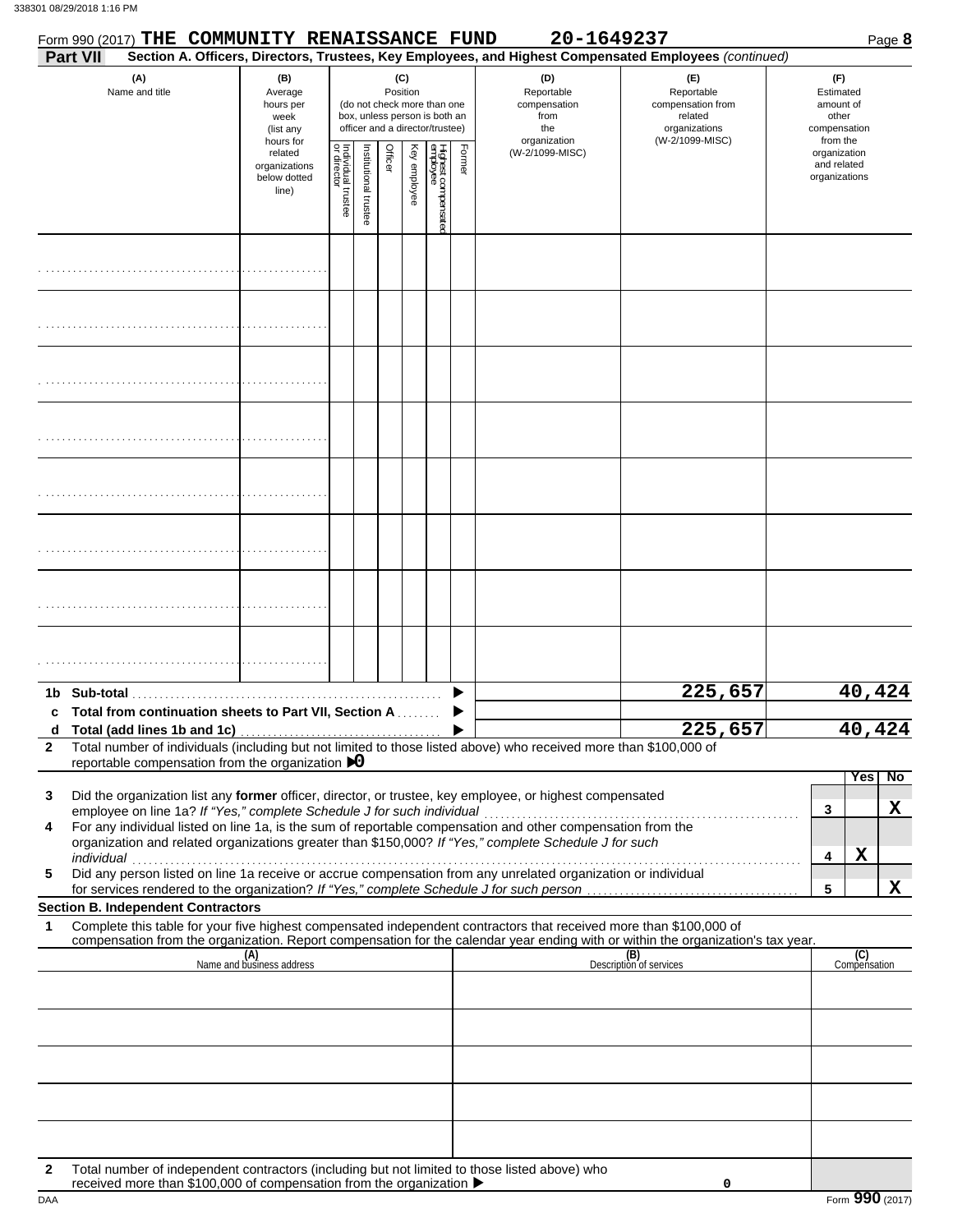|                  |                             | Form 990 (2017) THE COMMUNITY RENAISSANCE FUND                                |                        | 20-1649237 |                   | Page 9         |
|------------------|-----------------------------|-------------------------------------------------------------------------------|------------------------|------------|-------------------|----------------|
| <b>Part VIII</b> | <b>Statement of Revenue</b> | Check if Schedule O contains a response or note to any line in this Part VIII |                        |            |                   |                |
|                  |                             |                                                                               | (A)<br>Total covinning | Related or | (C)<br>Llorolotod | (D)<br>Revenue |

|                                                                                                                                      |     |                                                                                     |                |                       | Total revenue | Related or<br>exempt | $\sim$<br>Unrelated<br>business | Revenue<br>excluded from tax |
|--------------------------------------------------------------------------------------------------------------------------------------|-----|-------------------------------------------------------------------------------------|----------------|-----------------------|---------------|----------------------|---------------------------------|------------------------------|
|                                                                                                                                      |     |                                                                                     |                |                       |               | function<br>revenue  | revenue                         | under sections<br>512-514    |
|                                                                                                                                      |     | 1a Federated campaigns                                                              | 1a             |                       |               |                      |                                 |                              |
|                                                                                                                                      |     | <b>b</b> Membership dues                                                            | 1 <sub>b</sub> |                       |               |                      |                                 |                              |
|                                                                                                                                      |     | c Fundraising events                                                                | 1 <sub>c</sub> |                       |               |                      |                                 |                              |
|                                                                                                                                      |     | d Related organizations                                                             | 1 <sub>d</sub> | 106,683               |               |                      |                                 |                              |
|                                                                                                                                      |     | e Government grants (contributions)                                                 | 1e             |                       |               |                      |                                 |                              |
|                                                                                                                                      |     | f All other contributions, gifts, grants,<br>and similar amounts not included above | 1f             |                       |               |                      |                                 |                              |
| Program Service Revenue <mark>Contributions, Gifts, Grant</mark> s<br>Program Service Revenue <mark>and Other Similar Amounts</mark> |     | q Noncash contributions included in lines 1a-1f: \$                                 |                |                       | 106,683       |                      |                                 |                              |
|                                                                                                                                      |     |                                                                                     |                | <b>Busn. Code</b>     |               |                      |                                 |                              |
|                                                                                                                                      | 2a  |                                                                                     |                |                       |               |                      |                                 |                              |
|                                                                                                                                      | b   |                                                                                     |                |                       |               |                      |                                 |                              |
|                                                                                                                                      | c   |                                                                                     |                |                       |               |                      |                                 |                              |
|                                                                                                                                      | d   |                                                                                     |                |                       |               |                      |                                 |                              |
|                                                                                                                                      | е   |                                                                                     |                |                       |               |                      |                                 |                              |
|                                                                                                                                      |     | f All other program service revenue                                                 |                |                       |               |                      |                                 |                              |
|                                                                                                                                      |     |                                                                                     |                | $\blacktriangleright$ |               |                      |                                 |                              |
|                                                                                                                                      |     | 3 Investment income (including dividends, interest,                                 |                |                       |               |                      |                                 |                              |
|                                                                                                                                      |     | and other similar amounts)                                                          |                | ▶                     | 13            |                      |                                 | 13                           |
|                                                                                                                                      | 4   | Income from investment of tax-exempt bond proceed                                   |                |                       |               |                      |                                 |                              |
|                                                                                                                                      | 5   |                                                                                     |                |                       |               |                      |                                 |                              |
|                                                                                                                                      |     | (i) Real                                                                            |                | (ii) Personal         |               |                      |                                 |                              |
|                                                                                                                                      |     | 6a Gross rents                                                                      |                |                       |               |                      |                                 |                              |
|                                                                                                                                      |     | <b>b</b> Less: rental exps.                                                         |                |                       |               |                      |                                 |                              |
|                                                                                                                                      |     | <b>c</b> Rental inc. or (loss)                                                      |                | ▶                     |               |                      |                                 |                              |
|                                                                                                                                      |     | d Net rental income or (loss)<br><b>7a</b> Gross amount from<br>(i) Securities      |                | (ii) Other            |               |                      |                                 |                              |
|                                                                                                                                      |     | sales of assets                                                                     |                |                       |               |                      |                                 |                              |
|                                                                                                                                      |     | other than inventory<br><b>b</b> Less: cost or other                                |                |                       |               |                      |                                 |                              |
|                                                                                                                                      |     | basis & sales exps.                                                                 |                |                       |               |                      |                                 |                              |
|                                                                                                                                      |     | c Gain or (loss)                                                                    |                |                       |               |                      |                                 |                              |
|                                                                                                                                      |     |                                                                                     |                | $\blacktriangleright$ |               |                      |                                 |                              |
|                                                                                                                                      |     | 8a Gross income from fundraising events                                             |                |                       |               |                      |                                 |                              |
|                                                                                                                                      |     | (not including \$<br>.                                                              |                |                       |               |                      |                                 |                              |
| evenue                                                                                                                               |     | of contributions reported on line 1c).                                              |                |                       |               |                      |                                 |                              |
|                                                                                                                                      |     | See Part IV, line 18                                                                |                |                       |               |                      |                                 |                              |
| Other <sub>R</sub>                                                                                                                   |     | <b>b</b> Less: direct expenses                                                      |                |                       |               |                      |                                 |                              |
|                                                                                                                                      |     | c Net income or (loss) from fundraising events  ▶                                   |                |                       |               |                      |                                 |                              |
|                                                                                                                                      |     | 9a Gross income from gaming activities.                                             |                |                       |               |                      |                                 |                              |
|                                                                                                                                      |     | See Part IV, line 19                                                                | a              |                       |               |                      |                                 |                              |
|                                                                                                                                      |     | <b>b</b> Less: direct expenses                                                      | b              |                       |               |                      |                                 |                              |
|                                                                                                                                      |     | c Net income or (loss) from gaming activities                                       |                | ▶                     |               |                      |                                 |                              |
|                                                                                                                                      |     | 10a Gross sales of inventory, less                                                  |                |                       |               |                      |                                 |                              |
|                                                                                                                                      |     | returns and allowances<br>.                                                         | a              |                       |               |                      |                                 |                              |
|                                                                                                                                      |     | <b>b</b> Less: cost of goods sold                                                   | b              |                       |               |                      |                                 |                              |
|                                                                                                                                      |     | c Net income or (loss) from sales of inventory                                      |                | ▶                     |               |                      |                                 |                              |
|                                                                                                                                      |     | Miscellaneous Revenue                                                               |                | <b>Busn. Code</b>     |               |                      |                                 |                              |
|                                                                                                                                      | 11a | <b>MISCELLANEOUS</b>                                                                |                |                       | 1,200         | 1,200                |                                 |                              |
|                                                                                                                                      | b   |                                                                                     |                |                       |               |                      |                                 |                              |
|                                                                                                                                      | с   |                                                                                     |                |                       |               |                      |                                 |                              |
|                                                                                                                                      |     | d All other revenue                                                                 |                |                       |               |                      |                                 |                              |
|                                                                                                                                      |     |                                                                                     |                | ▶                     | 1,200         |                      |                                 |                              |
|                                                                                                                                      |     | 12 Total revenue. See instructions.                                                 |                |                       | 107,896       | 1,200                | 0                               | 13                           |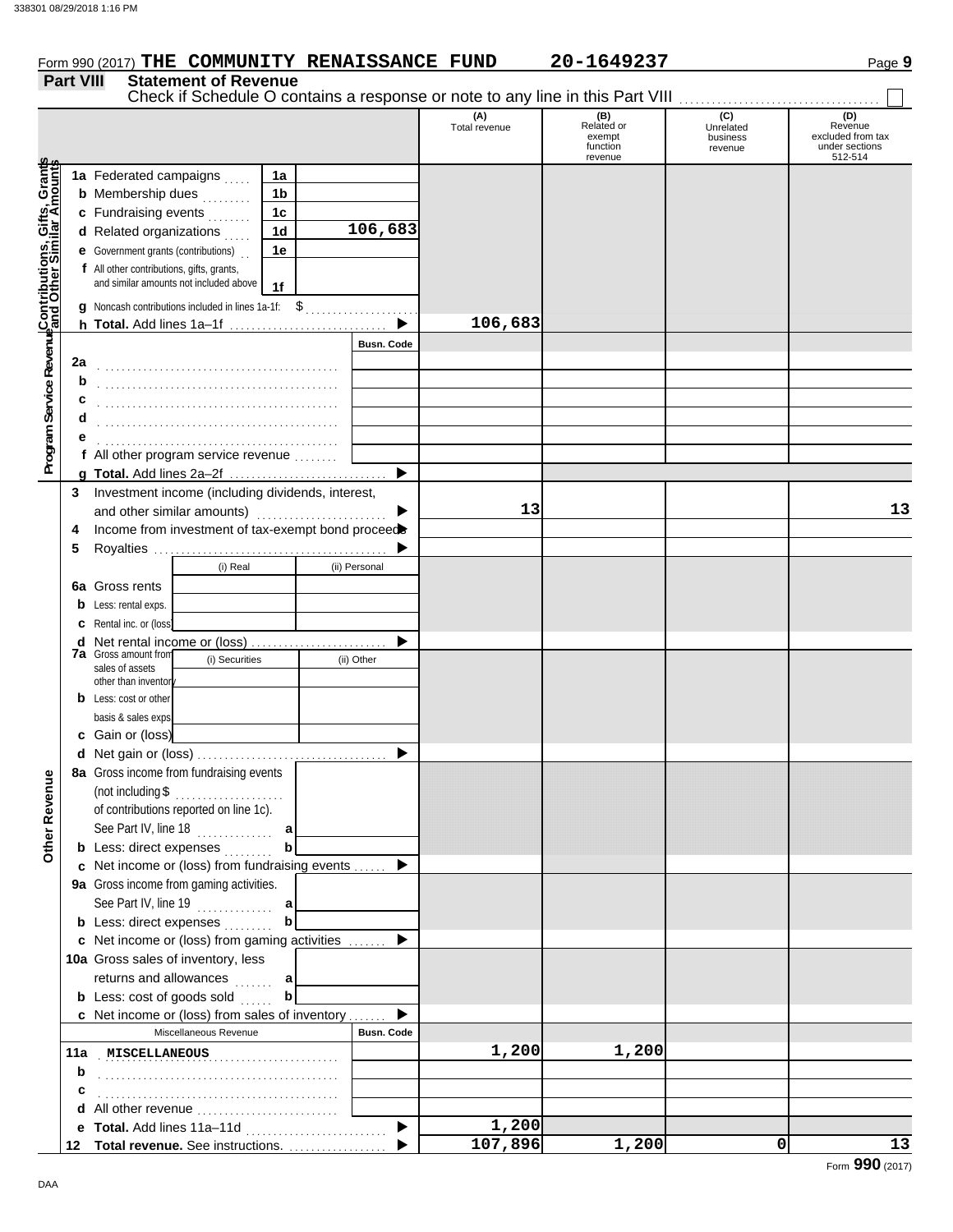# Form 990 (2017) THE COMMUNITY RENAISSANCE FUND 20-1649237 Page 10

|    | Part IX<br><b>Statement of Functional Expenses</b>                                                                         |                       |                                    |                                           |                                |
|----|----------------------------------------------------------------------------------------------------------------------------|-----------------------|------------------------------------|-------------------------------------------|--------------------------------|
|    | Section 501(c)(3) and 501(c)(4) organizations must complete all columns. All other organizations must complete column (A). |                       |                                    |                                           |                                |
|    | Check if Schedule O contains a response or note to any line in this Part IX                                                |                       |                                    |                                           |                                |
|    | Do not include amounts reported on lines 6b,<br>7b, 8b, 9b, and 10b of Part VIII.                                          | (A)<br>Total expenses | (B)<br>Program service<br>expenses | (C)<br>Management and<br>general expenses | (D)<br>Fundraising<br>expenses |
| 1. | Grants and other assistance to domestic organizations                                                                      |                       |                                    |                                           |                                |
|    | and domestic governments. See Part IV, line 21                                                                             |                       |                                    |                                           |                                |
| 2  | Grants and other assistance to domestic                                                                                    |                       |                                    |                                           |                                |
|    | individuals. See Part IV, line 22                                                                                          |                       |                                    |                                           |                                |
| 3  | Grants and other assistance to foreign                                                                                     |                       |                                    |                                           |                                |
|    | organizations, foreign governments, and foreign                                                                            |                       |                                    |                                           |                                |
|    | individuals. See Part IV, lines 15 and 16                                                                                  |                       |                                    |                                           |                                |
| 4  | Benefits paid to or for members<br>dia adalah d                                                                            |                       |                                    |                                           |                                |
| 5  | Compensation of current officers, directors,                                                                               |                       |                                    |                                           |                                |
|    | trustees, and key employees                                                                                                |                       |                                    |                                           |                                |
| 6  | Compensation not included above, to disqualified                                                                           |                       |                                    |                                           |                                |
|    | persons (as defined under section 4958(f)(1)) and                                                                          |                       |                                    |                                           |                                |
|    | persons described in section 4958(c)(3)(B)                                                                                 |                       |                                    |                                           |                                |
| 7  | Other salaries and wages                                                                                                   |                       |                                    |                                           |                                |
| 8  | Pension plan accruals and contributions (include                                                                           |                       |                                    |                                           |                                |
|    | section 401(k) and 403(b) employer contributions)                                                                          |                       |                                    |                                           |                                |
| 9  | Other employee benefits                                                                                                    |                       |                                    |                                           |                                |
| 10 | Payroll taxes                                                                                                              |                       |                                    |                                           |                                |
| 11 | Fees for services (non-employees):                                                                                         |                       |                                    |                                           |                                |
| a  | Management                                                                                                                 |                       |                                    |                                           |                                |
| b  | Legal                                                                                                                      |                       |                                    |                                           |                                |
| c  |                                                                                                                            | 2,750                 |                                    | 2,750                                     |                                |
|    |                                                                                                                            |                       |                                    |                                           |                                |
|    | Professional fundraising services. See Part IV, line 17                                                                    |                       |                                    |                                           |                                |
| f  | Investment management fees                                                                                                 |                       |                                    |                                           |                                |
| g  | Other. (If line 11g amount exceeds 10% of line 25, column                                                                  |                       |                                    |                                           |                                |
|    | (A) amount, list line 11g expenses on Schedule O.)                                                                         |                       |                                    |                                           |                                |
| 12 | Advertising and promotion [1] [1] [1] Advertising and promotion                                                            | 92                    |                                    |                                           | 92                             |
| 13 |                                                                                                                            |                       |                                    |                                           |                                |
| 14 |                                                                                                                            |                       |                                    |                                           |                                |
| 15 |                                                                                                                            |                       |                                    |                                           |                                |
| 16 |                                                                                                                            | 12,455                | 12,455                             |                                           |                                |
|    | 17 Travel                                                                                                                  |                       |                                    |                                           |                                |
|    | 18 Payments of travel or entertainment expenses                                                                            |                       |                                    |                                           |                                |
|    | for any federal, state, or local public officials                                                                          |                       |                                    |                                           |                                |
| 19 | Conferences, conventions, and meetings                                                                                     | 2,530                 | 2,530                              |                                           |                                |
| 20 | Interest                                                                                                                   |                       |                                    |                                           |                                |
| 21 |                                                                                                                            |                       |                                    |                                           |                                |
| 22 | Depreciation, depletion, and amortization                                                                                  | 23,656                | 23,656                             |                                           |                                |
| 23 | Insurance <b>continuous</b>                                                                                                | 651                   | 651                                |                                           |                                |
| 24 | Other expenses. Itemize expenses not covered                                                                               |                       |                                    |                                           |                                |
|    | above (List miscellaneous expenses in line 24e. If                                                                         |                       |                                    |                                           |                                |
|    | line 24e amount exceeds 10% of line 25, column                                                                             |                       |                                    |                                           |                                |
|    | (A) amount, list line 24e expenses on Schedule O.)                                                                         |                       |                                    |                                           |                                |
| a  | COMMUNITY INITIATIVES                                                                                                      | 94,011                | 94,011                             |                                           |                                |
| b  | <b>OTHER</b>                                                                                                               | 2,919                 | 2,919                              |                                           |                                |
| c  |                                                                                                                            |                       |                                    |                                           |                                |
| d  |                                                                                                                            |                       |                                    |                                           |                                |
|    | e All other expenses                                                                                                       |                       |                                    |                                           |                                |
| 25 | Total functional expenses. Add lines 1 through 24e.                                                                        | 139,064               | 136,222                            | 2,750                                     | 92                             |
| 26 | Joint costs. Complete this line only if the                                                                                |                       |                                    |                                           |                                |
|    | organization reported in column (B) joint costs                                                                            |                       |                                    |                                           |                                |
|    | from a combined educational campaign and<br>fundraising solicitation. Check here $\blacktriangleright$   if                |                       |                                    |                                           |                                |
|    | following SOP 98-2 (ASC 958-720)                                                                                           |                       |                                    |                                           |                                |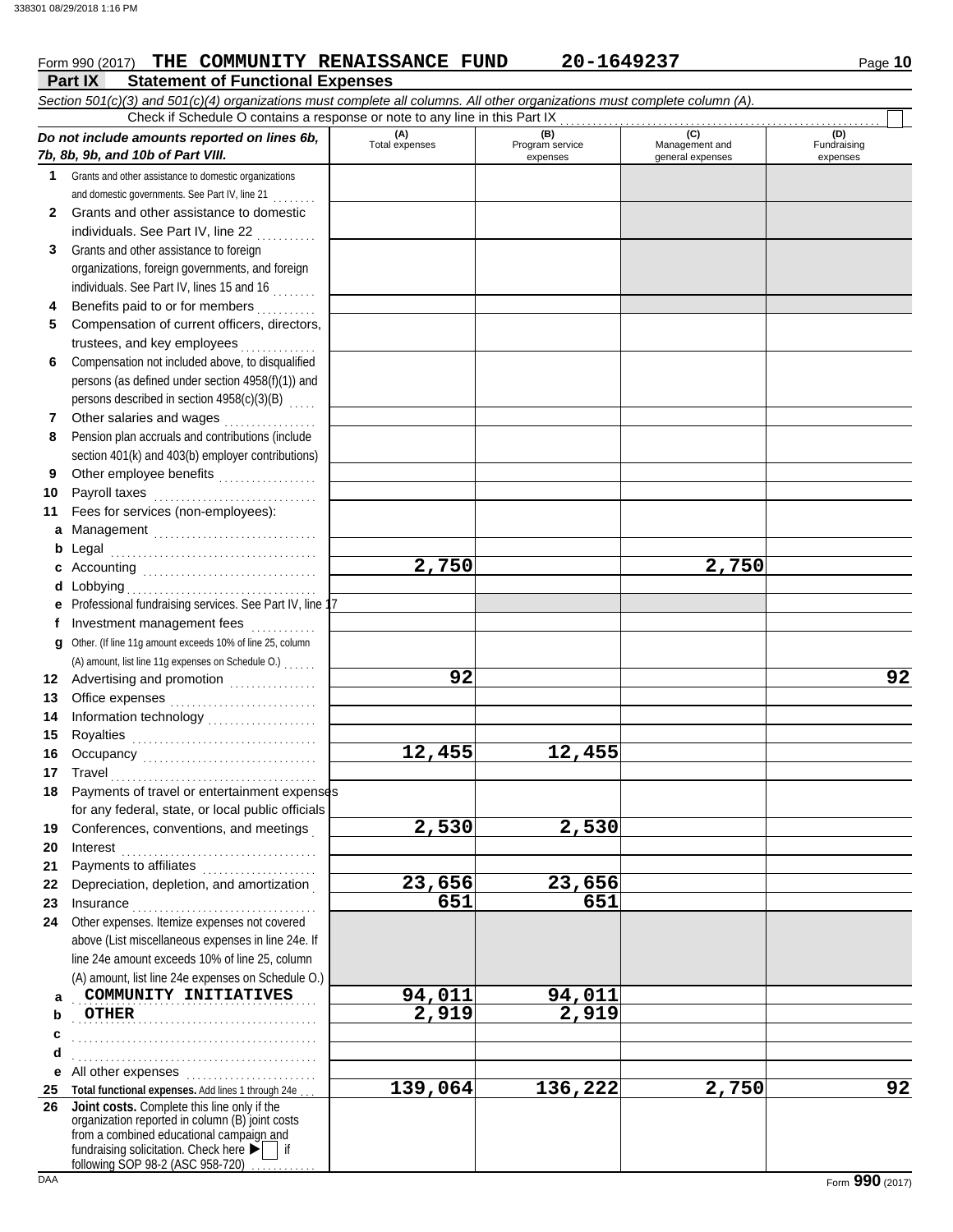### Form 990 (2017) THE COMMUNITY RENAISSANCE FUND 20-1649237 Page 11 **THE COMMUNITY RENAISSANCE FUND 20-1649237**

|                         | Part X | <b>Balance Sheet</b>                                                                            |                 |                           |                          |                |                    |
|-------------------------|--------|-------------------------------------------------------------------------------------------------|-----------------|---------------------------|--------------------------|----------------|--------------------|
|                         |        | Check if Schedule O contains a response or note to any line in this Part X                      |                 |                           |                          |                |                    |
|                         |        |                                                                                                 |                 |                           | (A)<br>Beginning of year |                | (B)<br>End of year |
|                         | 1.     | Cash-non-interest bearing                                                                       |                 |                           | 48,593                   | 1              | 19,682             |
|                         | 2      |                                                                                                 |                 | $\mathbf{2}$              |                          |                |                    |
|                         | 3      |                                                                                                 |                 |                           |                          | 3              | 6,500              |
|                         | 4      | Accounts receivable, net                                                                        |                 |                           | 68,585                   | 4              | 68,585             |
|                         | 5      | Loans and other receivables from current and former officers, directors,                        |                 |                           |                          |                |                    |
|                         |        | trustees, key employees, and highest compensated employees.                                     |                 |                           |                          |                |                    |
|                         |        | Complete Part II of Schedule L                                                                  |                 |                           |                          | 5              |                    |
|                         | 6      | Loans and other receivables from other disqualified persons (as defined under section           |                 |                           |                          |                |                    |
|                         |        | 4958(f)(1)), persons described in section 4958(c)(3)(B), and contributing employers and         |                 |                           |                          |                |                    |
|                         |        | sponsoring organizations of section 501(c)(9) voluntary employees' beneficiary                  |                 |                           |                          |                |                    |
|                         |        | organizations (see instructions). Complete Part II of Schedule L                                |                 |                           |                          | 6              |                    |
| Assets                  | 7      |                                                                                                 |                 |                           |                          | $\overline{7}$ |                    |
|                         | 8      | Inventories for sale or use                                                                     |                 |                           |                          | 8              |                    |
|                         | 9      | Prepaid expenses and deferred charges                                                           |                 |                           | 9                        |                |                    |
|                         |        | 10a Land, buildings, and equipment: cost or                                                     |                 |                           |                          |                |                    |
|                         |        | other basis. Complete Part VI of Schedule D  10a                                                |                 |                           |                          |                |                    |
|                         | b      | Less: accumulated depreciation                                                                  | 10 <sub>b</sub> | $\frac{517,485}{131,497}$ | 389,743 10c              |                | 385,988            |
|                         | 11     | Investments-publicly traded securities                                                          |                 |                           |                          | 11             |                    |
|                         | 12     |                                                                                                 |                 |                           |                          | 12             |                    |
|                         | 13     |                                                                                                 |                 |                           |                          | 13             |                    |
|                         | 14     | Intangible assets                                                                               |                 |                           |                          | 14             |                    |
|                         | 15     | Other assets. See Part IV, line 11                                                              |                 |                           |                          | 15             |                    |
|                         | 16     |                                                                                                 |                 |                           | 506,921                  | 16             | <u>480,755</u>     |
|                         | 17     |                                                                                                 | 59              | 17                        | 5,061                    |                |                    |
|                         | 18     | Grants payable                                                                                  |                 | 18                        |                          |                |                    |
|                         | 19     | Deferred revenue                                                                                |                 |                           |                          | 19             |                    |
|                         | 20     | Tax-exempt bond liabilities                                                                     |                 |                           |                          | 20             |                    |
|                         | 21     | Escrow or custodial account liability. Complete Part IV of Schedule D                           |                 |                           |                          | 21             |                    |
|                         | 22     | Loans and other payables to current and former officers, directors,                             |                 |                           |                          |                |                    |
| Liabilities             |        | trustees, key employees, highest compensated employees, and                                     |                 |                           |                          |                |                    |
|                         |        | disqualified persons. Complete Part II of Schedule L                                            |                 |                           |                          | 22             |                    |
|                         | 23     | Secured mortgages and notes payable to unrelated third parties                                  |                 |                           | 68,585                   | 23             | 68,585             |
|                         | 24     | Unsecured notes and loans payable to unrelated third parties [[[[[[[[[[[[[[[[[[[[[[[[[]]]]]]]]] |                 |                           |                          | 24             |                    |
|                         | 25     | Other liabilities (including federal income tax, payables to related third                      |                 |                           |                          |                |                    |
|                         |        | parties, and other liabilities not included on lines 17-24). Complete Part X                    |                 |                           |                          |                |                    |
|                         |        | of Schedule D                                                                                   |                 |                           |                          | 25             |                    |
|                         |        |                                                                                                 |                 |                           | 68,644                   | 26             | 73,646             |
|                         |        | Organizations that follow SFAS 117 (ASC 958), check here ▶ X and                                |                 |                           |                          |                |                    |
|                         |        | complete lines 27 through 29, and lines 33 and 34.                                              |                 |                           |                          |                |                    |
|                         | 27     | Unrestricted net assets                                                                         |                 |                           | 438,277                  | 27             | 407,109            |
|                         | 28     | Temporarily restricted net assets                                                               |                 |                           |                          | 28             |                    |
|                         | 29     |                                                                                                 |                 |                           |                          | 29             |                    |
|                         |        | Organizations that do not follow SFAS 117 (ASC 958), check here                                 |                 | and                       |                          |                |                    |
| Assets or Fund Balances |        | complete lines 30 through 34.                                                                   |                 |                           |                          |                |                    |
|                         | 30     | Capital stock or trust principal, or current funds                                              |                 |                           |                          | 30             |                    |
|                         | 31     | Paid-in or capital surplus, or land, building, or equipment fund                                |                 |                           |                          | 31             |                    |
| Net                     | 32     | Retained earnings, endowment, accumulated income, or other funds                                |                 |                           |                          | 32             |                    |
|                         | 33     | Total net assets or fund balances                                                               |                 |                           | 438,277                  | 33             | 407,109            |
|                         | 34     |                                                                                                 | 506,921         | 34                        | 480,755                  |                |                    |

Form **990** (2017)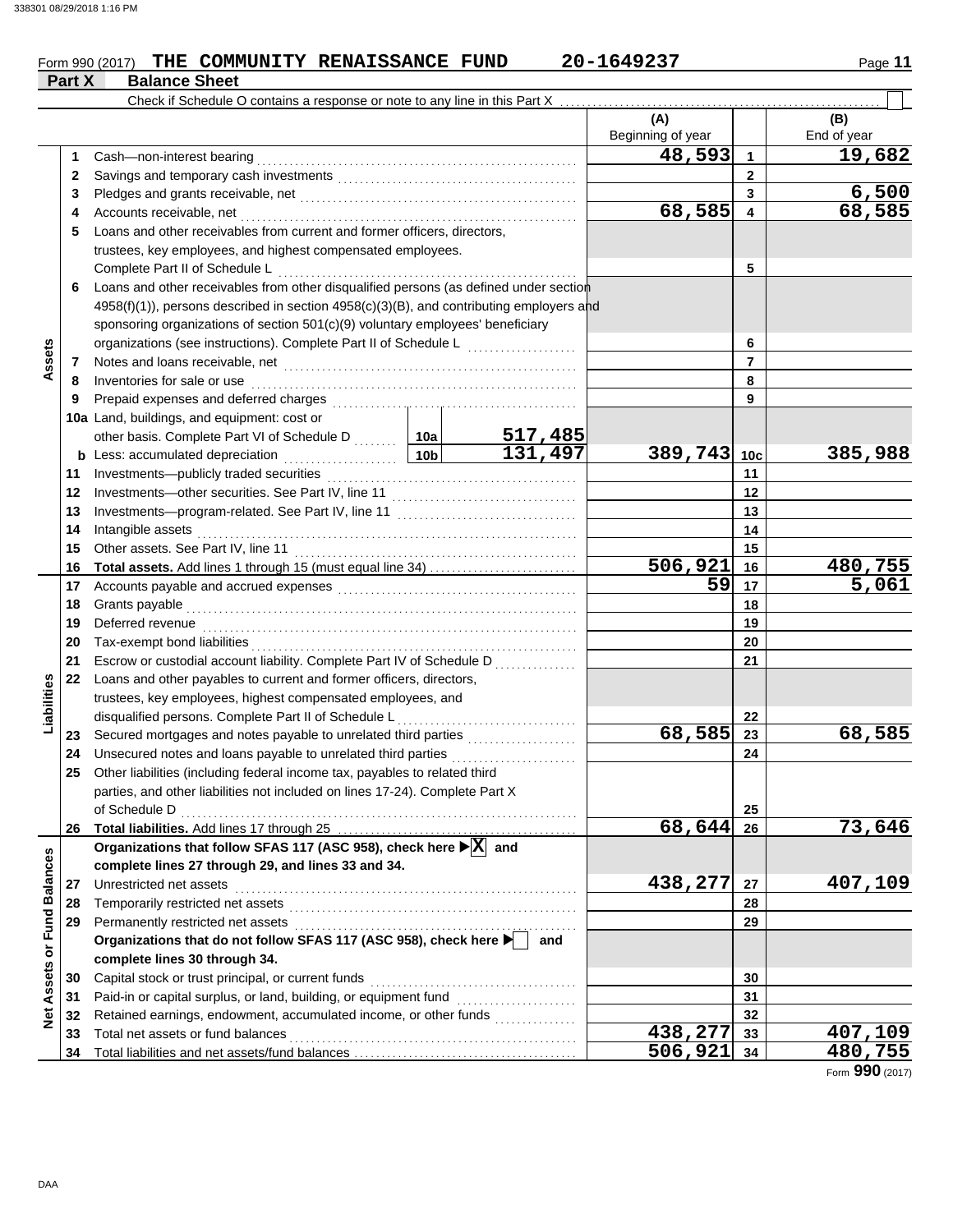|    | 20-1649237<br>Form 990 (2017) THE COMMUNITY RENAISSANCE FUND                                                          |                         |                |             | Page 12     |
|----|-----------------------------------------------------------------------------------------------------------------------|-------------------------|----------------|-------------|-------------|
|    | Part XI<br><b>Reconciliation of Net Assets</b>                                                                        |                         |                |             |             |
|    |                                                                                                                       |                         |                |             |             |
| 1  |                                                                                                                       |                         |                |             | 107,896     |
| 2  |                                                                                                                       | $\overline{2}$          |                |             | 139,064     |
| 3  | Revenue less expenses. Subtract line 2 from line 1                                                                    | $\overline{3}$          |                |             | $-31,168$   |
| 4  | Net assets or fund balances at beginning of year (must equal Part X, line 33, column (A)) [[[[[[[[[[[[[[[[[[[         | $\overline{\mathbf{4}}$ |                |             | 438,277     |
| 5  |                                                                                                                       | 5                       |                |             |             |
| 6  |                                                                                                                       | 6                       |                |             |             |
| 7  | Investment expenses                                                                                                   | $\overline{7}$          |                |             |             |
| 8  | Prior period adjustments                                                                                              | 8                       |                |             |             |
| 9  | Other changes in net assets or fund balances (explain in Schedule O)                                                  | 9                       |                |             |             |
| 10 | Net assets or fund balances at end of year. Combine lines 3 through 9 (must equal Part X, line                        |                         |                |             |             |
|    | 33, column (B))                                                                                                       | 10                      |                |             | 407,109     |
|    | <b>Financial Statements and Reporting</b><br><b>Part XII</b>                                                          |                         |                |             |             |
|    |                                                                                                                       |                         |                |             |             |
|    |                                                                                                                       |                         |                | <b>Yes</b>  | No.         |
| 1  | $ \mathbf{X} $ Accrual<br>Accounting method used to prepare the Form 990:     Cash<br>Other                           |                         |                |             |             |
|    | If the organization changed its method of accounting from a prior year or checked "Other," explain in                 |                         |                |             |             |
|    | Schedule O.                                                                                                           |                         |                |             |             |
|    | 2a Were the organization's financial statements compiled or reviewed by an independent accountant?                    |                         | 2a             |             | х           |
|    | If "Yes," check a box below to indicate whether the financial statements for the year were compiled or                |                         |                |             |             |
|    | reviewed on a separate basis, consolidated basis, or both:                                                            |                         |                |             |             |
|    | Separate basis<br>Consolidated basis<br>Both consolidated and separate basis                                          |                         |                |             |             |
|    | <b>b</b> Were the organization's financial statements audited by an independent accountant?                           |                         | 2 <sub>b</sub> | X           |             |
|    | If "Yes," check a box below to indicate whether the financial statements for the year were audited on a               |                         |                |             |             |
|    | separate basis, consolidated basis, or both:                                                                          |                         |                |             |             |
|    | Separate basis $\ \mathbf{X}\ $ Consolidated basis<br>  Both consolidated and separate basis                          |                         |                |             |             |
|    | c If "Yes" to line 2a or 2b, does the organization have a committee that assumes responsibility for oversight         |                         |                |             |             |
|    | of the audit, review, or compilation of its financial statements and selection of an independent accountant?          |                         | 2c             | $\mathbf X$ |             |
|    | If the organization changed either its oversight process or selection process during the tax year, explain in         |                         |                |             |             |
|    | Schedule O.                                                                                                           |                         |                |             |             |
|    | 3a As a result of a federal award, was the organization required to undergo an audit or audits as set forth in        |                         |                |             |             |
|    | the Single Audit Act and OMB Circular A-133?                                                                          |                         | 3a             |             | $\mathbf x$ |
|    | <b>b</b> If "Yes," did the organization undergo the required audit or audits? If the organization did not undergo the |                         |                |             |             |
|    | required audit or audits, explain why in Schedule O and describe any steps taken to undergo such audits.              |                         | 3 <sub>b</sub> |             |             |

Form **990** (2017)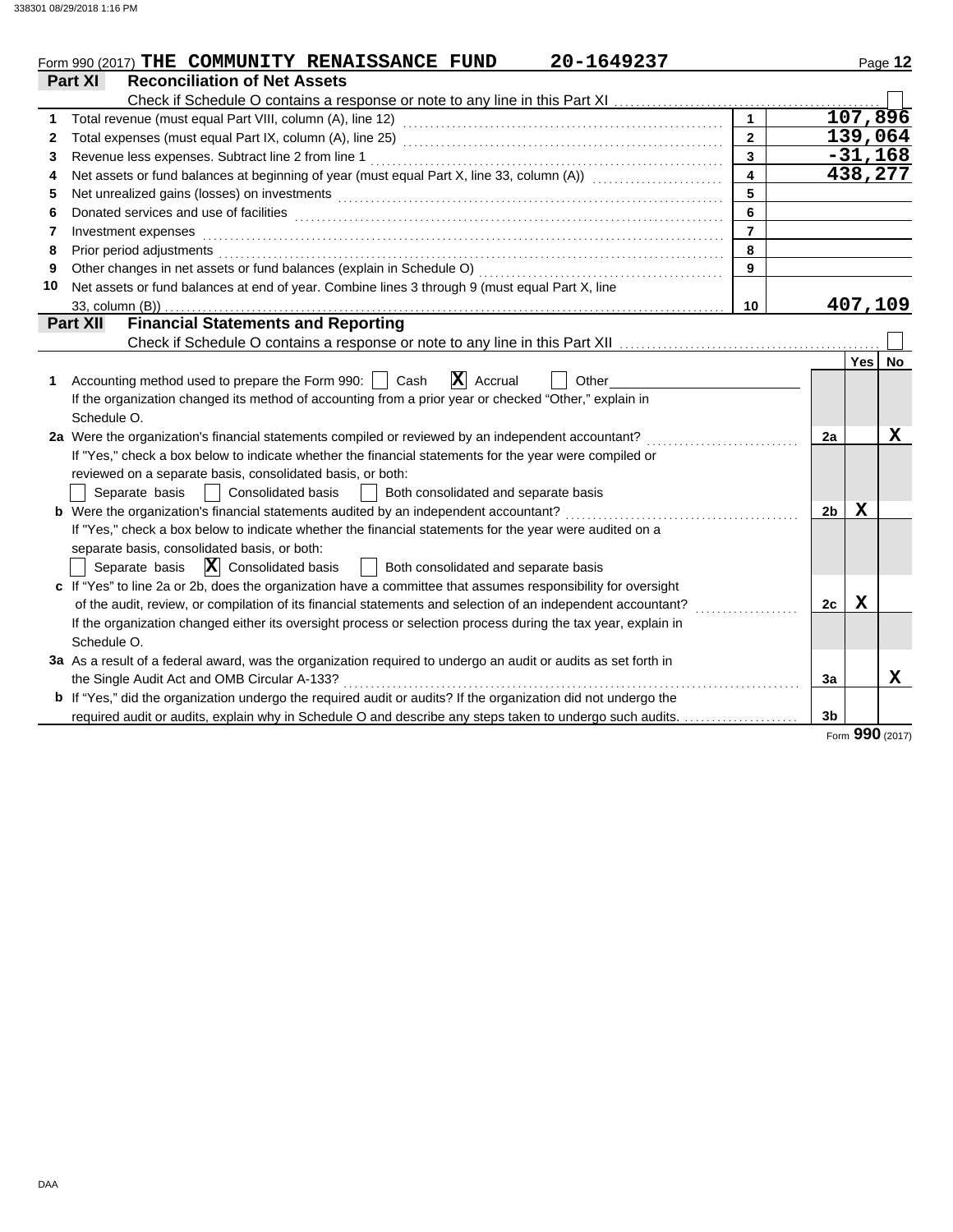338301 08/29/2018 1:16 PM

| <b>Public Charity Status and Public Support</b><br><b>SCHEDULE A</b><br>(Form 990 or 990-EZ)<br>Complete if the organization is a section 501(c)(3) organization or a section 4947(a)(1) nonexempt charitable trust. |                                                                        |                                                                                                                                                                                                                                                                                                                                                                                                                                                                                  |                          |                        |                                       |  |  |
|----------------------------------------------------------------------------------------------------------------------------------------------------------------------------------------------------------------------|------------------------------------------------------------------------|----------------------------------------------------------------------------------------------------------------------------------------------------------------------------------------------------------------------------------------------------------------------------------------------------------------------------------------------------------------------------------------------------------------------------------------------------------------------------------|--------------------------|------------------------|---------------------------------------|--|--|
| Department of the Treasury                                                                                                                                                                                           |                                                                        | Attach to Form 990 or Form 990-EZ.                                                                                                                                                                                                                                                                                                                                                                                                                                               |                          |                        | 2017<br><b>Open to Public</b>         |  |  |
| Internal Revenue Service                                                                                                                                                                                             | Go to www.irs.gov/Form990 for instructions and the latest information. |                                                                                                                                                                                                                                                                                                                                                                                                                                                                                  |                          |                        |                                       |  |  |
| Name of the organization                                                                                                                                                                                             |                                                                        |                                                                                                                                                                                                                                                                                                                                                                                                                                                                                  |                          |                        | <b>Employer identification number</b> |  |  |
| Part I                                                                                                                                                                                                               |                                                                        | THE COMMUNITY RENAISSANCE FUND<br>Reason for Public Charity Status (All organizations must complete this part.) See instructions.                                                                                                                                                                                                                                                                                                                                                |                          | 20-1649237             |                                       |  |  |
|                                                                                                                                                                                                                      |                                                                        | The organization is not a private foundation because it is: (For lines 1 through 12, check only one box.)                                                                                                                                                                                                                                                                                                                                                                        |                          |                        |                                       |  |  |
| 1                                                                                                                                                                                                                    |                                                                        | A church, convention of churches, or association of churches described in section 170(b)(1)(A)(i).                                                                                                                                                                                                                                                                                                                                                                               |                          |                        |                                       |  |  |
| 2                                                                                                                                                                                                                    |                                                                        | A school described in section 170(b)(1)(A)(ii). (Attach Schedule E (Form 990 or 990-EZ).)                                                                                                                                                                                                                                                                                                                                                                                        |                          |                        |                                       |  |  |
| 3                                                                                                                                                                                                                    |                                                                        | A hospital or a cooperative hospital service organization described in section 170(b)(1)(A)(iii).                                                                                                                                                                                                                                                                                                                                                                                |                          |                        |                                       |  |  |
| 4                                                                                                                                                                                                                    |                                                                        | A medical research organization operated in conjunction with a hospital described in section 170(b)(1)(A)(iii). Enter the hospital's name,                                                                                                                                                                                                                                                                                                                                       |                          |                        |                                       |  |  |
| 5                                                                                                                                                                                                                    |                                                                        | city, and state: effective contract the state of the state of the state of the state of the state of the state of the state of the state of the state of the state of the state of the state of the state of the state of the<br>An organization operated for the benefit of a college or university owned or operated by a governmental unit described in                                                                                                                       |                          |                        |                                       |  |  |
|                                                                                                                                                                                                                      | section 170(b)(1)(A)(iv). (Complete Part II.)                          |                                                                                                                                                                                                                                                                                                                                                                                                                                                                                  |                          |                        |                                       |  |  |
| 6                                                                                                                                                                                                                    |                                                                        | A federal, state, or local government or governmental unit described in section 170(b)(1)(A)(v).                                                                                                                                                                                                                                                                                                                                                                                 |                          |                        |                                       |  |  |
| 7                                                                                                                                                                                                                    | described in section 170(b)(1)(A)(vi). (Complete Part II.)             | An organization that normally receives a substantial part of its support from a governmental unit or from the general public                                                                                                                                                                                                                                                                                                                                                     |                          |                        |                                       |  |  |
| 8                                                                                                                                                                                                                    |                                                                        | A community trust described in section 170(b)(1)(A)(vi). (Complete Part II.)                                                                                                                                                                                                                                                                                                                                                                                                     |                          |                        |                                       |  |  |
| 9<br>university:                                                                                                                                                                                                     |                                                                        | An agricultural research organization described in section 170(b)(1)(A)(ix) operated in conjunction with a land-grant college<br>or university or a non-land grant college of agriculture (see instructions). Enter the name, city, and state of the college or                                                                                                                                                                                                                  |                          |                        |                                       |  |  |
| 10                                                                                                                                                                                                                   |                                                                        | An organization that normally receives: (1) more than 33 1/3% of its support from contributions, membership fees, and gross<br>receipts from activities related to its exempt functions—subject to certain exceptions, and (2) no more than 33 1/3% of its<br>support from gross investment income and unrelated business taxable income (less section 511 tax) from businesses<br>acquired by the organization after June 30, 1975. See section 509(a)(2). (Complete Part III.) |                          |                        |                                       |  |  |
| 11                                                                                                                                                                                                                   |                                                                        | An organization organized and operated exclusively to test for public safety. See section 509(a)(4).                                                                                                                                                                                                                                                                                                                                                                             |                          |                        |                                       |  |  |
| $ \mathbf{X} $<br>12                                                                                                                                                                                                 |                                                                        | An organization organized and operated exclusively for the benefit of, to perform the functions of, or to carry out the purposes<br>of one or more publicly supported organizations described in section 509(a)(1) or section 509(a)(2). See section 509(a)(3).<br>Check the box in lines 12a through 12d that describes the type of supporting organization and complete lines 12e, 12f, and 12g.                                                                               |                          |                        |                                       |  |  |
| a                                                                                                                                                                                                                    |                                                                        | X Type I. A supporting organization operated, supervised, or controlled by its supported organization(s), typically by giving                                                                                                                                                                                                                                                                                                                                                    |                          |                        |                                       |  |  |
|                                                                                                                                                                                                                      |                                                                        | the supported organization(s) the power to regularly appoint or elect a majority of the directors or trustees of the<br>supporting organization. You must complete Part IV, Sections A and B.                                                                                                                                                                                                                                                                                    |                          |                        |                                       |  |  |
| b                                                                                                                                                                                                                    |                                                                        | Type II. A supporting organization supervised or controlled in connection with its supported organization(s), by having<br>control or management of the supporting organization vested in the same persons that control or manage the supported<br>organization(s). You must complete Part IV, Sections A and C.                                                                                                                                                                 |                          |                        |                                       |  |  |
|                                                                                                                                                                                                                      |                                                                        | Type III functionally integrated. A supporting organization operated in connection with, and functionally integrated with,<br>its supported organization(s) (see instructions). You must complete Part IV, Sections A, D, and E.                                                                                                                                                                                                                                                 |                          |                        |                                       |  |  |
| d                                                                                                                                                                                                                    |                                                                        | Type III non-functionally integrated. A supporting organization operated in connection with its supported organization(s)<br>that is not functionally integrated. The organization generally must satisfy a distribution requirement and an attentiveness<br>requirement (see instructions). You must complete Part IV, Sections A and D, and Part V.                                                                                                                            |                          |                        |                                       |  |  |
| e                                                                                                                                                                                                                    |                                                                        | Check this box if the organization received a written determination from the IRS that it is a Type I, Type II, Type III                                                                                                                                                                                                                                                                                                                                                          |                          |                        |                                       |  |  |
|                                                                                                                                                                                                                      |                                                                        | functionally integrated, or Type III non-functionally integrated supporting organization.                                                                                                                                                                                                                                                                                                                                                                                        |                          |                        |                                       |  |  |
| f                                                                                                                                                                                                                    | Enter the number of supported organizations                            |                                                                                                                                                                                                                                                                                                                                                                                                                                                                                  |                          |                        | $\mathbf{1}$                          |  |  |
| (i) Name of supported                                                                                                                                                                                                | (ii) EIN                                                               | Provide the following information about the supported organization(s).<br>(iii) Type of organization                                                                                                                                                                                                                                                                                                                                                                             | (iv) Is the organization | (v) Amount of monetary | (vi) Amount of                        |  |  |
| organization                                                                                                                                                                                                         |                                                                        | (described on lines 1-10                                                                                                                                                                                                                                                                                                                                                                                                                                                         | listed in your governing | support (see           | other support (see                    |  |  |
|                                                                                                                                                                                                                      |                                                                        | above (see instructions))                                                                                                                                                                                                                                                                                                                                                                                                                                                        | document?<br>Yes<br>No   | instructions)          | instructions)                         |  |  |
| (A) COMMUNITY FOUNDATION                                                                                                                                                                                             |                                                                        | <b>CLAIR COUNTY</b><br>ST<br>ОF                                                                                                                                                                                                                                                                                                                                                                                                                                                  |                          |                        |                                       |  |  |
|                                                                                                                                                                                                                      | 38-1872132                                                             | 7                                                                                                                                                                                                                                                                                                                                                                                                                                                                                | X                        |                        | 0                                     |  |  |
| (B)                                                                                                                                                                                                                  |                                                                        |                                                                                                                                                                                                                                                                                                                                                                                                                                                                                  |                          |                        |                                       |  |  |
| (C)                                                                                                                                                                                                                  |                                                                        |                                                                                                                                                                                                                                                                                                                                                                                                                                                                                  |                          |                        |                                       |  |  |
| (D)                                                                                                                                                                                                                  |                                                                        |                                                                                                                                                                                                                                                                                                                                                                                                                                                                                  |                          |                        |                                       |  |  |
| (E)                                                                                                                                                                                                                  |                                                                        |                                                                                                                                                                                                                                                                                                                                                                                                                                                                                  |                          |                        |                                       |  |  |
|                                                                                                                                                                                                                      |                                                                        |                                                                                                                                                                                                                                                                                                                                                                                                                                                                                  |                          |                        |                                       |  |  |
| Total                                                                                                                                                                                                                |                                                                        |                                                                                                                                                                                                                                                                                                                                                                                                                                                                                  |                          | 0                      | 0                                     |  |  |
|                                                                                                                                                                                                                      |                                                                        | For Paperwork Reduction Act Notice, see the Instructions for Form 990 or 990-EZ.                                                                                                                                                                                                                                                                                                                                                                                                 |                          |                        | Schedule A (Form 990 or 990-EZ) 2017  |  |  |

**For Paperwork Reduction Act Notice, see the Instructions for Form 990 or 990-EZ.**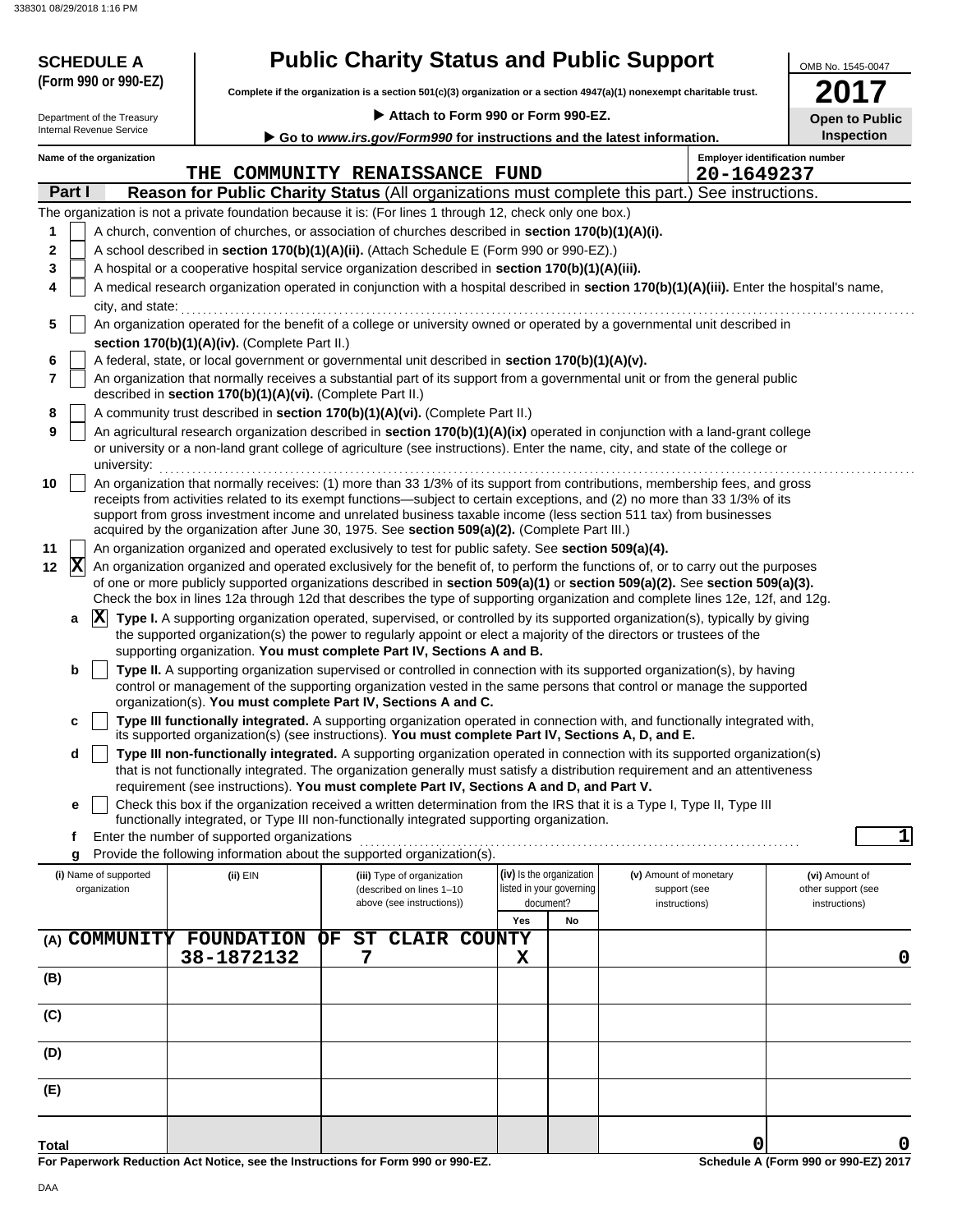| $.990$ or 990-EZ<br>2017 (<br>Schedule<br>(Form | THE | <b>COMMUNITY</b> | <b>RENAISSANCE</b> | <b>FUND</b> | - חַ | Page 7 |
|-------------------------------------------------|-----|------------------|--------------------|-------------|------|--------|
| ------                                          |     |                  |                    |             |      |        |

(Complete only if you checked the box on line 5, 7, or 8 of Part I or if the organization failed to qualify under **Part II Support Schedule for Organizations Described in Sections 170(b)(1)(A)(iv) and 170(b)(1)(A)(vi)** Part III. If the organization fails to qualify under the tests listed below, please complete Part III.)

|              | <b>Section A. Public Support</b>                                                                                                                                                                                   |          |          |            |            |            |    |           |
|--------------|--------------------------------------------------------------------------------------------------------------------------------------------------------------------------------------------------------------------|----------|----------|------------|------------|------------|----|-----------|
|              | Calendar year (or fiscal year beginning in)<br>▶                                                                                                                                                                   | (a) 2013 | (b) 2014 | $(c)$ 2015 | $(d)$ 2016 | (e) 2017   |    | (f) Total |
| 1            | Gifts, grants, contributions, and<br>membership fees received. (Do not<br>include any "unusual grants.")                                                                                                           |          |          |            |            |            |    |           |
| $\mathbf{2}$ | Tax revenues levied for the<br>organization's benefit and either paid<br>to or expended on its behalf                                                                                                              |          |          |            |            |            |    |           |
| 3            | The value of services or facilities<br>furnished by a governmental unit to the<br>organization without charge                                                                                                      |          |          |            |            |            |    |           |
| 4            | Total. Add lines 1 through 3                                                                                                                                                                                       |          |          |            |            |            |    |           |
| 5            | The portion of total contributions by<br>each person (other than a<br>governmental unit or publicly<br>supported organization) included on<br>line 1 that exceeds 2% of the amount<br>shown on line 11, column (f) |          |          |            |            |            |    |           |
| 6            | Public support. Subtract line 5 from line 4.                                                                                                                                                                       |          |          |            |            |            |    |           |
|              | <b>Section B. Total Support</b>                                                                                                                                                                                    |          |          |            |            |            |    |           |
|              | Calendar year (or fiscal year beginning in) $\blacktriangleright$                                                                                                                                                  | (a) 2013 | (b) 2014 | $(c)$ 2015 | $(d)$ 2016 | (e) $2017$ |    | (f) Total |
| 7            | Amounts from line 4                                                                                                                                                                                                |          |          |            |            |            |    |           |
| 8            | Gross income from interest, dividends,<br>payments received on securities loans,<br>rents, royalties, and income from<br>similar sources                                                                           |          |          |            |            |            |    |           |
| 9            | Net income from unrelated business<br>activities, whether or not the business<br>is regularly carried on                                                                                                           |          |          |            |            |            |    |           |
| 10           | Other income. Do not include gain or<br>loss from the sale of capital assets<br>(Explain in Part VI.)                                                                                                              |          |          |            |            |            |    |           |
| 11           | Total support. Add lines 7 through 10                                                                                                                                                                              |          |          |            |            |            |    |           |
| 12           | Gross receipts from related activities, etc. (see instructions)                                                                                                                                                    |          |          |            |            |            | 12 |           |
| 13           | First five years. If the Form 990 is for the organization's first, second, third, fourth, or fifth tax year as a section $501(c)(3)$                                                                               |          |          |            |            |            |    |           |
|              | organization, check this box and stop here                                                                                                                                                                         |          |          |            |            |            |    |           |
|              | <b>Section C. Computation of Public Support Percentage</b>                                                                                                                                                         |          |          |            |            |            |    |           |
| 14           |                                                                                                                                                                                                                    |          |          |            |            |            | 14 | %         |
| 15           | Public support percentage from 2016 Schedule A, Part II, line 14                                                                                                                                                   |          |          |            |            |            | 15 | %         |
|              | 16a 33 1/3% support test-2017. If the organization did not check the box on line 13, and line 14 is 33 1/3% or more, check this                                                                                    |          |          |            |            |            |    |           |
|              | box and stop here. The organization qualifies as a publicly supported organization                                                                                                                                 |          |          |            |            |            |    |           |
| b            | 33 1/3% support test-2016. If the organization did not check a box on line 13 or 16a, and line 15 is 33 1/3% or more, check                                                                                        |          |          |            |            |            |    |           |
|              | this box and stop here. The organization qualifies as a publicly supported organization                                                                                                                            |          |          |            |            |            |    |           |
|              | 17a 10%-facts-and-circumstances test-2017. If the organization did not check a box on line 13, 16a, or 16b, and line 14 is                                                                                         |          |          |            |            |            |    |           |
|              | 10% or more, and if the organization meets the "facts-and-circumstances" test, check this box and stop here. Explain in                                                                                            |          |          |            |            |            |    |           |
|              | Part VI how the organization meets the "facts-and-circumstances" test. The organization qualifies as a publicly supported                                                                                          |          |          |            |            |            |    |           |
| b            | organization<br>10%-facts-and-circumstances test-2016. If the organization did not check a box on line 13, 16a, 16b, or 17a, and line                                                                              |          |          |            |            |            |    |           |
|              | 15 is 10% or more, and if the organization meets the "facts-and-circumstances" test, check this box and stop here.                                                                                                 |          |          |            |            |            |    |           |
|              | Explain in Part VI how the organization meets the "facts-and-circumstances" test. The organization qualifies as a publicly                                                                                         |          |          |            |            |            |    |           |
|              | supported organization                                                                                                                                                                                             |          |          |            |            |            |    |           |
| 18           | Private foundation. If the organization did not check a box on line 13, 16a, 16b, 17a, or 17b, check this box and see                                                                                              |          |          |            |            |            |    |           |
|              | instructions                                                                                                                                                                                                       |          |          |            |            |            |    |           |
|              |                                                                                                                                                                                                                    |          |          |            |            |            |    |           |

**Schedule A (Form 990 or 990-EZ) 2017**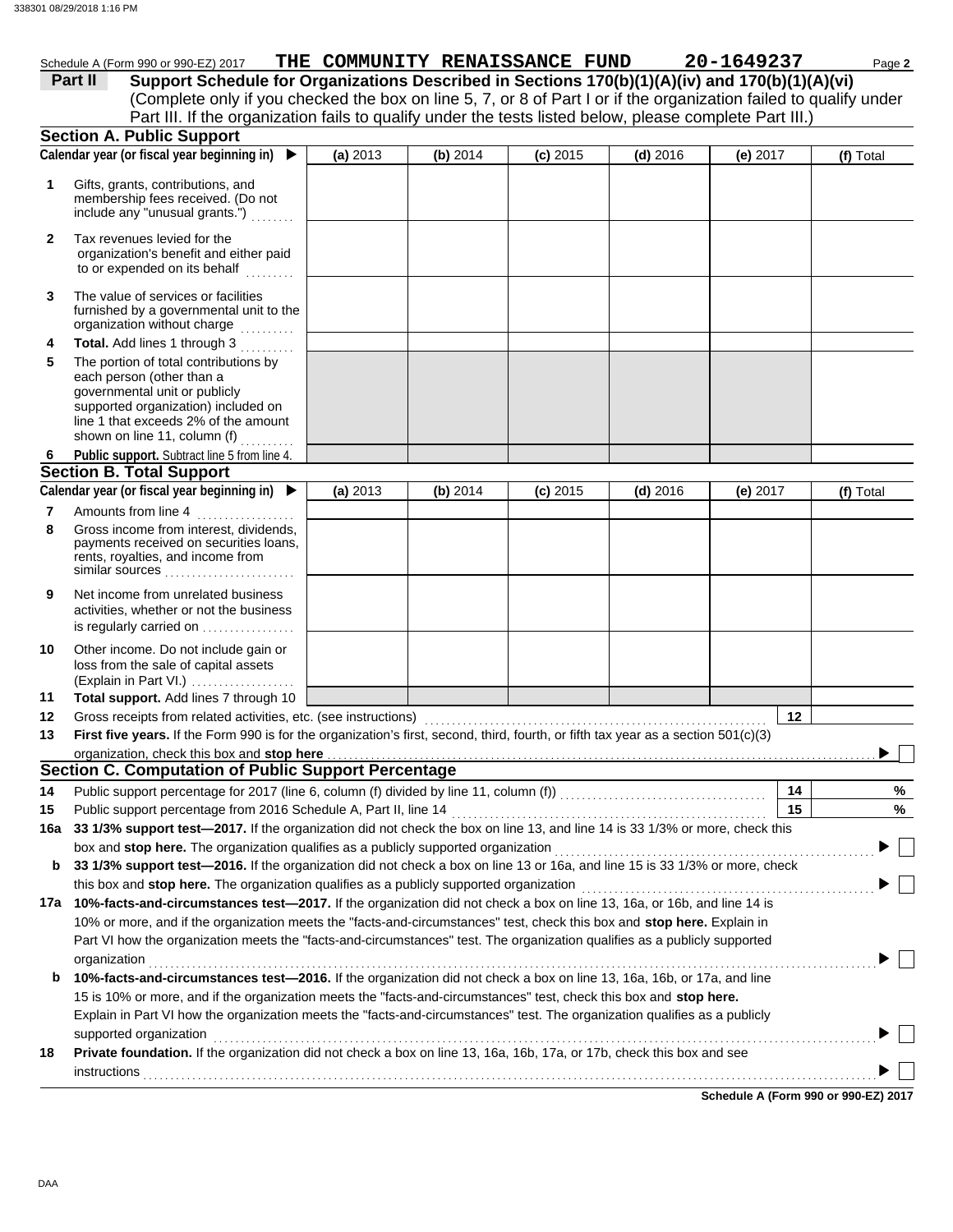## Schedule A (Form 990 or 990-EZ) 2017 **THE COMMUNITY RENAISSANCE FUND** 20-1649237 Page 3

|              | Part III<br>Support Schedule for Organizations Described in Section 509(a)(2)<br>(Complete only if you checked the box on line 10 of Part I or if the organization failed to qualify under Part II. |          |                                                                    |            |            |            |           |
|--------------|-----------------------------------------------------------------------------------------------------------------------------------------------------------------------------------------------------|----------|--------------------------------------------------------------------|------------|------------|------------|-----------|
|              | If the organization fails to qualify under the tests listed below, please complete Part II.)                                                                                                        |          |                                                                    |            |            |            |           |
|              | <b>Section A. Public Support</b>                                                                                                                                                                    |          |                                                                    |            |            |            |           |
|              | Calendar year (or fiscal year beginning in)<br>$\blacktriangleright$                                                                                                                                | (a) 2013 | (b) 2014                                                           | $(c)$ 2015 | $(d)$ 2016 | (e) 2017   | (f) Total |
| 1            | Gifts, grants, contributions, and membership<br>fees received. (Do not include any "unusual grants.")                                                                                               |          |                                                                    |            |            |            |           |
| $\mathbf{2}$ | Gross receipts from admissions, merchandise<br>sold or services performed, or facilities<br>furnished in any activity that is related to the<br>organization's tax-exempt purpose                   |          |                                                                    |            |            |            |           |
| 3            | Gross receipts from activities that are not an<br>unrelated trade or business under section 513                                                                                                     |          |                                                                    |            |            |            |           |
| 4            | Tax revenues levied for the<br>organization's benefit and either paid<br>to or expended on its behalf                                                                                               |          |                                                                    |            |            |            |           |
| 5            | The value of services or facilities<br>furnished by a governmental unit to the<br>organization without charge                                                                                       |          |                                                                    |            |            |            |           |
| 6            | Total. Add lines 1 through 5<br>.                                                                                                                                                                   |          |                                                                    |            |            |            |           |
|              | 7a Amounts included on lines 1, 2, and 3<br>received from disqualified persons                                                                                                                      |          |                                                                    |            |            |            |           |
| b            | Amounts included on lines 2 and 3<br>received from other than disqualified<br>persons that exceed the greater of \$5,000<br>or 1% of the amount on line 13 for the year                             |          |                                                                    |            |            |            |           |
| c            | Add lines 7a and 7b                                                                                                                                                                                 |          |                                                                    |            |            |            |           |
| 8            | Public support. (Subtract line 7c from<br>line 6.) $\ldots$                                                                                                                                         |          |                                                                    |            |            |            |           |
|              | <b>Section B. Total Support</b>                                                                                                                                                                     |          |                                                                    |            |            |            |           |
|              | Calendar year (or fiscal year beginning in) $\blacktriangleright$                                                                                                                                   | (a) 2013 | (b) 2014                                                           | $(c)$ 2015 | $(d)$ 2016 | (e) $2017$ | (f) Total |
| 9            | Amounts from line 6<br>.                                                                                                                                                                            |          |                                                                    |            |            |            |           |
| 10a          | Gross income from interest, dividends,<br>payments received on securities loans, rents,<br>royalties, and income from similar sources.                                                              |          |                                                                    |            |            |            |           |
|              | Unrelated business taxable income (less<br>section 511 taxes) from businesses<br>acquired after June 30, 1975                                                                                       |          |                                                                    |            |            |            |           |
|              | Add lines 10a and 10b                                                                                                                                                                               |          |                                                                    |            |            |            |           |
| 11           | Net income from unrelated business<br>activities not included in line 10b, whether<br>or not the business is regularly carried on.                                                                  |          |                                                                    |            |            |            |           |
| 12           | Other income. Do not include gain or<br>loss from the sale of capital assets<br>(Explain in Part VI.)<br>.                                                                                          |          |                                                                    |            |            |            |           |
| 13           | Total support. (Add lines 9, 10c, 11,<br>and 12.)                                                                                                                                                   |          |                                                                    |            |            |            |           |
| 14           | First five years. If the Form 990 is for the organization's first, second, third, fourth, or fifth tax year as a section 501(c)(3)<br>organization, check this box and stop here                    |          |                                                                    |            |            |            |           |
|              | <b>Section C. Computation of Public Support Percentage</b>                                                                                                                                          |          |                                                                    |            |            |            |           |
| 15           |                                                                                                                                                                                                     |          |                                                                    |            |            | 15         | %         |
| 16           |                                                                                                                                                                                                     |          |                                                                    |            |            | 16         | %         |
|              | Section D. Computation of Investment Income Percentage                                                                                                                                              |          |                                                                    |            |            |            |           |
| 17           | Investment income percentage for 2017 (line 10c, column (f) divided by line 13, column (f)) [[[[[[[[[[[[[[[[[                                                                                       |          |                                                                    |            |            | 17         | %         |
| 18           | Investment income percentage from 2016 Schedule A, Part III, line 17                                                                                                                                |          |                                                                    |            |            | 18         | %         |
|              | 19a 33 1/3% support tests-2017. If the organization did not check the box on line 14, and line 15 is more than 33 1/3%, and line                                                                    |          |                                                                    |            |            |            |           |
|              | 17 is not more than 33 1/3%, check this box and stop here. The organization qualifies as a publicly supported organization                                                                          |          |                                                                    |            |            |            |           |
|              | 33 1/3% support tests—2016. If the organization did not check a box on line 14 or line 19a, and line 16 is more than 33 1/3%, and                                                                   |          | 00/ shoot this house distances. The concrimetion weekling a should |            |            |            |           |

line 18 is not more than 33 1/3%, check this box and **stop here.** The organization qualifies as a publicly supported organization . . . . . . . . . . **20 Private foundation.** If the organization did not check a box on line 14, 19a, or 19b, check this box and see instructions . . . . . . . . . . . . . . . . . . .

**Schedule A (Form 990 or 990-EZ) 2017**

Þ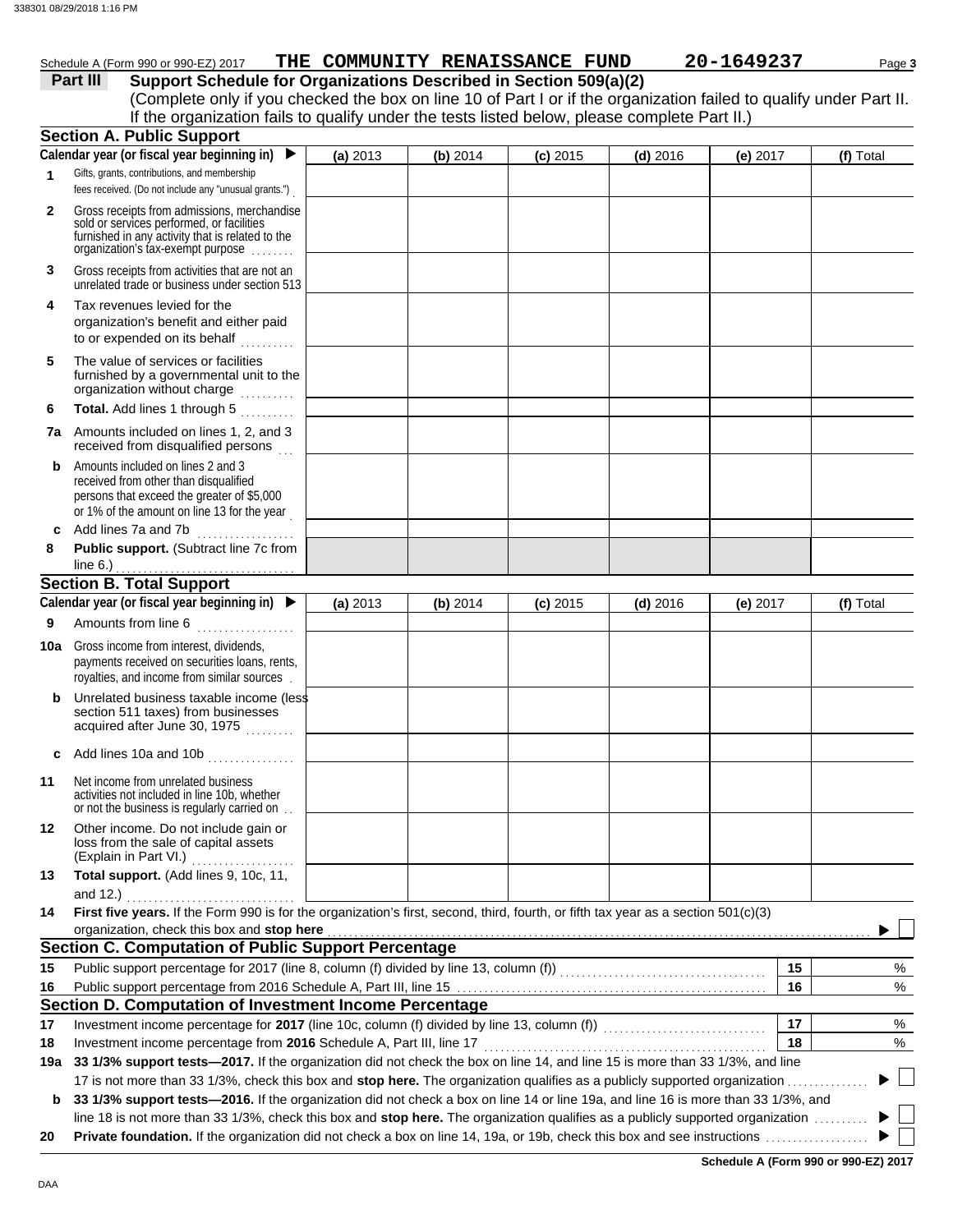# **Part IV Supporting Organizations** Schedule A (Form 990 or 990-EZ) 2017 **PHE COMMUNITY RENAISSANCE FUND** 20-1649237 Page 4

Sections A, D, and E. If you checked 12d of Part I, complete Sections A and D, and complete Part V.) (Complete only if you checked a box in line 12 on Part I. If you checked 12a of Part I, complete Sections A and B. If you checked 12b of Part I, complete Sections A and C. If you checked 12c of Part I, complete

# **Section A. All Supporting Organizations**

- Are all of the organization's supported organizations listed by name in the organization's governing documents? *If "No," describe in Part VI how the supported organizations are designated. If designated by class or purpose, describe the designation. If historic and continuing relationship, explain.* **1**
- Did the organization have any supported organization that does not have an IRS determination of status under section 509(a)(1) or (2)? *If "Yes," explain in Part VI how the organization determined that the supported organization was described in section 509(a)(1) or (2).* **2**
- **3a** Did the organization have a supported organization described in section 501(c)(4), (5), or (6)? *If "Yes," answer (b) and (c) below.*
- **b** Did the organization confirm that each supported organization qualified under section  $501(c)(4)$ ,  $(5)$ , or  $(6)$  and satisfied the public support tests under section 509(a)(2)? *If "Yes," describe in Part VI when and how the organization made the determination.*
- **c** Did the organization ensure that all support to such organizations was used exclusively for section 170(c)(2)(B) purposes? *If "Yes," explain in Part VI what controls the organization put in place to ensure such use.*
- **4a** Was any supported organization not organized in the United States ("foreign supported organization")? *If "Yes," and if you checked 12a or 12b in Part I, answer (b) and (c) below.*
- **b** Did the organization have ultimate control and discretion in deciding whether to make grants to the foreign supported organization? *If "Yes," describe in Part VI how the organization had such control and discretion despite being controlled or supervised by or in connection with its supported organizations.*
- **c** Did the organization support any foreign supported organization that does not have an IRS determination under sections 501(c)(3) and 509(a)(1) or (2)? *If "Yes," explain in Part VI what controls the organization used to ensure that all support to the foreign supported organization was used exclusively for section 170(c)(2)(B) purposes.*
- **5a** Did the organization add, substitute, or remove any supported organizations during the tax year? *If "Yes," answer (b) and (c) below (if applicable). Also, provide detail in Part VI, including (i) the names and EIN numbers of the supported organizations added, substituted, or removed; (ii) the reasons for each such action; (iii) the authority under the organization's organizing document authorizing such action; and (iv) how the action was accomplished (such as by amendment to the organizing document).*
- **b Type I or Type II only.** Was any added or substituted supported organization part of a class already designated in the organization's organizing document?
- **c Substitutions only.** Was the substitution the result of an event beyond the organization's control?
- **6** Did the organization provide support (whether in the form of grants or the provision of services or facilities) to anyone other than (i) its supported organizations, (ii) individuals that are part of the charitable class benefited by one or more of its supported organizations, or (iii) other supporting organizations that also support or benefit one or more of the filing organization's supported organizations? *If "Yes," provide detail in Part VI.*
- **7** Did the organization provide a grant, loan, compensation, or other similar payment to a substantial contributor (defined in section 4958(c)(3)(C)), a family member of a substantial contributor, or a 35% controlled entity with regard to a substantial contributor? *If "Yes," complete Part I of Schedule L (Form 990 or 990-EZ).*
- **8** Did the organization make a loan to a disqualified person (as defined in section 4958) not described in line 7? *If "Yes," complete Part I of Schedule L (Form 990 or 990-EZ).*
- **9a** Was the organization controlled directly or indirectly at any time during the tax year by one or more disqualified persons as defined in section 4946 (other than foundation managers and organizations described in section 509(a)(1) or (2))? *If "Yes," provide detail in Part VI.*
- **b** Did one or more disqualified persons (as defined in line 9a) hold a controlling interest in any entity in which the supporting organization had an interest? *If "Yes," provide detail in Part VI.*
- **c** Did a disqualified person (as defined in line 9a) have an ownership interest in, or derive any personal benefit from, assets in which the supporting organization also had an interest? *If "Yes," provide detail in Part VI.*
- **10a** Was the organization subject to the excess business holdings rules of section 4943 because of section 4943(f) (regarding certain Type II supporting organizations, and all Type III non-functionally integrated supporting organizations)? *If "Yes," answer 10b below.*
- **b** Did the organization have any excess business holdings in the tax year? *(Use Schedule C, Form 4720, to determine whether the organization had excess business holdings.)*

|                 | <u>Yes</u> | <u>No</u>               |
|-----------------|------------|-------------------------|
|                 |            |                         |
|                 |            |                         |
| 1               | X          |                         |
|                 |            |                         |
|                 |            |                         |
| 2               |            | $\overline{\mathbf{X}}$ |
|                 |            |                         |
| 3a              |            | X                       |
|                 |            |                         |
| 3 <sub>b</sub>  |            |                         |
|                 |            |                         |
| 3c              |            |                         |
|                 |            |                         |
| 4a              |            | <u>х</u>                |
|                 |            |                         |
|                 |            |                         |
| 4b              |            |                         |
|                 |            |                         |
|                 |            |                         |
|                 |            |                         |
| 4c              |            |                         |
|                 |            |                         |
|                 |            |                         |
|                 |            |                         |
|                 |            |                         |
| <u>5a</u>       |            | <u>х</u>                |
| 5 <sub>b</sub>  |            |                         |
| <u>5c</u>       |            |                         |
|                 |            |                         |
|                 |            |                         |
|                 |            |                         |
| 6               |            | $\overline{\mathbf{X}}$ |
|                 |            |                         |
|                 |            |                         |
| 7               |            | X                       |
|                 |            |                         |
| 8               |            | X                       |
|                 |            |                         |
|                 |            |                         |
| 9а              |            | Χ                       |
| 9 <sub>b</sub>  |            | X                       |
|                 |            |                         |
| 9c              |            | Χ                       |
|                 |            |                         |
|                 |            |                         |
| 10a             |            | Χ                       |
|                 |            |                         |
| 10 <sub>b</sub> |            |                         |

**Schedule A (Form 990 or 990-EZ) 2017**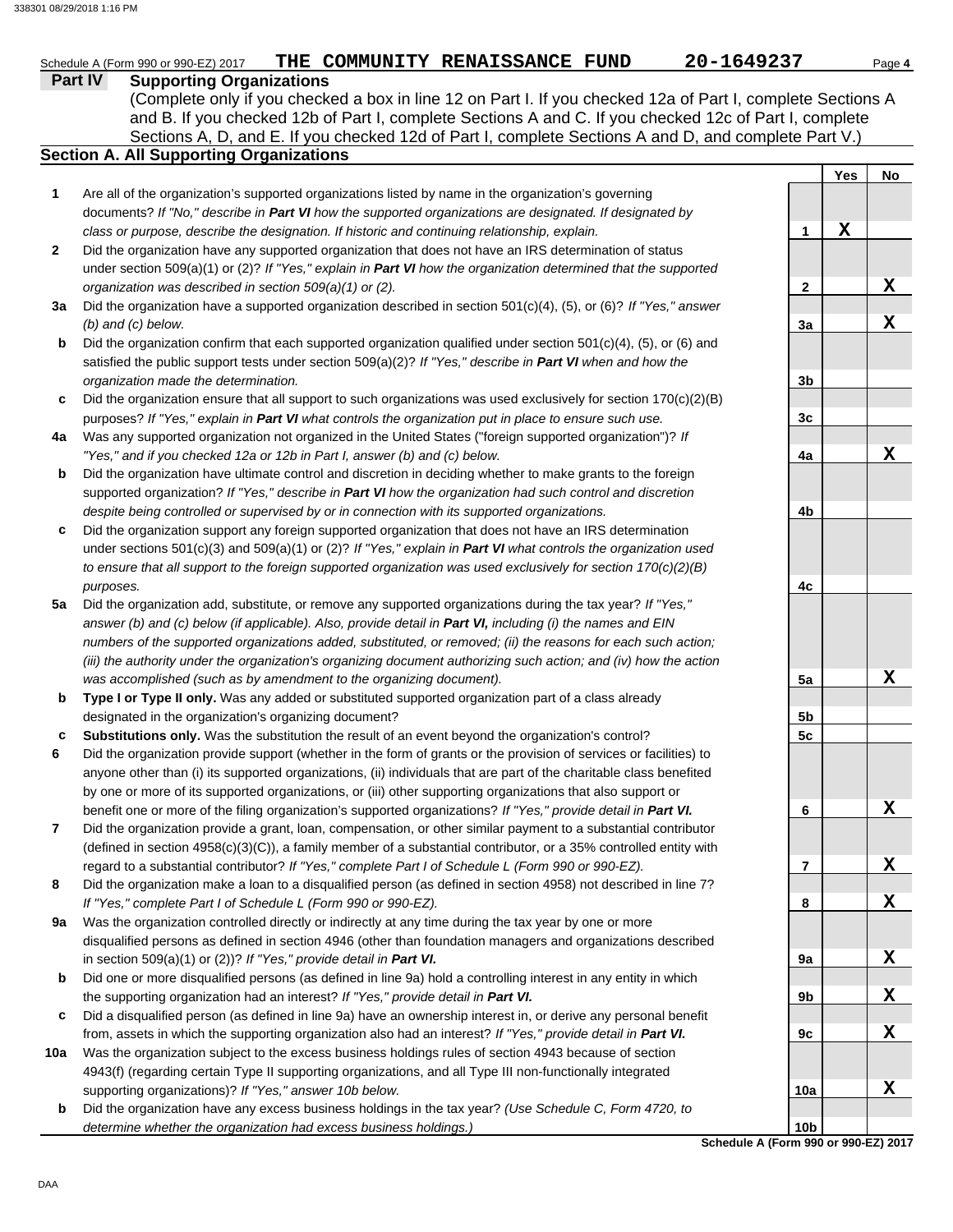|        | 20-1649237<br>THE COMMUNITY RENAISSANCE FUND<br>Schedule A (Form 990 or 990-EZ) 2017                                                                                                                    |                 |             | Page 5      |
|--------|---------------------------------------------------------------------------------------------------------------------------------------------------------------------------------------------------------|-----------------|-------------|-------------|
|        | <b>Supporting Organizations (continued)</b><br><b>Part IV</b>                                                                                                                                           |                 |             |             |
|        |                                                                                                                                                                                                         |                 | <b>Yes</b>  | No          |
| 11     | Has the organization accepted a gift or contribution from any of the following persons?<br>A person who directly or indirectly controls, either alone or together with persons described in (b) and (c) |                 |             |             |
| a      | below, the governing body of a supported organization?                                                                                                                                                  | 11a             |             | $\mathbf x$ |
|        | <b>b</b> A family member of a person described in (a) above?                                                                                                                                            | 11 <sub>b</sub> |             | $\mathbf x$ |
| C      | A 35% controlled entity of a person described in (a) or (b) above? If "Yes" to a, b, or c, provide detail in Part VI.                                                                                   | 11c             |             | $\mathbf X$ |
|        | <b>Section B. Type I Supporting Organizations</b>                                                                                                                                                       |                 |             |             |
|        |                                                                                                                                                                                                         |                 | <b>Yes</b>  | No          |
| 1      | Did the directors, trustees, or membership of one or more supported organizations have the power to                                                                                                     |                 |             |             |
|        | regularly appoint or elect at least a majority of the organization's directors or trustees at all times during the                                                                                      |                 |             |             |
|        | tax year? If "No," describe in Part VI how the supported organization(s) effectively operated, supervised, or                                                                                           |                 |             |             |
|        | controlled the organization's activities. If the organization had more than one supported organization,                                                                                                 |                 |             |             |
|        | describe how the powers to appoint and/or remove directors or trustees were allocated among the supported                                                                                               |                 |             |             |
|        | organizations and what conditions or restrictions, if any, applied to such powers during the tax year.                                                                                                  | 1               | $\mathbf X$ |             |
| 2      | Did the organization operate for the benefit of any supported organization other than the supported                                                                                                     |                 |             |             |
|        | organization(s) that operated, supervised, or controlled the supporting organization? If "Yes," explain in Part                                                                                         |                 |             |             |
|        | VI how providing such benefit carried out the purposes of the supported organization(s) that operated,                                                                                                  |                 |             |             |
|        | supervised, or controlled the supporting organization.                                                                                                                                                  | $\mathbf{2}$    |             | $\mathbf X$ |
|        | <b>Section C. Type II Supporting Organizations</b>                                                                                                                                                      |                 |             |             |
|        |                                                                                                                                                                                                         |                 | Yes         | No          |
| 1      | Were a majority of the organization's directors or trustees during the tax year also a majority of the directors                                                                                        |                 |             |             |
|        | or trustees of each of the organization's supported organization(s)? If "No," describe in Part VI how control                                                                                           |                 |             |             |
|        | or management of the supporting organization was vested in the same persons that controlled or managed                                                                                                  |                 |             |             |
|        | the supported organization(s).<br><b>Section D. All Type III Supporting Organizations</b>                                                                                                               | 1               |             |             |
|        |                                                                                                                                                                                                         |                 |             |             |
| 1      | Did the organization provide to each of its supported organizations, by the last day of the fifth month of the                                                                                          |                 | Yes         | No          |
|        | organization's tax year, (i) a written notice describing the type and amount of support provided during the prior tax                                                                                   |                 |             |             |
|        | year, (ii) a copy of the Form 990 that was most recently filed as of the date of notification, and (iii) copies of the                                                                                  |                 |             |             |
|        | organization's governing documents in effect on the date of notification, to the extent not previously provided?                                                                                        | 1               |             |             |
| 2      | Were any of the organization's officers, directors, or trustees either (i) appointed or elected by the supported                                                                                        |                 |             |             |
|        | organization(s) or (ii) serving on the governing body of a supported organization? If "No," explain in Part VI how                                                                                      |                 |             |             |
|        | the organization maintained a close and continuous working relationship with the supported organization(s).                                                                                             | $\mathbf{2}$    |             |             |
| 3      | By reason of the relationship described in (2), did the organization's supported organizations have a                                                                                                   |                 |             |             |
|        | significant voice in the organization's investment policies and in directing the use of the organization's                                                                                              |                 |             |             |
|        | income or assets at all times during the tax year? If "Yes," describe in Part VI the role the organization's                                                                                            |                 |             |             |
|        | supported organizations played in this regard.                                                                                                                                                          | 3               |             |             |
|        | Section E. Type III Functionally-Integrated Supporting Organizations                                                                                                                                    |                 |             |             |
| 1      | Check the box next to the method that the organization used to satisfy the Integral Part Test during the year (see instructions).                                                                       |                 |             |             |
| a      | The organization satisfied the Activities Test. Complete line 2 below.                                                                                                                                  |                 |             |             |
| b      | The organization is the parent of each of its supported organizations. Complete line 3 below.                                                                                                           |                 |             |             |
| c      | The organization supported a governmental entity. Describe in Part VI how you supported a government entity (see instructions).                                                                         |                 |             |             |
|        |                                                                                                                                                                                                         |                 |             |             |
| 2      | Activities Test. Answer (a) and (b) below.                                                                                                                                                              |                 | Yes         | No          |
| а      | Did substantially all of the organization's activities during the tax year directly further the exempt purposes of                                                                                      |                 |             |             |
|        | the supported organization(s) to which the organization was responsive? If "Yes," then in Part VI identify                                                                                              |                 |             |             |
|        | those supported organizations and explain how these activities directly furthered their exempt purposes,                                                                                                |                 |             |             |
|        | how the organization was responsive to those supported organizations, and how the organization determined                                                                                               |                 |             |             |
|        | that these activities constituted substantially all of its activities.                                                                                                                                  | 2a              |             |             |
| b      | Did the activities described in (a) constitute activities that, but for the organization's involvement, one or more                                                                                     |                 |             |             |
|        | of the organization's supported organization(s) would have been engaged in? If "Yes," explain in Part VI the                                                                                            |                 |             |             |
|        | reasons for the organization's position that its supported organization(s) would have engaged in these                                                                                                  | 2b              |             |             |
|        | activities but for the organization's involvement.<br>Parent of Supported Organizations. Answer (a) and (b) below.                                                                                      |                 |             |             |
| 3<br>a | Did the organization have the power to regularly appoint or elect a majority of the officers, directors, or                                                                                             |                 |             |             |
|        | trustees of each of the supported organizations? Provide details in Part VI.                                                                                                                            | 3a              |             |             |
| b      | Did the organization exercise a substantial degree of direction over the policies, programs, and activities of each                                                                                     |                 |             |             |

of its supported organizations? *If "Yes," describe in Part VI the role played by the organization in this regard.*

DAA **Schedule A (Form 990 or 990-EZ) 2017 3b**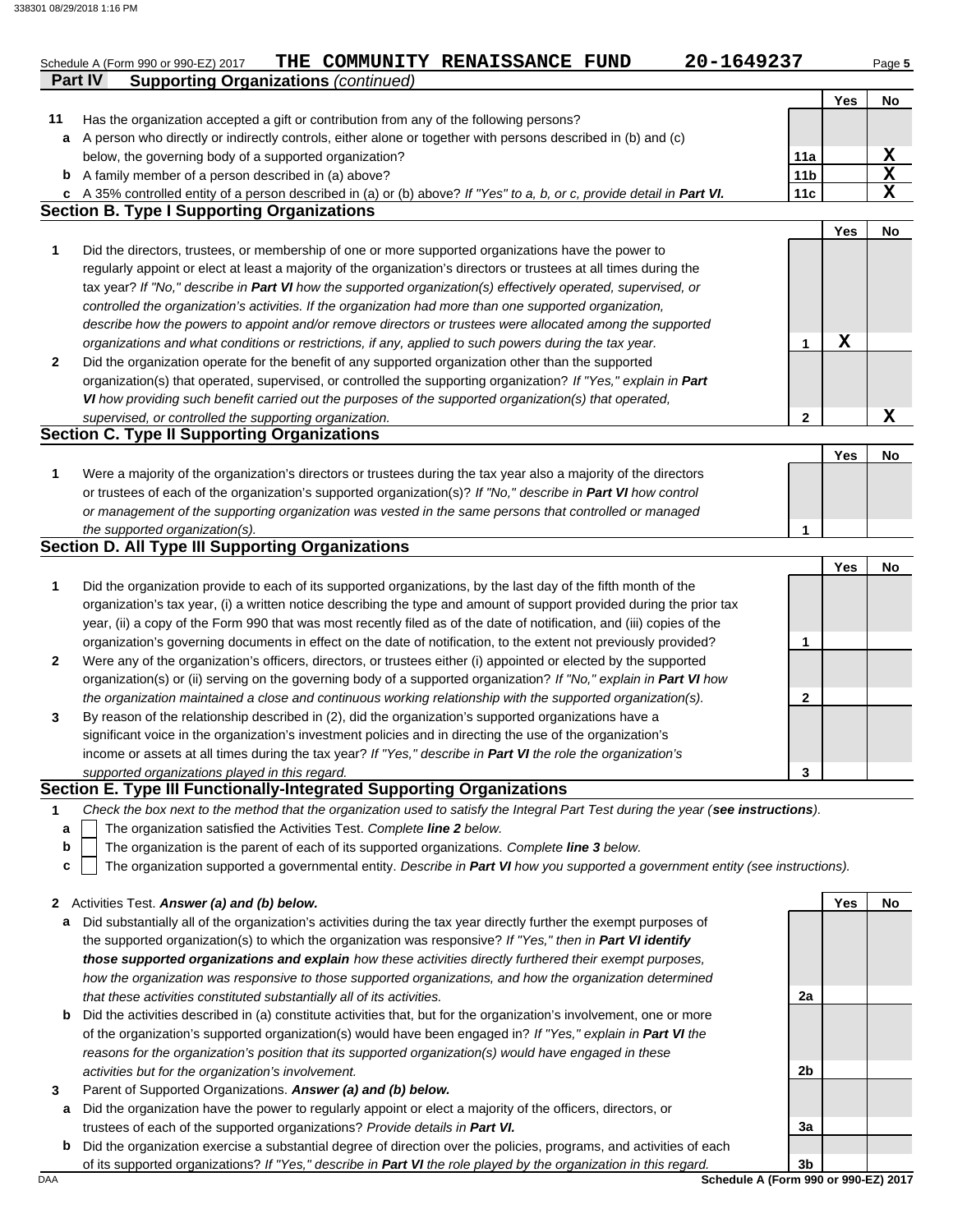| THE COMMUNITY RENAISSANCE FUND<br>Schedule A (Form 990 or 990-EZ) 2017                                                                |                | 20-1649237     | Page 6                         |
|---------------------------------------------------------------------------------------------------------------------------------------|----------------|----------------|--------------------------------|
| Type III Non-Functionally Integrated 509(a)(3) Supporting Organizations<br><b>Part V</b>                                              |                |                |                                |
| Check here if the organization satisfied the Integral Part Test as a qualifying trust on Nov. 20, 1970 (explain in Part VI). See<br>1 |                |                |                                |
| instructions. All other Type III non-functionally integrated supporting organizations must complete Sections A through E.             |                |                |                                |
| <b>Section A - Adjusted Net Income</b>                                                                                                |                | (A) Prior Year | (B) Current Year               |
|                                                                                                                                       |                |                | (optional)                     |
| 1<br>Net short-term capital gain                                                                                                      | 1              |                |                                |
| 2<br>Recoveries of prior-year distributions                                                                                           | $\mathbf{2}$   |                |                                |
| 3<br>Other gross income (see instructions)                                                                                            | 3              |                |                                |
| Add lines 1 through 3.<br>4                                                                                                           | 4              |                |                                |
| 5<br>Depreciation and depletion                                                                                                       | 5              |                |                                |
| Portion of operating expenses paid or incurred for production or<br>6                                                                 |                |                |                                |
| collection of gross income or for management, conservation, or                                                                        |                |                |                                |
| maintenance of property held for production of income (see instructions)                                                              | 6              |                |                                |
| Other expenses (see instructions)<br>7                                                                                                | $\overline{7}$ |                |                                |
| Adjusted Net Income (subtract lines 5, 6 and 7 from line 4).<br>8                                                                     | 8              |                |                                |
| <b>Section B - Minimum Asset Amount</b>                                                                                               |                | (A) Prior Year | (B) Current Year<br>(optional) |
| Aggregate fair market value of all non-exempt-use assets (see<br>1                                                                    |                |                |                                |
| instructions for short tax year or assets held for part of year):                                                                     |                |                |                                |
| a Average monthly value of securities                                                                                                 | 1a             |                |                                |
| <b>b</b> Average monthly cash balances                                                                                                | 1b             |                |                                |
| <b>c</b> Fair market value of other non-exempt-use assets                                                                             | 1 <sub>c</sub> |                |                                |
| <b>Total</b> (add lines 1a, 1b, and 1c)<br>d                                                                                          | 1d             |                |                                |
| <b>Discount</b> claimed for blockage or other<br>e                                                                                    |                |                |                                |
| factors (explain in detail in Part VI):                                                                                               |                |                |                                |
| Acquisition indebtedness applicable to non-exempt-use assets<br>$\mathbf{2}$                                                          | $\mathbf{2}$   |                |                                |
| 3<br>Subtract line 2 from line 1d.                                                                                                    | 3              |                |                                |
| Cash deemed held for exempt use. Enter 1-1/2% of line 3 (for greater amount,<br>4                                                     |                |                |                                |
| see instructions).                                                                                                                    | 4              |                |                                |
| Net value of non-exempt-use assets (subtract line 4 from line 3)<br>5                                                                 | 5              |                |                                |
| 6<br>Multiply line 5 by .035.                                                                                                         | 6              |                |                                |
| 7<br>Recoveries of prior-year distributions                                                                                           | $\overline{7}$ |                |                                |
| 8<br>Minimum Asset Amount (add line 7 to line 6)                                                                                      | 8              |                |                                |
| <b>Section C - Distributable Amount</b>                                                                                               |                |                | <b>Current Year</b>            |
| Adjusted net income for prior year (from Section A, line 8, Column A)<br>1                                                            | $\mathbf{1}$   |                |                                |
| $\mathbf{2}$<br>Enter 85% of line 1.                                                                                                  | $\mathbf{2}$   |                |                                |
| 3<br>Minimum asset amount for prior year (from Section B, line 8, Column A)                                                           | 3              |                |                                |
| Enter greater of line 2 or line 3.<br>4                                                                                               | 4              |                |                                |
| 5<br>Income tax imposed in prior year                                                                                                 | 5              |                |                                |
| <b>Distributable Amount.</b> Subtract line 5 from line 4, unless subject to<br>6                                                      |                |                |                                |
| emergency temporary reduction (see instructions).                                                                                     | 6              |                |                                |

**7**  $\vert$  Check here if the current year is the organization's first as a non-functionally integrated Type III supporting organization (see instructions).

**Schedule A (Form 990 or 990-EZ) 2017**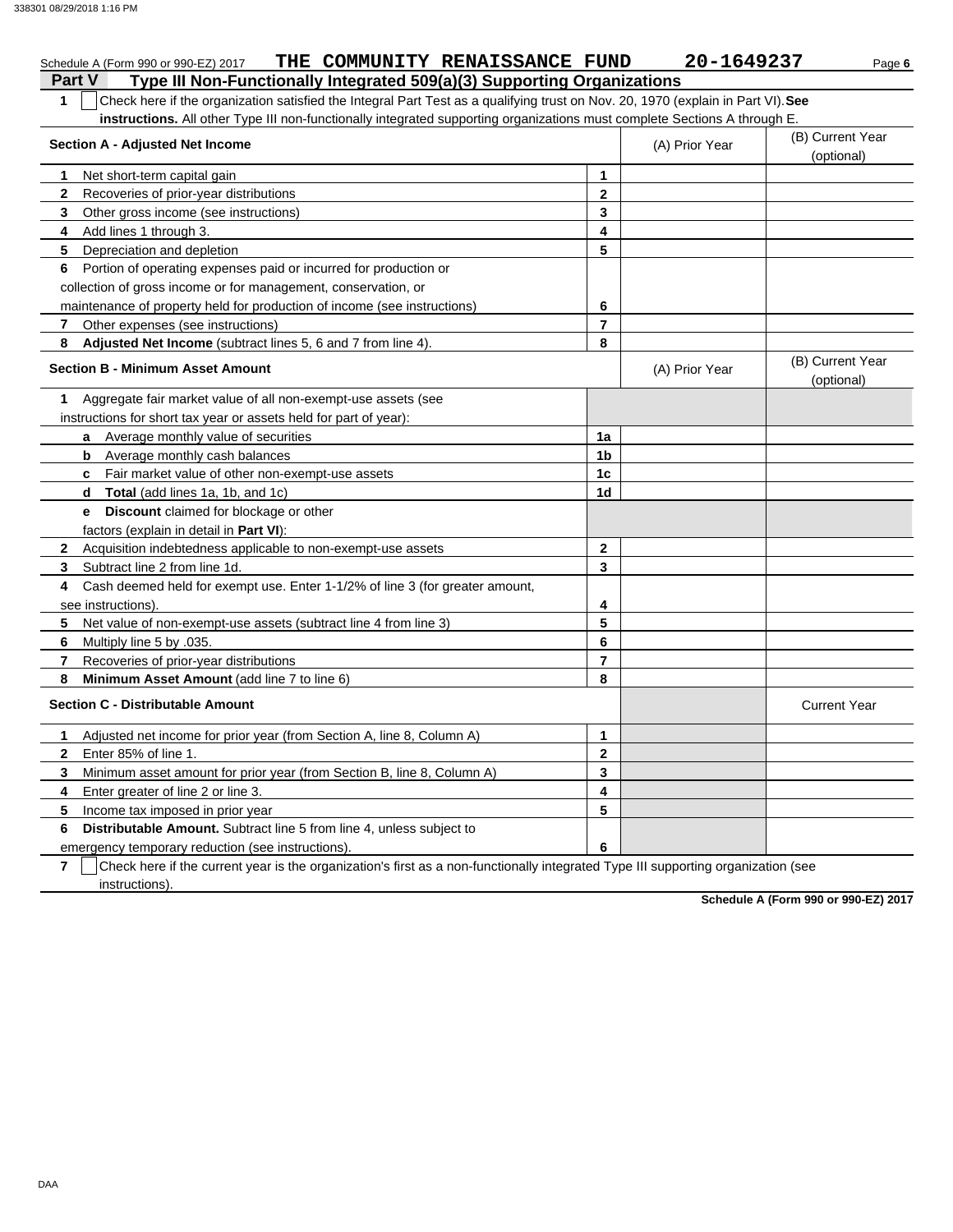338301 08/29/2018 1:16 PM

| Part V       | THE COMMUNITY RENAISSANCE FUND<br>Schedule A (Form 990 or 990-EZ) 2017<br>Type III Non-Functionally Integrated 509(a)(3) Supporting Organizations (continued) |                                    | 20-1649237                                    | Page 7                                           |  |  |  |
|--------------|---------------------------------------------------------------------------------------------------------------------------------------------------------------|------------------------------------|-----------------------------------------------|--------------------------------------------------|--|--|--|
|              | <b>Section D - Distributions</b>                                                                                                                              |                                    |                                               | <b>Current Year</b>                              |  |  |  |
| 1            | Amounts paid to supported organizations to accomplish exempt purposes                                                                                         |                                    |                                               |                                                  |  |  |  |
| 2            | Amounts paid to perform activity that directly furthers exempt purposes of supported                                                                          |                                    |                                               |                                                  |  |  |  |
|              | organizations, in excess of income from activity                                                                                                              |                                    |                                               |                                                  |  |  |  |
| 3            | Administrative expenses paid to accomplish exempt purposes of supported organizations                                                                         |                                    |                                               |                                                  |  |  |  |
| 4            | Amounts paid to acquire exempt-use assets                                                                                                                     |                                    |                                               |                                                  |  |  |  |
| 5            | Qualified set-aside amounts (prior IRS approval required)                                                                                                     |                                    |                                               |                                                  |  |  |  |
| 6            | Other distributions (describe in Part VI). See instructions.                                                                                                  |                                    |                                               |                                                  |  |  |  |
| 7            | Total annual distributions. Add lines 1 through 6.                                                                                                            |                                    |                                               |                                                  |  |  |  |
| 8            | Distributions to attentive supported organizations to which the organization is responsive                                                                    |                                    |                                               |                                                  |  |  |  |
|              | (provide details in Part VI). See instructions.                                                                                                               |                                    |                                               |                                                  |  |  |  |
| 9            | Distributable amount for 2017 from Section C, line 6                                                                                                          |                                    |                                               |                                                  |  |  |  |
| 10           | Line 8 amount divided by line 9 amount                                                                                                                        |                                    |                                               |                                                  |  |  |  |
|              | Section E - Distribution Allocations (see instructions)                                                                                                       | (i)<br><b>Excess Distributions</b> | (ii)<br><b>Underdistributions</b><br>Pre-2017 | (iii)<br><b>Distributable</b><br>Amount for 2017 |  |  |  |
| 1.           | Distributable amount for 2017 from Section C, line 6                                                                                                          |                                    |                                               |                                                  |  |  |  |
| $\mathbf{2}$ | Underdistributions, if any, for years prior to 2017<br>(reasonable cause required-explain in Part VI). See<br>instructions.                                   |                                    |                                               |                                                  |  |  |  |
| 3            | Excess distributions carryover, if any, to 2017:                                                                                                              |                                    |                                               |                                                  |  |  |  |
| a            |                                                                                                                                                               |                                    |                                               |                                                  |  |  |  |
|              | <b>b</b> From 2013                                                                                                                                            |                                    |                                               |                                                  |  |  |  |
|              | <b>c</b> From 2014                                                                                                                                            |                                    |                                               |                                                  |  |  |  |
|              |                                                                                                                                                               |                                    |                                               |                                                  |  |  |  |
|              |                                                                                                                                                               |                                    |                                               |                                                  |  |  |  |
|              | f Total of lines 3a through e                                                                                                                                 |                                    |                                               |                                                  |  |  |  |
|              | g Applied to underdistributions of prior years                                                                                                                |                                    |                                               |                                                  |  |  |  |
|              | h Applied to 2017 distributable amount                                                                                                                        |                                    |                                               |                                                  |  |  |  |
|              | <i>i</i> Carryover from 2012 not applied (see instructions)                                                                                                   |                                    |                                               |                                                  |  |  |  |
|              | Remainder. Subtract lines 3g, 3h, and 3i from 3f.                                                                                                             |                                    |                                               |                                                  |  |  |  |
| 4            | Distributions for 2017 from                                                                                                                                   |                                    |                                               |                                                  |  |  |  |
|              | \$<br>Section D, line 7:                                                                                                                                      |                                    |                                               |                                                  |  |  |  |
|              | a Applied to underdistributions of prior years                                                                                                                |                                    |                                               |                                                  |  |  |  |
|              | <b>b</b> Applied to 2017 distributable amount                                                                                                                 |                                    |                                               |                                                  |  |  |  |
|              | c Remainder. Subtract lines 4a and 4b from 4.                                                                                                                 |                                    |                                               |                                                  |  |  |  |
| 5.           | Remaining underdistributions for years prior to 2017, if                                                                                                      |                                    |                                               |                                                  |  |  |  |
|              | any. Subtract lines 3g and 4a from line 2. For result                                                                                                         |                                    |                                               |                                                  |  |  |  |
|              | greater than zero, explain in Part VI. See instructions.                                                                                                      |                                    |                                               |                                                  |  |  |  |
| 6            | Remaining underdistributions for 2017. Subtract lines 3h                                                                                                      |                                    |                                               |                                                  |  |  |  |
|              | and 4b from line 1. For result greater than zero, explain in                                                                                                  |                                    |                                               |                                                  |  |  |  |
|              | Part VI. See instructions.                                                                                                                                    |                                    |                                               |                                                  |  |  |  |
| 7            | Excess distributions carryover to 2018. Add lines 3j<br>and 4c.                                                                                               |                                    |                                               |                                                  |  |  |  |
| 8            | Breakdown of line 7:                                                                                                                                          |                                    |                                               |                                                  |  |  |  |
|              | a Excess from 2013                                                                                                                                            |                                    |                                               |                                                  |  |  |  |
|              |                                                                                                                                                               |                                    |                                               |                                                  |  |  |  |
|              | c Excess from 2015<br>.                                                                                                                                       |                                    |                                               |                                                  |  |  |  |
|              | d Excess from 2016                                                                                                                                            |                                    |                                               |                                                  |  |  |  |
|              | e Excess from 2017                                                                                                                                            |                                    |                                               | $-1.1 - A$ (Ferma 000 ex 000 F7) 004             |  |  |  |

**Schedule A (Form 990 or 990-EZ) 2017**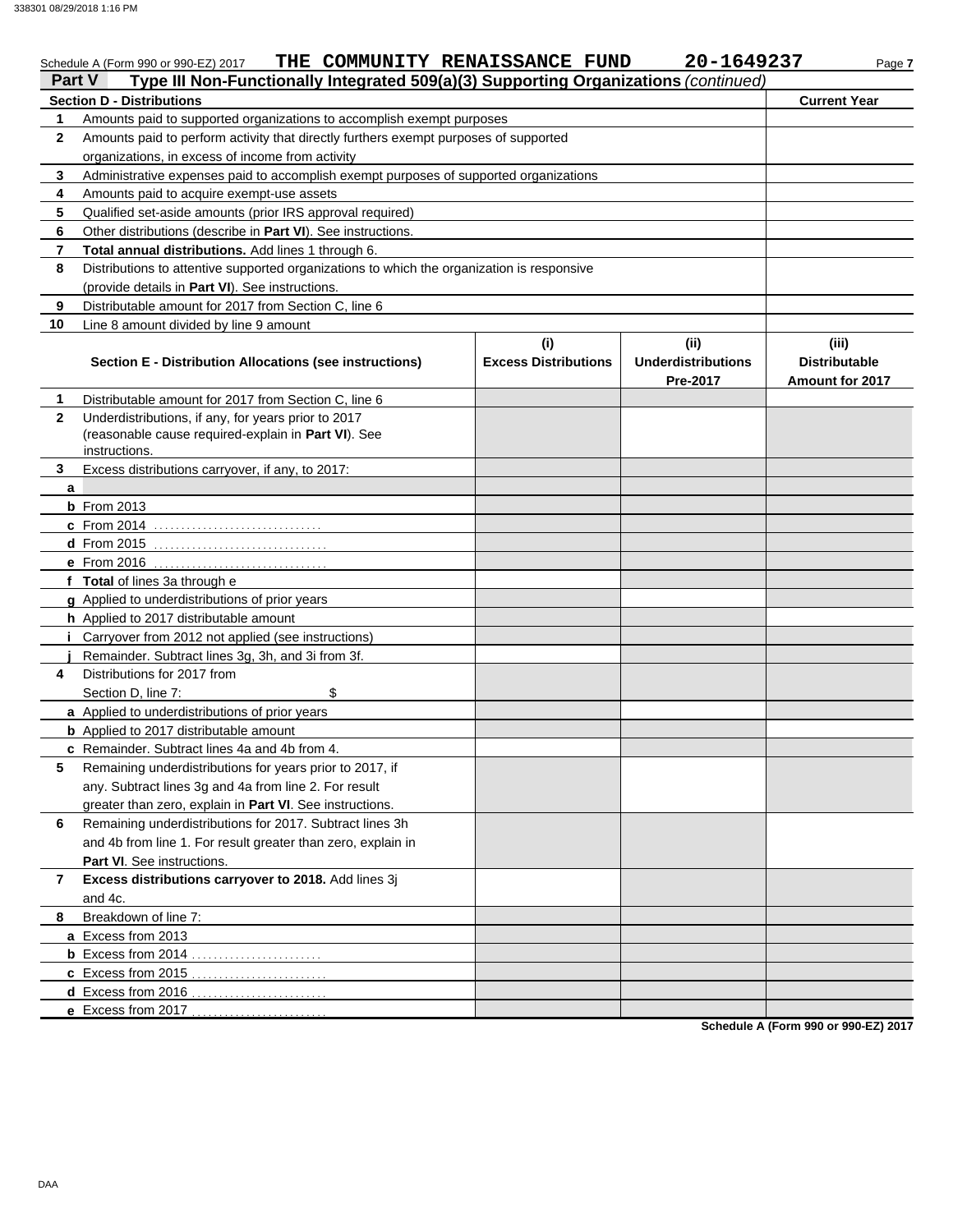|         | Schedule A (Form 990 or 990-EZ) 2017 |  | THE COMMUNITY RENAISSANCE FUND                                                                 | 20-1649237                                                                                                                                                                                                                                                                                                                                                        | Page 8 |
|---------|--------------------------------------|--|------------------------------------------------------------------------------------------------|-------------------------------------------------------------------------------------------------------------------------------------------------------------------------------------------------------------------------------------------------------------------------------------------------------------------------------------------------------------------|--------|
| Part VI |                                      |  |                                                                                                | Supplemental Information. Provide the explanations required by Part II, line 10; Part II, line 17a or 17b; Part<br>III, line 12; Part IV, Section A, lines 1, 2, 3b, 3c, 4b, 4c, 5a, 6, 9a, 9b, 9c, 11a, 11b, and 11c; Part IV, Section<br>B, lines 1 and 2; Part IV, Section C, line 1; Part IV, Section D, lines 2 and 3; Part IV, Section E, lines 1c, 2a, 2b, |        |
|         |                                      |  |                                                                                                | 3a and 3b; Part V, line 1; Part V, Section B, line 1e; Part V, Section D, lines 5, 6, and 8; and Part V, Section E,                                                                                                                                                                                                                                               |        |
|         |                                      |  | lines 2, 5, and 6. Also complete this part for any additional information. (See instructions.) |                                                                                                                                                                                                                                                                                                                                                                   |        |
|         |                                      |  |                                                                                                |                                                                                                                                                                                                                                                                                                                                                                   |        |
|         |                                      |  |                                                                                                |                                                                                                                                                                                                                                                                                                                                                                   |        |
|         |                                      |  |                                                                                                |                                                                                                                                                                                                                                                                                                                                                                   |        |
|         |                                      |  |                                                                                                |                                                                                                                                                                                                                                                                                                                                                                   |        |
|         |                                      |  |                                                                                                |                                                                                                                                                                                                                                                                                                                                                                   |        |
|         |                                      |  |                                                                                                |                                                                                                                                                                                                                                                                                                                                                                   |        |
|         |                                      |  |                                                                                                |                                                                                                                                                                                                                                                                                                                                                                   |        |
|         |                                      |  |                                                                                                |                                                                                                                                                                                                                                                                                                                                                                   |        |
|         |                                      |  |                                                                                                |                                                                                                                                                                                                                                                                                                                                                                   |        |
|         |                                      |  |                                                                                                |                                                                                                                                                                                                                                                                                                                                                                   |        |
|         |                                      |  |                                                                                                |                                                                                                                                                                                                                                                                                                                                                                   |        |
|         |                                      |  |                                                                                                |                                                                                                                                                                                                                                                                                                                                                                   |        |
|         |                                      |  |                                                                                                |                                                                                                                                                                                                                                                                                                                                                                   |        |
|         |                                      |  |                                                                                                |                                                                                                                                                                                                                                                                                                                                                                   |        |
|         |                                      |  |                                                                                                |                                                                                                                                                                                                                                                                                                                                                                   |        |
|         |                                      |  |                                                                                                |                                                                                                                                                                                                                                                                                                                                                                   |        |
|         |                                      |  |                                                                                                |                                                                                                                                                                                                                                                                                                                                                                   |        |
|         |                                      |  |                                                                                                |                                                                                                                                                                                                                                                                                                                                                                   |        |
|         |                                      |  |                                                                                                |                                                                                                                                                                                                                                                                                                                                                                   |        |
|         |                                      |  |                                                                                                |                                                                                                                                                                                                                                                                                                                                                                   |        |
|         |                                      |  |                                                                                                |                                                                                                                                                                                                                                                                                                                                                                   |        |
|         |                                      |  |                                                                                                |                                                                                                                                                                                                                                                                                                                                                                   |        |
|         |                                      |  |                                                                                                |                                                                                                                                                                                                                                                                                                                                                                   |        |
|         |                                      |  |                                                                                                |                                                                                                                                                                                                                                                                                                                                                                   |        |
|         |                                      |  |                                                                                                |                                                                                                                                                                                                                                                                                                                                                                   |        |
|         |                                      |  |                                                                                                |                                                                                                                                                                                                                                                                                                                                                                   |        |
|         |                                      |  |                                                                                                |                                                                                                                                                                                                                                                                                                                                                                   |        |
|         |                                      |  |                                                                                                |                                                                                                                                                                                                                                                                                                                                                                   |        |
|         |                                      |  |                                                                                                |                                                                                                                                                                                                                                                                                                                                                                   |        |
|         |                                      |  |                                                                                                |                                                                                                                                                                                                                                                                                                                                                                   |        |
|         |                                      |  |                                                                                                |                                                                                                                                                                                                                                                                                                                                                                   |        |
|         |                                      |  |                                                                                                |                                                                                                                                                                                                                                                                                                                                                                   |        |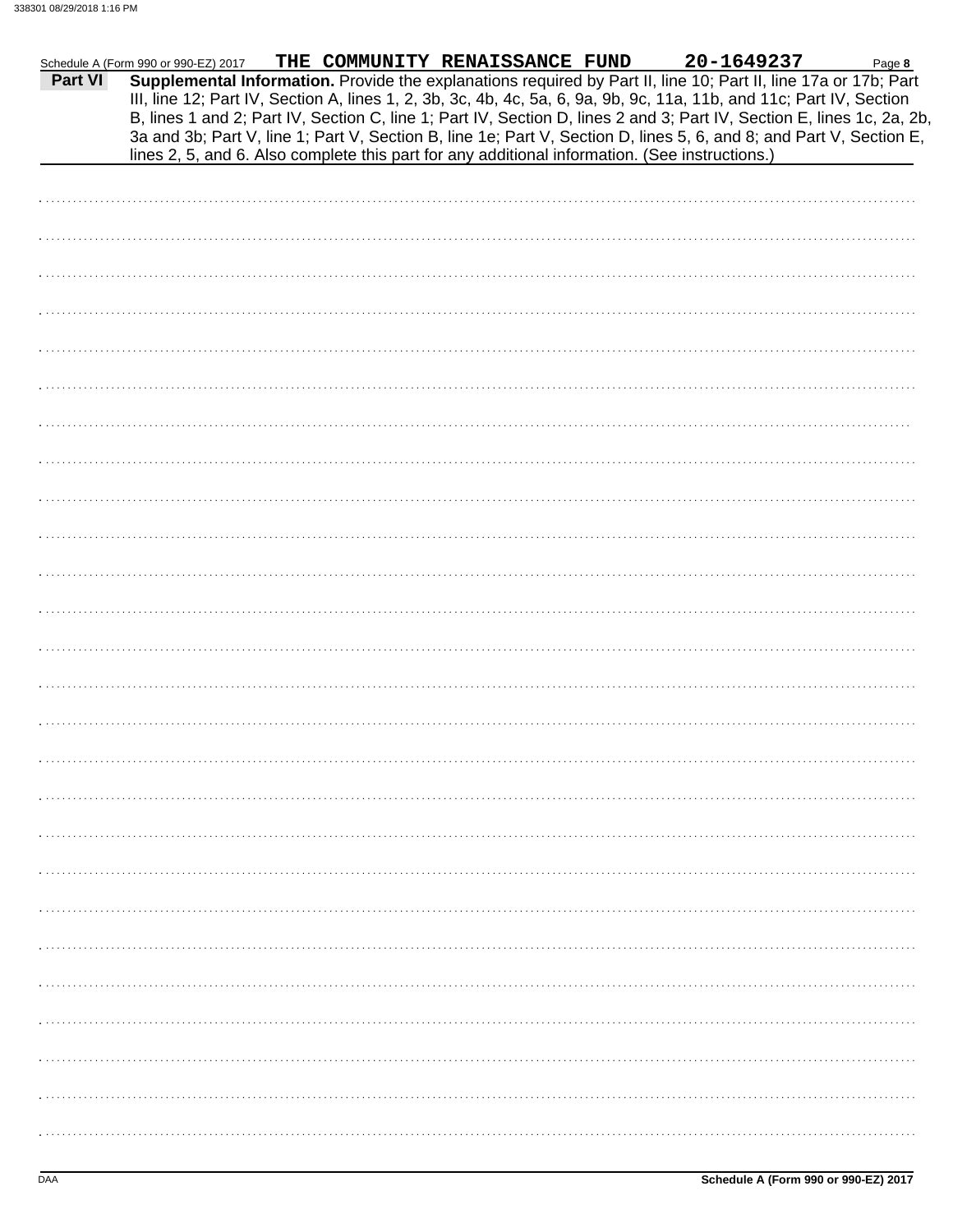Department of the Treasury Internal Revenue Service

# **SCHEDULE D Supplemental Financial Statements**

 **Attach to Form 990. (Form 990) Part IV, line 6, 7, 8, 9, 10, 11a, 11b, 11c, 11d, 11e, 11f, 12a, or 12b. Complete if the organization answered "Yes" on Form 990,**

**▶ Go to** *www.irs.gov/Form990* **for instructions and the latest information.** 

**2017 Open to Public Inspection**

OMB No. 1545-0047

|              | Name of the organization                                                                                                                                                                   |                                                    | <b>Employer identification number</b>         |
|--------------|--------------------------------------------------------------------------------------------------------------------------------------------------------------------------------------------|----------------------------------------------------|-----------------------------------------------|
|              | THE COMMUNITY RENAISSANCE FUND                                                                                                                                                             |                                                    | 20-1649237                                    |
|              | Organizations Maintaining Donor Advised Funds or Other Similar Funds or Accounts.<br>Part I<br>Complete if the organization answered "Yes" on Form 990, Part IV, line 6.                   |                                                    |                                               |
|              |                                                                                                                                                                                            | (a) Donor advised funds                            | (b) Funds and other accounts                  |
| 1            | Total number at end of year                                                                                                                                                                |                                                    |                                               |
| 2            |                                                                                                                                                                                            |                                                    |                                               |
| 3            | Aggregate value of grants from (during year)                                                                                                                                               |                                                    |                                               |
| 4            | Aggregate value at end of year                                                                                                                                                             |                                                    |                                               |
| 5            | Did the organization inform all donors and donor advisors in writing that the assets held in donor advised                                                                                 |                                                    |                                               |
|              | funds are the organization's property, subject to the organization's exclusive legal control?                                                                                              |                                                    | <b>Yes</b><br><b>No</b>                       |
| 6            | Did the organization inform all grantees, donors, and donor advisors in writing that grant funds can be used                                                                               |                                                    |                                               |
|              | only for charitable purposes and not for the benefit of the donor or donor advisor, or for any other purpose                                                                               |                                                    |                                               |
|              | conferring impermissible private benefit?                                                                                                                                                  |                                                    | Yes<br>No                                     |
|              | <b>Conservation Easements.</b><br>Part II                                                                                                                                                  |                                                    |                                               |
|              | Complete if the organization answered "Yes" on Form 990, Part IV, line 7.                                                                                                                  |                                                    |                                               |
| 1            | Purpose(s) of conservation easements held by the organization (check all that apply).                                                                                                      |                                                    |                                               |
|              | Preservation of land for public use (e.g., recreation or education)                                                                                                                        | Preservation of a historically important land area |                                               |
|              | Protection of natural habitat                                                                                                                                                              | Preservation of a certified historic structure     |                                               |
|              | Preservation of open space                                                                                                                                                                 |                                                    |                                               |
| 2            | Complete lines 2a through 2d if the organization held a qualified conservation contribution in the form of a conservation                                                                  |                                                    |                                               |
|              | easement on the last day of the tax year.                                                                                                                                                  |                                                    | Held at the End of the Tax Year               |
| a            | Total number of conservation easements                                                                                                                                                     |                                                    | 2a                                            |
|              |                                                                                                                                                                                            |                                                    | 2 <sub>b</sub>                                |
|              | Number of conservation easements on a certified historic structure included in (a) [11] Number of conservation easements on a certified historic structure included in (a)                 |                                                    | 2c                                            |
|              | Number of conservation easements included in (c) acquired after 7/25/06, and not on a                                                                                                      |                                                    |                                               |
|              | historic structure listed in the National Register                                                                                                                                         |                                                    | 2d                                            |
| 3            | Number of conservation easements modified, transferred, released, extinguished, or terminated by the organization during the                                                               |                                                    |                                               |
|              | tax year $\blacktriangleright$                                                                                                                                                             |                                                    |                                               |
|              | Number of states where property subject to conservation easement is located ▶                                                                                                              |                                                    |                                               |
| 5            | Does the organization have a written policy regarding the periodic monitoring, inspection, handling of                                                                                     |                                                    |                                               |
|              | violations, and enforcement of the conservation easements it holds?                                                                                                                        |                                                    | Yes<br><b>No</b>                              |
| 6            | Staff and volunteer hours devoted to monitoring, inspecting, handling of violations, and enforcing conservation easements during the year                                                  |                                                    |                                               |
|              |                                                                                                                                                                                            |                                                    |                                               |
| 7            | Amount of expenses incurred in monitoring, inspecting, handling of violations, and enforcing conservation easements during the year                                                        |                                                    |                                               |
|              | $\blacktriangleright$ \$                                                                                                                                                                   |                                                    |                                               |
|              | Does each conservation easement reported on line 2(d) above satisfy the requirements of section 170(h)(4)(B)(i)                                                                            |                                                    |                                               |
|              | and section $170(h)(4)(B)(ii)?$                                                                                                                                                            |                                                    | Yes<br><b>No</b>                              |
| 9            | In Part XIII, describe how the organization reports conservation easements in its revenue and expense statement, and                                                                       |                                                    |                                               |
|              | balance sheet, and include, if applicable, the text of the footnote to the organization's financial statements that describes the<br>organization's accounting for conservation easements. |                                                    |                                               |
|              | Organizations Maintaining Collections of Art, Historical Treasures, or Other Similar Assets.<br>Part III                                                                                   |                                                    |                                               |
|              | Complete if the organization answered "Yes" on Form 990, Part IV, line 8.                                                                                                                  |                                                    |                                               |
|              | 1a If the organization elected, as permitted under SFAS 116 (ASC 958), not to report in its revenue statement and balance sheet                                                            |                                                    |                                               |
|              | works of art, historical treasures, or other similar assets held for public exhibition, education, or research in furtherance of                                                           |                                                    |                                               |
|              | public service, provide, in Part XIII, the text of the footnote to its financial statements that describes these items.                                                                    |                                                    |                                               |
| b            | If the organization elected, as permitted under SFAS 116 (ASC 958), to report in its revenue statement and balance sheet                                                                   |                                                    |                                               |
|              | works of art, historical treasures, or other similar assets held for public exhibition, education, or research in furtherance of                                                           |                                                    |                                               |
|              | public service, provide the following amounts relating to these items:                                                                                                                     |                                                    |                                               |
|              |                                                                                                                                                                                            |                                                    |                                               |
|              | (ii) Assets included in Form 990, Part X                                                                                                                                                   |                                                    | $\frac{1}{2}$ , $\frac{1}{2}$ , $\frac{1}{2}$ |
| $\mathbf{2}$ | If the organization received or held works of art, historical treasures, or other similar assets for financial gain, provide the                                                           |                                                    |                                               |
|              | following amounts required to be reported under SFAS 116 (ASC 958) relating to these items:                                                                                                |                                                    |                                               |
|              | Revenue included on Form 990, Part VIII, line 1                                                                                                                                            |                                                    |                                               |
|              |                                                                                                                                                                                            |                                                    |                                               |

DAA **For Paperwork Reduction Act Notice, see the Instructions for Form 990.**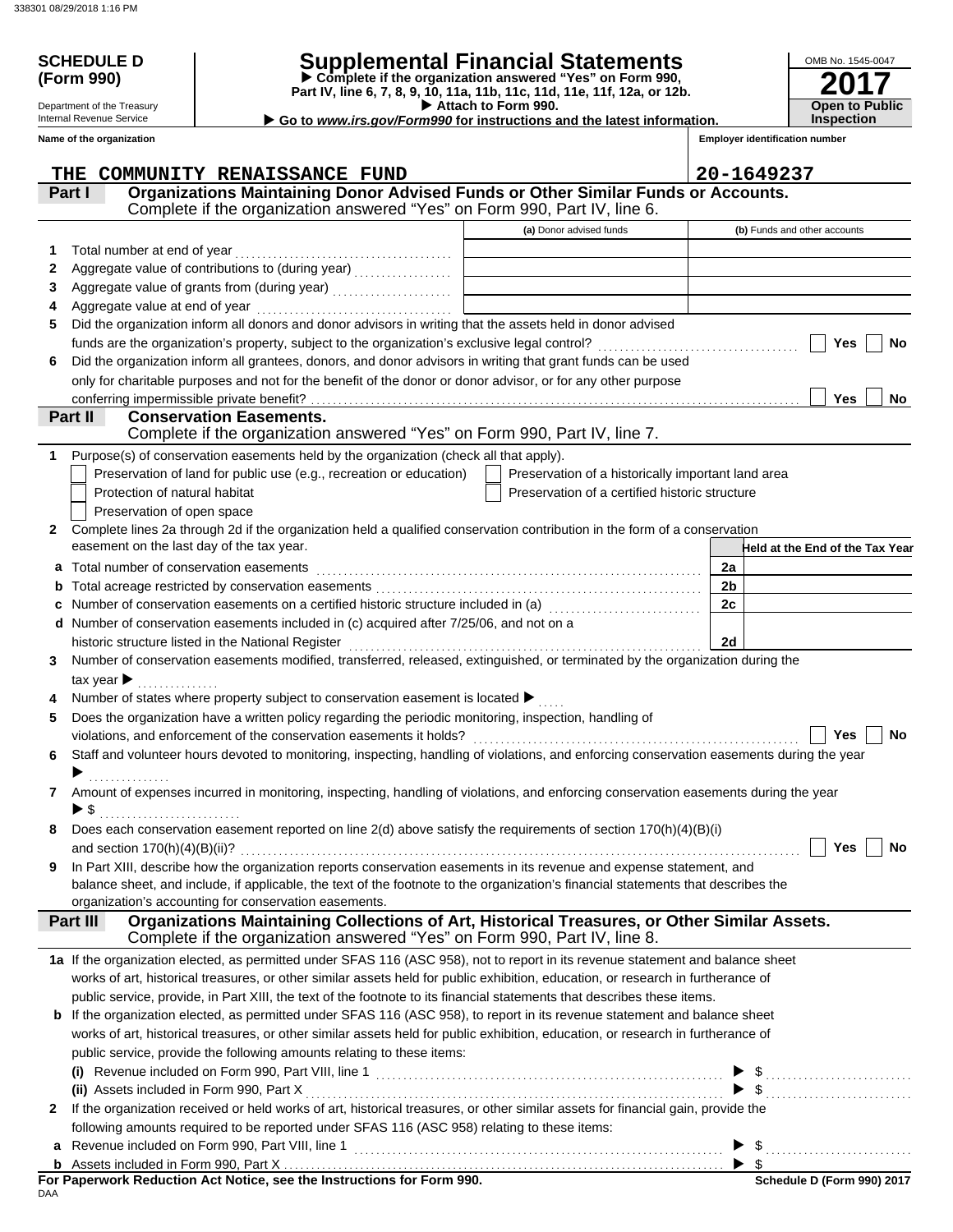|   | Schedule D (Form 990) 2017 THE COMMUNITY RENAISSANCE FUND                                                                                                                                                                      |                         |                           |                         | 20-1649237      |                      | Page 2              |
|---|--------------------------------------------------------------------------------------------------------------------------------------------------------------------------------------------------------------------------------|-------------------------|---------------------------|-------------------------|-----------------|----------------------|---------------------|
|   | Organizations Maintaining Collections of Art, Historical Treasures, or Other Similar Assets (continued)<br>Part III                                                                                                            |                         |                           |                         |                 |                      |                     |
| 3 | Using the organization's acquisition, accession, and other records, check any of the following that are a significant use of its<br>collection items (check all that apply):                                                   |                         |                           |                         |                 |                      |                     |
| a | Public exhibition                                                                                                                                                                                                              | d                       | Loan or exchange programs |                         |                 |                      |                     |
| b | Scholarly research                                                                                                                                                                                                             | е                       |                           |                         |                 |                      |                     |
| c | Preservation for future generations                                                                                                                                                                                            |                         |                           |                         |                 |                      |                     |
|   | Provide a description of the organization's collections and explain how they further the organization's exempt purpose in Part                                                                                                 |                         |                           |                         |                 |                      |                     |
|   | XIII.                                                                                                                                                                                                                          |                         |                           |                         |                 |                      |                     |
| 5 | During the year, did the organization solicit or receive donations of art, historical treasures, or other similar                                                                                                              |                         |                           |                         |                 |                      |                     |
|   | assets to be sold to raise funds rather than to be maintained as part of the organization's collection?                                                                                                                        |                         |                           |                         |                 |                      | Yes<br>No           |
|   | <b>Escrow and Custodial Arrangements.</b><br>Part IV                                                                                                                                                                           |                         |                           |                         |                 |                      |                     |
|   | Complete if the organization answered "Yes" on Form 990, Part IV, line 9, or reported an amount on Form<br>990, Part X, line 21.                                                                                               |                         |                           |                         |                 |                      |                     |
|   | 1a Is the organization an agent, trustee, custodian or other intermediary for contributions or other assets not                                                                                                                |                         |                           |                         |                 |                      |                     |
|   | included on Form 990, Part X?                                                                                                                                                                                                  |                         |                           |                         |                 |                      | Yes<br>No           |
|   | b If "Yes," explain the arrangement in Part XIII and complete the following table:                                                                                                                                             |                         |                           |                         |                 |                      |                     |
|   |                                                                                                                                                                                                                                |                         |                           |                         |                 |                      | Amount              |
|   | c Beginning balance                                                                                                                                                                                                            |                         |                           |                         |                 | 1с                   |                     |
|   |                                                                                                                                                                                                                                |                         |                           |                         |                 | 1 <sub>d</sub>       |                     |
|   |                                                                                                                                                                                                                                |                         |                           |                         |                 | 1e                   |                     |
|   | Ending balance encourance and all the contract of the contract of the contract of the contract of the contract of the contract of the contract of the contract of the contract of the contract of the contract of the contract |                         |                           |                         |                 | 1f                   |                     |
|   |                                                                                                                                                                                                                                |                         |                           |                         |                 |                      | <b>Yes</b><br>No    |
|   | b If "Yes," explain the arrangement in Part XIII. Check here if the explanation has been provided on Part XIII                                                                                                                 |                         |                           |                         |                 |                      |                     |
|   | Part V<br><b>Endowment Funds.</b>                                                                                                                                                                                              |                         |                           |                         |                 |                      |                     |
|   | Complete if the organization answered "Yes" on Form 990, Part IV, line 10.                                                                                                                                                     |                         |                           |                         |                 |                      |                     |
|   |                                                                                                                                                                                                                                | (a) Current year        | (b) Prior year            | (c) Two years back      |                 | (d) Three years back | (e) Four years back |
|   | 1a Beginning of year balance                                                                                                                                                                                                   |                         |                           |                         |                 |                      |                     |
|   | <b>b</b> Contributions <b>contributions</b>                                                                                                                                                                                    |                         |                           |                         |                 |                      |                     |
|   | c Net investment earnings, gains, and                                                                                                                                                                                          |                         |                           |                         |                 |                      |                     |
|   | losses                                                                                                                                                                                                                         |                         |                           |                         |                 |                      |                     |
|   | d Grants or scholarships                                                                                                                                                                                                       |                         |                           |                         |                 |                      |                     |
|   | e Other expenditures for facilities and                                                                                                                                                                                        |                         |                           |                         |                 |                      |                     |
|   |                                                                                                                                                                                                                                |                         |                           |                         |                 |                      |                     |
|   | f Administrative expenses                                                                                                                                                                                                      |                         |                           |                         |                 |                      |                     |
|   | End of year balance                                                                                                                                                                                                            |                         |                           |                         |                 |                      |                     |
|   | 2 Provide the estimated percentage of the current year end balance (line 1g, column (a)) held as:                                                                                                                              |                         |                           |                         |                 |                      |                     |
|   | a Board designated or quasi-endowment > 2000                                                                                                                                                                                   |                         |                           |                         |                 |                      |                     |
|   | <b>b</b> Permanent endowment $\blacktriangleright$<br>. %                                                                                                                                                                      |                         |                           |                         |                 |                      |                     |
|   | c Temporarily restricted endowment                                                                                                                                                                                             | %                       |                           |                         |                 |                      |                     |
|   | The percentages on lines 2a, 2b, and 2c should equal 100%.                                                                                                                                                                     |                         |                           |                         |                 |                      |                     |
|   | 3a Are there endowment funds not in the possession of the organization that are held and administered for the                                                                                                                  |                         |                           |                         |                 |                      | <b>Yes</b><br>No    |
|   | organization by:                                                                                                                                                                                                               |                         |                           |                         |                 |                      |                     |
|   | (i) unrelated organizations                                                                                                                                                                                                    |                         |                           |                         |                 |                      | 3a(i)               |
|   | (ii) related organizations<br>b If "Yes" on line 3a(ii), are the related organizations listed as required on Schedule R? [[[[[[[[[[[[[[[[[[[                                                                                   |                         |                           |                         |                 |                      | 3a(ii)<br>3b        |
|   | Describe in Part XIII the intended uses of the organization's endowment funds.                                                                                                                                                 |                         |                           |                         |                 |                      |                     |
|   | Land, Buildings, and Equipment.<br><b>Part VI</b>                                                                                                                                                                              |                         |                           |                         |                 |                      |                     |
|   | Complete if the organization answered "Yes" on Form 990, Part IV, line 11a. See Form 990, Part X, line 10.                                                                                                                     |                         |                           |                         |                 |                      |                     |
|   | Description of property                                                                                                                                                                                                        | (a) Cost or other basis |                           | (b) Cost or other basis | (c) Accumulated |                      | (d) Book value      |
|   |                                                                                                                                                                                                                                | (investment)            |                           | (other)                 | depreciation    |                      |                     |
|   |                                                                                                                                                                                                                                |                         |                           | 41,042                  |                 |                      | 41,042              |
|   | <b>b</b> Buildings                                                                                                                                                                                                             |                         |                           | 476,443                 |                 | 131,497              | 344,946             |
|   | c Leasehold improvements                                                                                                                                                                                                       |                         |                           |                         |                 |                      |                     |
|   |                                                                                                                                                                                                                                |                         |                           |                         |                 |                      |                     |
|   | e Other                                                                                                                                                                                                                        |                         |                           |                         |                 |                      |                     |
|   | Total. Add lines 1a through 1e. (Column (d) must equal Form 990, Part X, column (B), line 10c.)                                                                                                                                |                         |                           |                         |                 |                      | 385,988             |
|   |                                                                                                                                                                                                                                |                         |                           |                         |                 |                      |                     |

**Schedule D (Form 990) 2017**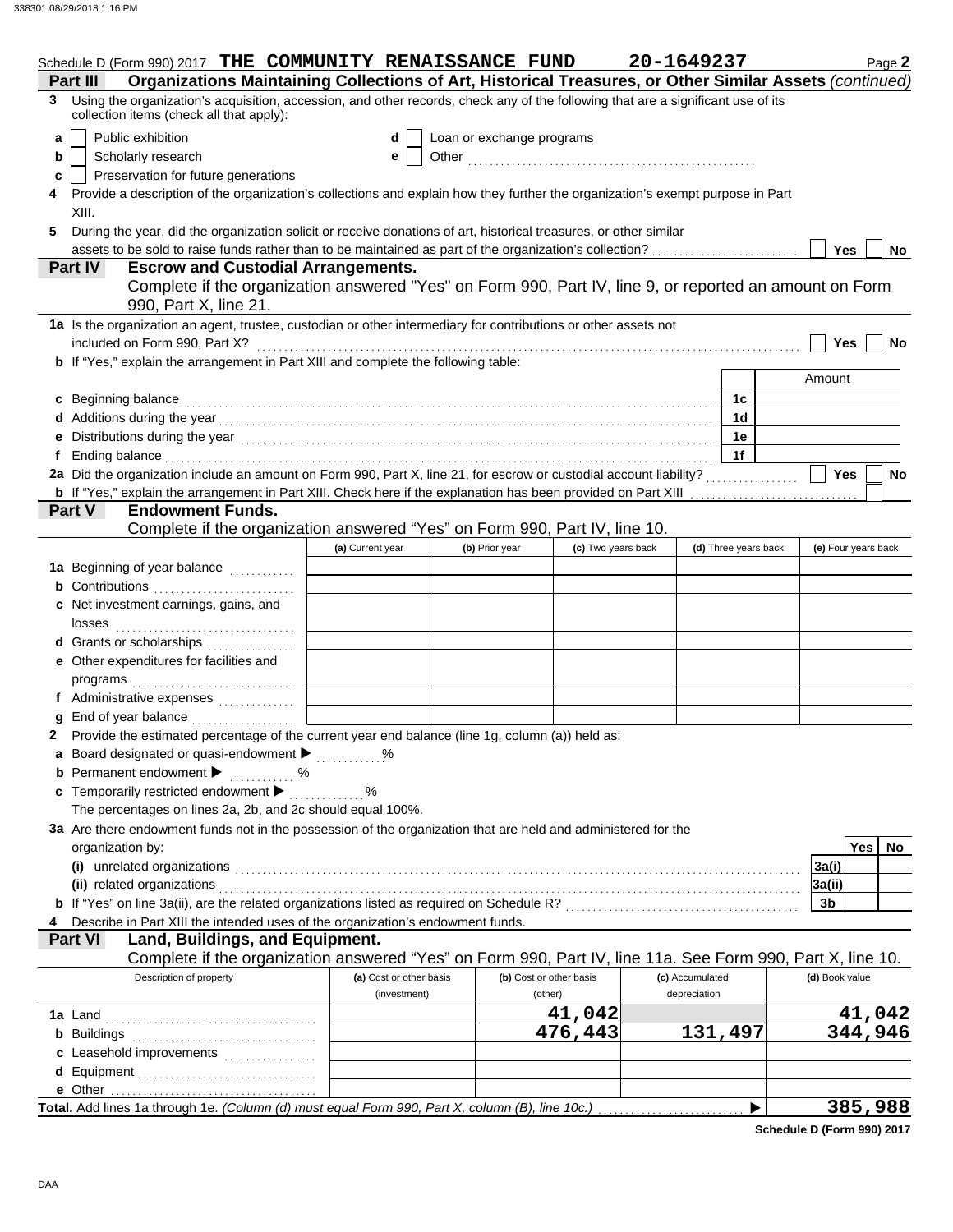|                           | Schedule D (Form 990) 2017 THE COMMUNITY RENAISSANCE FUND                                                                                   |                | 20-1649237                                                   | Page 3         |
|---------------------------|---------------------------------------------------------------------------------------------------------------------------------------------|----------------|--------------------------------------------------------------|----------------|
| <b>Part VII</b>           | <b>Investments-Other Securities.</b>                                                                                                        |                |                                                              |                |
|                           | Complete if the organization answered "Yes" on Form 990, Part IV, line 11b. See Form 990, Part X, line 12.                                  |                |                                                              |                |
|                           | (a) Description of security or category<br>(including name of security)                                                                     | (b) Book value | (c) Method of valuation:<br>Cost or end-of-year market value |                |
| (1) Financial derivatives |                                                                                                                                             |                |                                                              |                |
|                           | (2) Closely-held equity interests                                                                                                           |                |                                                              |                |
| (3) Other                 |                                                                                                                                             |                |                                                              |                |
| $(A)$                     |                                                                                                                                             |                |                                                              |                |
| (B)<br>(C)                |                                                                                                                                             |                |                                                              |                |
| (D)                       |                                                                                                                                             |                |                                                              |                |
| (E)                       |                                                                                                                                             |                |                                                              |                |
| (F)                       |                                                                                                                                             |                |                                                              |                |
| (G)                       |                                                                                                                                             |                |                                                              |                |
| (H)                       |                                                                                                                                             |                |                                                              |                |
|                           | Total. (Column (b) must equal Form 990, Part X, col. (B) line 12.) ▶                                                                        |                |                                                              |                |
| <b>Part VIII</b>          | <b>Investments-Program Related.</b>                                                                                                         |                |                                                              |                |
|                           | Complete if the organization answered "Yes" on Form 990, Part IV, line 11c. See Form 990, Part X, line 13.<br>(a) Description of investment | (b) Book value | (c) Method of valuation:                                     |                |
|                           |                                                                                                                                             |                | Cost or end-of-year market value                             |                |
| (1)                       |                                                                                                                                             |                |                                                              |                |
| (2)                       |                                                                                                                                             |                |                                                              |                |
| (3)                       |                                                                                                                                             |                |                                                              |                |
| (4)                       |                                                                                                                                             |                |                                                              |                |
| (5)                       |                                                                                                                                             |                |                                                              |                |
| (6)                       |                                                                                                                                             |                |                                                              |                |
| (7)                       |                                                                                                                                             |                |                                                              |                |
| (8)<br>(9)                |                                                                                                                                             |                |                                                              |                |
|                           | Total. (Column (b) must equal Form 990, Part X, col. (B) line 13.) ▶                                                                        |                |                                                              |                |
| Part IX                   | <b>Other Assets.</b>                                                                                                                        |                |                                                              |                |
|                           | Complete if the organization answered "Yes" on Form 990, Part IV, line 11d. See Form 990, Part X, line 15.                                  |                |                                                              |                |
|                           | (a) Description                                                                                                                             |                |                                                              | (b) Book value |
| (1)                       |                                                                                                                                             |                |                                                              |                |
| (2)                       |                                                                                                                                             |                |                                                              |                |
| (3)                       |                                                                                                                                             |                |                                                              |                |
| (4)<br>(5)                |                                                                                                                                             |                |                                                              |                |
| (6)                       |                                                                                                                                             |                |                                                              |                |
| (7)                       |                                                                                                                                             |                |                                                              |                |
| (8)                       |                                                                                                                                             |                |                                                              |                |
| (9)                       |                                                                                                                                             |                |                                                              |                |
| Part X                    | Total. (Column (b) must equal Form 990, Part X, col. (B) line 15.)<br><b>Other Liabilities.</b>                                             |                |                                                              |                |
|                           | Complete if the organization answered "Yes" on Form 990, Part IV, line 11e or 11f. See Form 990, Part X,                                    |                |                                                              |                |
| 1.                        | line 25.<br>(a) Description of liability                                                                                                    | (b) Book value |                                                              |                |
| (1)                       | Federal income taxes                                                                                                                        |                |                                                              |                |
| (2)                       |                                                                                                                                             |                |                                                              |                |
| (3)                       |                                                                                                                                             |                |                                                              |                |
| (4)                       |                                                                                                                                             |                |                                                              |                |
| (5)                       |                                                                                                                                             |                |                                                              |                |
| (6)                       |                                                                                                                                             |                |                                                              |                |
| (7)                       |                                                                                                                                             |                |                                                              |                |
| (8)                       |                                                                                                                                             |                |                                                              |                |
| (9)                       |                                                                                                                                             |                |                                                              |                |

**Total.** *(Column (b) must equal Form 990, Part X, col. (B) line 25.)* 

Liability for uncertain tax positions. In Part XIII, provide the text of the footnote to the organization's financial statements that reports the **2.** organization's liability for uncertain tax positions under FIN 48 (ASC 740). Check here if the text of the footnote has been provided in Part XIII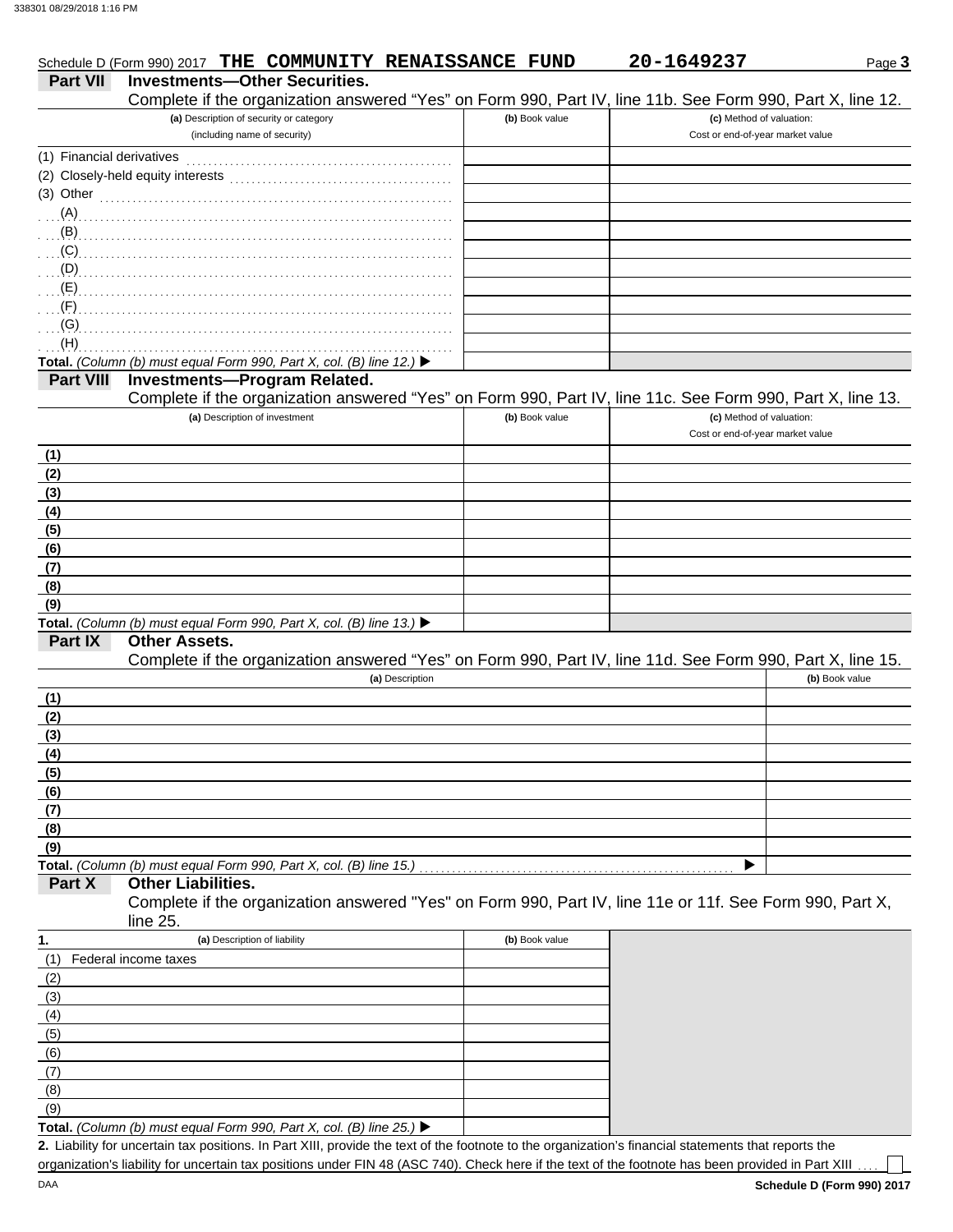| Schedule D (Form 990) 2017 THE COMMUNITY RENAISSANCE FUND                                                                                          |                | 20-1649237<br>Page 4 |
|----------------------------------------------------------------------------------------------------------------------------------------------------|----------------|----------------------|
| Reconciliation of Revenue per Audited Financial Statements With Revenue per Return.<br><b>Part XI</b>                                              |                |                      |
| Complete if the organization answered "Yes" on Form 990, Part IV, line 12a.                                                                        |                |                      |
|                                                                                                                                                    |                | 1                    |
| Amounts included on line 1 but not on Form 990, Part VIII, line 12:<br>$\mathbf{2}$                                                                |                |                      |
| a Net unrealized gains (losses) on investments [111] [11] Net unrealized gains (losses) on investments [11] $\cdot$                                | 2a             |                      |
|                                                                                                                                                    | 2 <sub>b</sub> |                      |
|                                                                                                                                                    | 2c             |                      |
|                                                                                                                                                    | 2d             |                      |
|                                                                                                                                                    |                | 2e                   |
| 3                                                                                                                                                  |                | 3                    |
| Amounts included on Form 990, Part VIII, line 12, but not on line 1:<br>4                                                                          |                |                      |
|                                                                                                                                                    | 4a             |                      |
|                                                                                                                                                    | 4b             |                      |
| c Add lines 4a and 4b                                                                                                                              |                | 4c                   |
|                                                                                                                                                    |                | 5                    |
| Part XII Reconciliation of Expenses per Audited Financial Statements With Expenses per Return.                                                     |                |                      |
| Complete if the organization answered "Yes" on Form 990, Part IV, line 12a.                                                                        |                |                      |
| 1 Total expenses and losses per audited financial statements                                                                                       |                | 1                    |
| Amounts included on line 1 but not on Form 990, Part IX, line 25:<br>2                                                                             |                |                      |
|                                                                                                                                                    | 2a             |                      |
|                                                                                                                                                    | 2 <sub>b</sub> |                      |
|                                                                                                                                                    | 2c             |                      |
|                                                                                                                                                    | 2d             |                      |
|                                                                                                                                                    |                | 2e                   |
| 3                                                                                                                                                  |                | 3                    |
| Amounts included on Form 990, Part IX, line 25, but not on line 1:<br>4                                                                            |                |                      |
|                                                                                                                                                    | 4a             |                      |
|                                                                                                                                                    | 4 <sub>b</sub> |                      |
| c Add lines 4a and 4b                                                                                                                              |                | 4c                   |
|                                                                                                                                                    |                | 5                    |
| Part XIII Supplemental Information.                                                                                                                |                |                      |
| Provide the descriptions required for Part II, lines 3, 5, and 9; Part III, lines 1a and 4; Part IV, lines 1b and 2b; Part V, line 4; Part X, line |                |                      |
| 2; Part XI, lines 2d and 4b; and Part XII, lines 2d and 4b. Also complete this part to provide any additional information.                         |                |                      |
|                                                                                                                                                    |                |                      |
|                                                                                                                                                    |                |                      |
|                                                                                                                                                    |                |                      |
|                                                                                                                                                    |                |                      |
|                                                                                                                                                    |                |                      |
|                                                                                                                                                    |                |                      |
|                                                                                                                                                    |                |                      |
|                                                                                                                                                    |                |                      |
|                                                                                                                                                    |                |                      |
|                                                                                                                                                    |                |                      |
|                                                                                                                                                    |                |                      |
|                                                                                                                                                    |                |                      |
|                                                                                                                                                    |                |                      |
|                                                                                                                                                    |                |                      |
|                                                                                                                                                    |                |                      |
|                                                                                                                                                    |                |                      |
|                                                                                                                                                    |                |                      |
|                                                                                                                                                    |                |                      |
|                                                                                                                                                    |                |                      |
|                                                                                                                                                    |                |                      |
|                                                                                                                                                    |                |                      |
|                                                                                                                                                    |                |                      |
|                                                                                                                                                    |                |                      |
|                                                                                                                                                    |                |                      |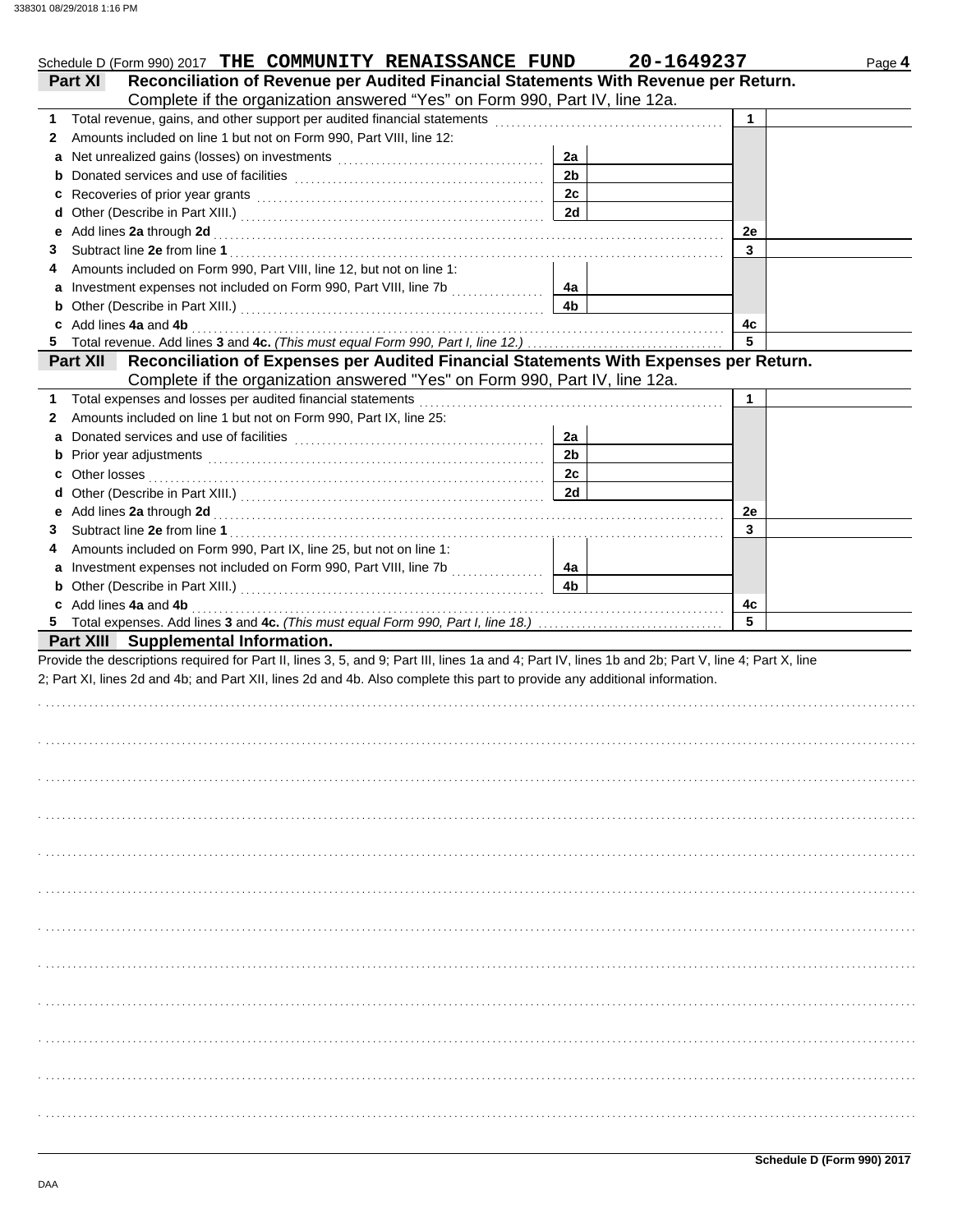| Schedule D (Form 990) 2017 THE COMMUNITY RENAISSANCE FUND<br>Part XIII Supplemental Information (continued) | 20-1649237 | Page 5 |
|-------------------------------------------------------------------------------------------------------------|------------|--------|
|                                                                                                             |            |        |
|                                                                                                             |            |        |
|                                                                                                             |            |        |
|                                                                                                             |            |        |
|                                                                                                             |            |        |
|                                                                                                             |            |        |
|                                                                                                             |            |        |
|                                                                                                             |            |        |
|                                                                                                             |            |        |
|                                                                                                             |            |        |
|                                                                                                             |            |        |
|                                                                                                             |            |        |
|                                                                                                             |            |        |
|                                                                                                             |            |        |
|                                                                                                             |            |        |
|                                                                                                             |            |        |
|                                                                                                             |            |        |
|                                                                                                             |            |        |
|                                                                                                             |            |        |
|                                                                                                             |            |        |
|                                                                                                             |            | .      |
|                                                                                                             |            |        |
|                                                                                                             |            |        |
|                                                                                                             |            |        |
|                                                                                                             |            | .      |
|                                                                                                             |            |        |
|                                                                                                             |            |        |
|                                                                                                             |            |        |
|                                                                                                             |            |        |
|                                                                                                             |            |        |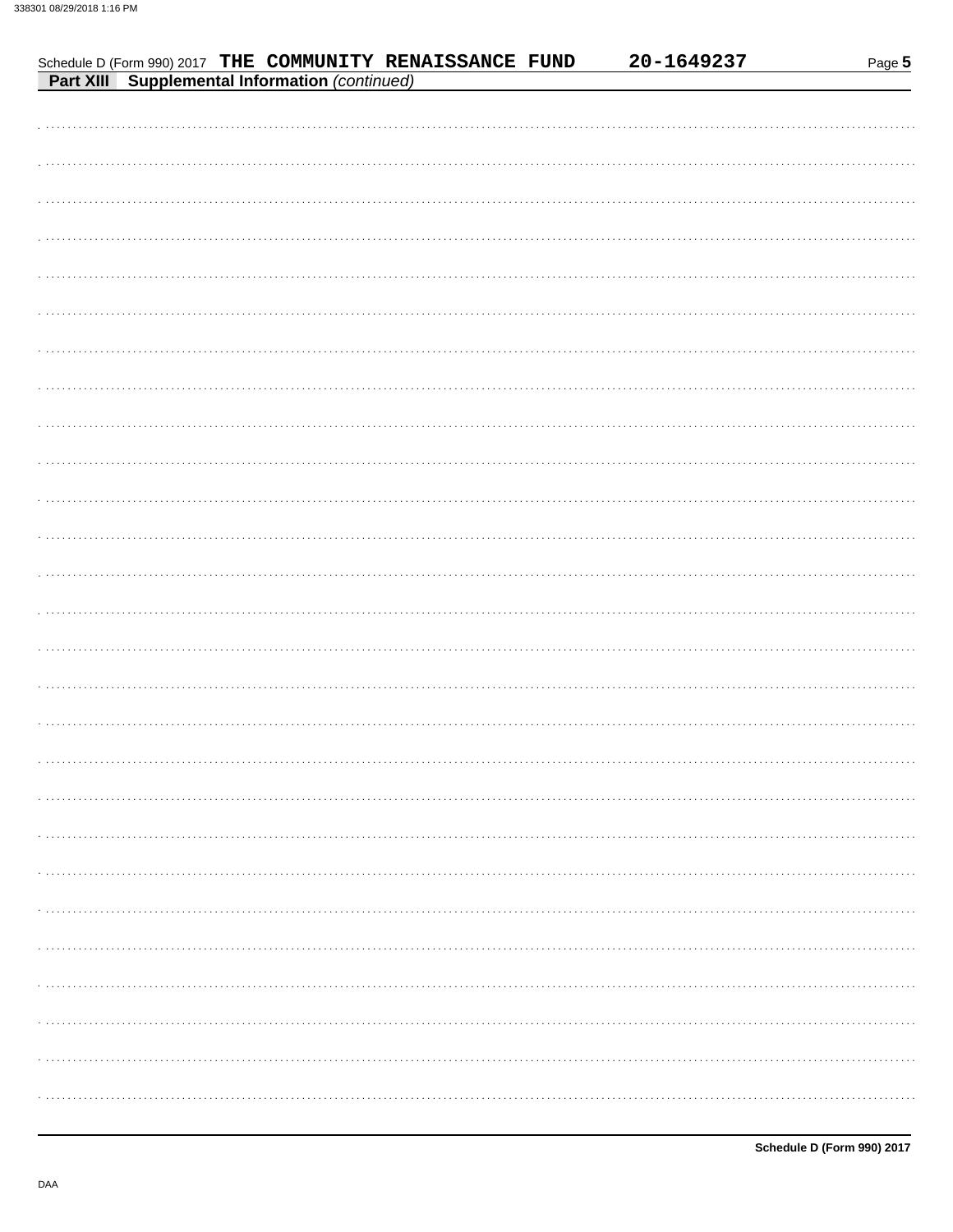| Complete if the organization answered "Yes" on Form 990, Part IV, line 23.<br><b>Open to Public</b><br>Attach to Form 990.<br>Department of the Treasury<br><b>Inspection</b><br>Go to www.irs.gov/Form990 for instructions and the latest information.<br>Internal Revenue Service<br><b>Employer identification number</b><br>Name of the organization<br>20-1649237<br>THE COMMUNITY RENAISSANCE FUND<br><b>Questions Regarding Compensation</b><br>Part I<br>Yes<br>No<br>1a Check the appropriate box(es) if the organization provided any of the following to or for a person listed on Form<br>990, Part VII, Section A, line 1a. Complete Part III to provide any relevant information regarding these items.<br>First-class or charter travel<br>Housing allowance or residence for personal use<br>Travel for companions<br>Payments for business use of personal residence<br>Tax indemnification and gross-up payments<br>Health or social club dues or initiation fees<br>Personal services (such as, maid, chauffeur, chef)<br>Discretionary spending account<br><b>b</b> If any of the boxes on line 1a are checked, did the organization follow a written policy regarding payment<br>or reimbursement or provision of all of the expenses described above? If "No," complete Part III to<br>1b<br>explain<br>Did the organization require substantiation prior to reimbursing or allowing expenses incurred by all<br>2<br>directors, trustees, and officers, including the CEO/Executive Director, regarding the items checked in line<br>$\mathbf{2}$<br>Indicate which, if any, of the following the filing organization used to establish the compensation of the<br>3<br>organization's CEO/Executive Director. Check all that apply. Do not check any boxes for methods used by a<br>related organization to establish compensation of the CEO/Executive Director, but explain in Part III.<br>Written employment contract<br>Compensation committee<br>Independent compensation consultant<br>Compensation survey or study<br>Form 990 of other organizations<br>Approval by the board or compensation committee<br>During the year, did any person listed on Form 990, Part VII, Section A, line 1a, with respect to the filing<br>4<br>organization or a related organization:<br>X<br>a Receive a severance payment or change-of-control payment?<br>4a<br>X<br><b>b</b> Participate in, or receive payment from, a supplemental nonqualified retirement plan?<br>4b<br>X<br>4c<br>If "Yes" to any of lines 4a-c, list the persons and provide the applicable amounts for each item in Part III.<br>Only section 501(c)(3), 501(c)(4), and 501(c)(29) organizations must complete lines 5-9.<br>For persons listed on Form 990, Part VII, Section A, line 1a, did the organization pay or accrue any<br>5<br>compensation contingent on the revenues of:<br>X<br>5a<br>$\overline{\mathbf{x}}$<br>5 <sub>b</sub><br>If "Yes" on line 5a or 5b, describe in Part III.<br>For persons listed on Form 990, Part VII, Section A, line 1a, did the organization pay or accrue any<br>6<br>compensation contingent on the net earnings of:<br>X<br>a The organization?<br>6a<br>$\overline{\mathbf{x}}$<br>6b<br>If "Yes" on line 6a or 6b, describe in Part III.<br>For persons listed on Form 990, Part VII, Section A, line 1a, did the organization provide any nonfixed<br>7<br>X<br>$\overline{7}$<br>Were any amounts reported on Form 990, Part VII, paid or accrued pursuant to a contract that was subject<br>8<br>to the initial contract exception described in Regulations section 53.4958-4(a)(3)? If "Yes," describe<br>x<br>8<br>If "Yes" on line 8, did the organization also follow the rebuttable presumption procedure described in<br>9<br>Regulations section 53.4958-6(c)?<br>9<br>For Paperwork Reduction Act Notice, see the Instructions for Form 990.<br>Schedule J (Form 990) 2017 | <b>SCHEDULE J</b><br>(Form 990) | <b>Compensation Information</b><br>For certain Officers, Directors, Trustees, Key Employees, and Highest | OMB No. 1545-0047 |  |
|-------------------------------------------------------------------------------------------------------------------------------------------------------------------------------------------------------------------------------------------------------------------------------------------------------------------------------------------------------------------------------------------------------------------------------------------------------------------------------------------------------------------------------------------------------------------------------------------------------------------------------------------------------------------------------------------------------------------------------------------------------------------------------------------------------------------------------------------------------------------------------------------------------------------------------------------------------------------------------------------------------------------------------------------------------------------------------------------------------------------------------------------------------------------------------------------------------------------------------------------------------------------------------------------------------------------------------------------------------------------------------------------------------------------------------------------------------------------------------------------------------------------------------------------------------------------------------------------------------------------------------------------------------------------------------------------------------------------------------------------------------------------------------------------------------------------------------------------------------------------------------------------------------------------------------------------------------------------------------------------------------------------------------------------------------------------------------------------------------------------------------------------------------------------------------------------------------------------------------------------------------------------------------------------------------------------------------------------------------------------------------------------------------------------------------------------------------------------------------------------------------------------------------------------------------------------------------------------------------------------------------------------------------------------------------------------------------------------------------------------------------------------------------------------------------------------------------------------------------------------------------------------------------------------------------------------------------------------------------------------------------------------------------------------------------------------------------------------------------------------------------------------------------------------------------------------------------------------------------------------------------------------------------------------------------------------------------------------------------------------------------------------------------------------------------------------------------------------------------------------------------------------------------------------------------------------------------------------------------------------------------------------------------------------------------------------------------------------------------------------------------------------------------------------------------------------------------------------------------------------------------------------------------------------------------------|---------------------------------|----------------------------------------------------------------------------------------------------------|-------------------|--|
|                                                                                                                                                                                                                                                                                                                                                                                                                                                                                                                                                                                                                                                                                                                                                                                                                                                                                                                                                                                                                                                                                                                                                                                                                                                                                                                                                                                                                                                                                                                                                                                                                                                                                                                                                                                                                                                                                                                                                                                                                                                                                                                                                                                                                                                                                                                                                                                                                                                                                                                                                                                                                                                                                                                                                                                                                                                                                                                                                                                                                                                                                                                                                                                                                                                                                                                                                                                                                                                                                                                                                                                                                                                                                                                                                                                                                                                                                                                                     |                                 | <b>Compensated Employees</b>                                                                             |                   |  |
|                                                                                                                                                                                                                                                                                                                                                                                                                                                                                                                                                                                                                                                                                                                                                                                                                                                                                                                                                                                                                                                                                                                                                                                                                                                                                                                                                                                                                                                                                                                                                                                                                                                                                                                                                                                                                                                                                                                                                                                                                                                                                                                                                                                                                                                                                                                                                                                                                                                                                                                                                                                                                                                                                                                                                                                                                                                                                                                                                                                                                                                                                                                                                                                                                                                                                                                                                                                                                                                                                                                                                                                                                                                                                                                                                                                                                                                                                                                                     |                                 |                                                                                                          |                   |  |
|                                                                                                                                                                                                                                                                                                                                                                                                                                                                                                                                                                                                                                                                                                                                                                                                                                                                                                                                                                                                                                                                                                                                                                                                                                                                                                                                                                                                                                                                                                                                                                                                                                                                                                                                                                                                                                                                                                                                                                                                                                                                                                                                                                                                                                                                                                                                                                                                                                                                                                                                                                                                                                                                                                                                                                                                                                                                                                                                                                                                                                                                                                                                                                                                                                                                                                                                                                                                                                                                                                                                                                                                                                                                                                                                                                                                                                                                                                                                     |                                 |                                                                                                          |                   |  |
|                                                                                                                                                                                                                                                                                                                                                                                                                                                                                                                                                                                                                                                                                                                                                                                                                                                                                                                                                                                                                                                                                                                                                                                                                                                                                                                                                                                                                                                                                                                                                                                                                                                                                                                                                                                                                                                                                                                                                                                                                                                                                                                                                                                                                                                                                                                                                                                                                                                                                                                                                                                                                                                                                                                                                                                                                                                                                                                                                                                                                                                                                                                                                                                                                                                                                                                                                                                                                                                                                                                                                                                                                                                                                                                                                                                                                                                                                                                                     |                                 |                                                                                                          |                   |  |
|                                                                                                                                                                                                                                                                                                                                                                                                                                                                                                                                                                                                                                                                                                                                                                                                                                                                                                                                                                                                                                                                                                                                                                                                                                                                                                                                                                                                                                                                                                                                                                                                                                                                                                                                                                                                                                                                                                                                                                                                                                                                                                                                                                                                                                                                                                                                                                                                                                                                                                                                                                                                                                                                                                                                                                                                                                                                                                                                                                                                                                                                                                                                                                                                                                                                                                                                                                                                                                                                                                                                                                                                                                                                                                                                                                                                                                                                                                                                     |                                 |                                                                                                          |                   |  |
|                                                                                                                                                                                                                                                                                                                                                                                                                                                                                                                                                                                                                                                                                                                                                                                                                                                                                                                                                                                                                                                                                                                                                                                                                                                                                                                                                                                                                                                                                                                                                                                                                                                                                                                                                                                                                                                                                                                                                                                                                                                                                                                                                                                                                                                                                                                                                                                                                                                                                                                                                                                                                                                                                                                                                                                                                                                                                                                                                                                                                                                                                                                                                                                                                                                                                                                                                                                                                                                                                                                                                                                                                                                                                                                                                                                                                                                                                                                                     |                                 |                                                                                                          |                   |  |
|                                                                                                                                                                                                                                                                                                                                                                                                                                                                                                                                                                                                                                                                                                                                                                                                                                                                                                                                                                                                                                                                                                                                                                                                                                                                                                                                                                                                                                                                                                                                                                                                                                                                                                                                                                                                                                                                                                                                                                                                                                                                                                                                                                                                                                                                                                                                                                                                                                                                                                                                                                                                                                                                                                                                                                                                                                                                                                                                                                                                                                                                                                                                                                                                                                                                                                                                                                                                                                                                                                                                                                                                                                                                                                                                                                                                                                                                                                                                     |                                 |                                                                                                          |                   |  |
|                                                                                                                                                                                                                                                                                                                                                                                                                                                                                                                                                                                                                                                                                                                                                                                                                                                                                                                                                                                                                                                                                                                                                                                                                                                                                                                                                                                                                                                                                                                                                                                                                                                                                                                                                                                                                                                                                                                                                                                                                                                                                                                                                                                                                                                                                                                                                                                                                                                                                                                                                                                                                                                                                                                                                                                                                                                                                                                                                                                                                                                                                                                                                                                                                                                                                                                                                                                                                                                                                                                                                                                                                                                                                                                                                                                                                                                                                                                                     |                                 |                                                                                                          |                   |  |
|                                                                                                                                                                                                                                                                                                                                                                                                                                                                                                                                                                                                                                                                                                                                                                                                                                                                                                                                                                                                                                                                                                                                                                                                                                                                                                                                                                                                                                                                                                                                                                                                                                                                                                                                                                                                                                                                                                                                                                                                                                                                                                                                                                                                                                                                                                                                                                                                                                                                                                                                                                                                                                                                                                                                                                                                                                                                                                                                                                                                                                                                                                                                                                                                                                                                                                                                                                                                                                                                                                                                                                                                                                                                                                                                                                                                                                                                                                                                     |                                 |                                                                                                          |                   |  |
|                                                                                                                                                                                                                                                                                                                                                                                                                                                                                                                                                                                                                                                                                                                                                                                                                                                                                                                                                                                                                                                                                                                                                                                                                                                                                                                                                                                                                                                                                                                                                                                                                                                                                                                                                                                                                                                                                                                                                                                                                                                                                                                                                                                                                                                                                                                                                                                                                                                                                                                                                                                                                                                                                                                                                                                                                                                                                                                                                                                                                                                                                                                                                                                                                                                                                                                                                                                                                                                                                                                                                                                                                                                                                                                                                                                                                                                                                                                                     |                                 |                                                                                                          |                   |  |
|                                                                                                                                                                                                                                                                                                                                                                                                                                                                                                                                                                                                                                                                                                                                                                                                                                                                                                                                                                                                                                                                                                                                                                                                                                                                                                                                                                                                                                                                                                                                                                                                                                                                                                                                                                                                                                                                                                                                                                                                                                                                                                                                                                                                                                                                                                                                                                                                                                                                                                                                                                                                                                                                                                                                                                                                                                                                                                                                                                                                                                                                                                                                                                                                                                                                                                                                                                                                                                                                                                                                                                                                                                                                                                                                                                                                                                                                                                                                     |                                 |                                                                                                          |                   |  |
|                                                                                                                                                                                                                                                                                                                                                                                                                                                                                                                                                                                                                                                                                                                                                                                                                                                                                                                                                                                                                                                                                                                                                                                                                                                                                                                                                                                                                                                                                                                                                                                                                                                                                                                                                                                                                                                                                                                                                                                                                                                                                                                                                                                                                                                                                                                                                                                                                                                                                                                                                                                                                                                                                                                                                                                                                                                                                                                                                                                                                                                                                                                                                                                                                                                                                                                                                                                                                                                                                                                                                                                                                                                                                                                                                                                                                                                                                                                                     |                                 |                                                                                                          |                   |  |
|                                                                                                                                                                                                                                                                                                                                                                                                                                                                                                                                                                                                                                                                                                                                                                                                                                                                                                                                                                                                                                                                                                                                                                                                                                                                                                                                                                                                                                                                                                                                                                                                                                                                                                                                                                                                                                                                                                                                                                                                                                                                                                                                                                                                                                                                                                                                                                                                                                                                                                                                                                                                                                                                                                                                                                                                                                                                                                                                                                                                                                                                                                                                                                                                                                                                                                                                                                                                                                                                                                                                                                                                                                                                                                                                                                                                                                                                                                                                     |                                 |                                                                                                          |                   |  |
|                                                                                                                                                                                                                                                                                                                                                                                                                                                                                                                                                                                                                                                                                                                                                                                                                                                                                                                                                                                                                                                                                                                                                                                                                                                                                                                                                                                                                                                                                                                                                                                                                                                                                                                                                                                                                                                                                                                                                                                                                                                                                                                                                                                                                                                                                                                                                                                                                                                                                                                                                                                                                                                                                                                                                                                                                                                                                                                                                                                                                                                                                                                                                                                                                                                                                                                                                                                                                                                                                                                                                                                                                                                                                                                                                                                                                                                                                                                                     |                                 |                                                                                                          |                   |  |
|                                                                                                                                                                                                                                                                                                                                                                                                                                                                                                                                                                                                                                                                                                                                                                                                                                                                                                                                                                                                                                                                                                                                                                                                                                                                                                                                                                                                                                                                                                                                                                                                                                                                                                                                                                                                                                                                                                                                                                                                                                                                                                                                                                                                                                                                                                                                                                                                                                                                                                                                                                                                                                                                                                                                                                                                                                                                                                                                                                                                                                                                                                                                                                                                                                                                                                                                                                                                                                                                                                                                                                                                                                                                                                                                                                                                                                                                                                                                     |                                 |                                                                                                          |                   |  |
|                                                                                                                                                                                                                                                                                                                                                                                                                                                                                                                                                                                                                                                                                                                                                                                                                                                                                                                                                                                                                                                                                                                                                                                                                                                                                                                                                                                                                                                                                                                                                                                                                                                                                                                                                                                                                                                                                                                                                                                                                                                                                                                                                                                                                                                                                                                                                                                                                                                                                                                                                                                                                                                                                                                                                                                                                                                                                                                                                                                                                                                                                                                                                                                                                                                                                                                                                                                                                                                                                                                                                                                                                                                                                                                                                                                                                                                                                                                                     |                                 |                                                                                                          |                   |  |
|                                                                                                                                                                                                                                                                                                                                                                                                                                                                                                                                                                                                                                                                                                                                                                                                                                                                                                                                                                                                                                                                                                                                                                                                                                                                                                                                                                                                                                                                                                                                                                                                                                                                                                                                                                                                                                                                                                                                                                                                                                                                                                                                                                                                                                                                                                                                                                                                                                                                                                                                                                                                                                                                                                                                                                                                                                                                                                                                                                                                                                                                                                                                                                                                                                                                                                                                                                                                                                                                                                                                                                                                                                                                                                                                                                                                                                                                                                                                     |                                 |                                                                                                          |                   |  |
|                                                                                                                                                                                                                                                                                                                                                                                                                                                                                                                                                                                                                                                                                                                                                                                                                                                                                                                                                                                                                                                                                                                                                                                                                                                                                                                                                                                                                                                                                                                                                                                                                                                                                                                                                                                                                                                                                                                                                                                                                                                                                                                                                                                                                                                                                                                                                                                                                                                                                                                                                                                                                                                                                                                                                                                                                                                                                                                                                                                                                                                                                                                                                                                                                                                                                                                                                                                                                                                                                                                                                                                                                                                                                                                                                                                                                                                                                                                                     |                                 |                                                                                                          |                   |  |
|                                                                                                                                                                                                                                                                                                                                                                                                                                                                                                                                                                                                                                                                                                                                                                                                                                                                                                                                                                                                                                                                                                                                                                                                                                                                                                                                                                                                                                                                                                                                                                                                                                                                                                                                                                                                                                                                                                                                                                                                                                                                                                                                                                                                                                                                                                                                                                                                                                                                                                                                                                                                                                                                                                                                                                                                                                                                                                                                                                                                                                                                                                                                                                                                                                                                                                                                                                                                                                                                                                                                                                                                                                                                                                                                                                                                                                                                                                                                     |                                 |                                                                                                          |                   |  |
|                                                                                                                                                                                                                                                                                                                                                                                                                                                                                                                                                                                                                                                                                                                                                                                                                                                                                                                                                                                                                                                                                                                                                                                                                                                                                                                                                                                                                                                                                                                                                                                                                                                                                                                                                                                                                                                                                                                                                                                                                                                                                                                                                                                                                                                                                                                                                                                                                                                                                                                                                                                                                                                                                                                                                                                                                                                                                                                                                                                                                                                                                                                                                                                                                                                                                                                                                                                                                                                                                                                                                                                                                                                                                                                                                                                                                                                                                                                                     |                                 |                                                                                                          |                   |  |
|                                                                                                                                                                                                                                                                                                                                                                                                                                                                                                                                                                                                                                                                                                                                                                                                                                                                                                                                                                                                                                                                                                                                                                                                                                                                                                                                                                                                                                                                                                                                                                                                                                                                                                                                                                                                                                                                                                                                                                                                                                                                                                                                                                                                                                                                                                                                                                                                                                                                                                                                                                                                                                                                                                                                                                                                                                                                                                                                                                                                                                                                                                                                                                                                                                                                                                                                                                                                                                                                                                                                                                                                                                                                                                                                                                                                                                                                                                                                     |                                 |                                                                                                          |                   |  |
|                                                                                                                                                                                                                                                                                                                                                                                                                                                                                                                                                                                                                                                                                                                                                                                                                                                                                                                                                                                                                                                                                                                                                                                                                                                                                                                                                                                                                                                                                                                                                                                                                                                                                                                                                                                                                                                                                                                                                                                                                                                                                                                                                                                                                                                                                                                                                                                                                                                                                                                                                                                                                                                                                                                                                                                                                                                                                                                                                                                                                                                                                                                                                                                                                                                                                                                                                                                                                                                                                                                                                                                                                                                                                                                                                                                                                                                                                                                                     |                                 |                                                                                                          |                   |  |
|                                                                                                                                                                                                                                                                                                                                                                                                                                                                                                                                                                                                                                                                                                                                                                                                                                                                                                                                                                                                                                                                                                                                                                                                                                                                                                                                                                                                                                                                                                                                                                                                                                                                                                                                                                                                                                                                                                                                                                                                                                                                                                                                                                                                                                                                                                                                                                                                                                                                                                                                                                                                                                                                                                                                                                                                                                                                                                                                                                                                                                                                                                                                                                                                                                                                                                                                                                                                                                                                                                                                                                                                                                                                                                                                                                                                                                                                                                                                     |                                 |                                                                                                          |                   |  |
|                                                                                                                                                                                                                                                                                                                                                                                                                                                                                                                                                                                                                                                                                                                                                                                                                                                                                                                                                                                                                                                                                                                                                                                                                                                                                                                                                                                                                                                                                                                                                                                                                                                                                                                                                                                                                                                                                                                                                                                                                                                                                                                                                                                                                                                                                                                                                                                                                                                                                                                                                                                                                                                                                                                                                                                                                                                                                                                                                                                                                                                                                                                                                                                                                                                                                                                                                                                                                                                                                                                                                                                                                                                                                                                                                                                                                                                                                                                                     |                                 |                                                                                                          |                   |  |
|                                                                                                                                                                                                                                                                                                                                                                                                                                                                                                                                                                                                                                                                                                                                                                                                                                                                                                                                                                                                                                                                                                                                                                                                                                                                                                                                                                                                                                                                                                                                                                                                                                                                                                                                                                                                                                                                                                                                                                                                                                                                                                                                                                                                                                                                                                                                                                                                                                                                                                                                                                                                                                                                                                                                                                                                                                                                                                                                                                                                                                                                                                                                                                                                                                                                                                                                                                                                                                                                                                                                                                                                                                                                                                                                                                                                                                                                                                                                     |                                 |                                                                                                          |                   |  |
|                                                                                                                                                                                                                                                                                                                                                                                                                                                                                                                                                                                                                                                                                                                                                                                                                                                                                                                                                                                                                                                                                                                                                                                                                                                                                                                                                                                                                                                                                                                                                                                                                                                                                                                                                                                                                                                                                                                                                                                                                                                                                                                                                                                                                                                                                                                                                                                                                                                                                                                                                                                                                                                                                                                                                                                                                                                                                                                                                                                                                                                                                                                                                                                                                                                                                                                                                                                                                                                                                                                                                                                                                                                                                                                                                                                                                                                                                                                                     |                                 |                                                                                                          |                   |  |
|                                                                                                                                                                                                                                                                                                                                                                                                                                                                                                                                                                                                                                                                                                                                                                                                                                                                                                                                                                                                                                                                                                                                                                                                                                                                                                                                                                                                                                                                                                                                                                                                                                                                                                                                                                                                                                                                                                                                                                                                                                                                                                                                                                                                                                                                                                                                                                                                                                                                                                                                                                                                                                                                                                                                                                                                                                                                                                                                                                                                                                                                                                                                                                                                                                                                                                                                                                                                                                                                                                                                                                                                                                                                                                                                                                                                                                                                                                                                     |                                 |                                                                                                          |                   |  |
|                                                                                                                                                                                                                                                                                                                                                                                                                                                                                                                                                                                                                                                                                                                                                                                                                                                                                                                                                                                                                                                                                                                                                                                                                                                                                                                                                                                                                                                                                                                                                                                                                                                                                                                                                                                                                                                                                                                                                                                                                                                                                                                                                                                                                                                                                                                                                                                                                                                                                                                                                                                                                                                                                                                                                                                                                                                                                                                                                                                                                                                                                                                                                                                                                                                                                                                                                                                                                                                                                                                                                                                                                                                                                                                                                                                                                                                                                                                                     |                                 |                                                                                                          |                   |  |
|                                                                                                                                                                                                                                                                                                                                                                                                                                                                                                                                                                                                                                                                                                                                                                                                                                                                                                                                                                                                                                                                                                                                                                                                                                                                                                                                                                                                                                                                                                                                                                                                                                                                                                                                                                                                                                                                                                                                                                                                                                                                                                                                                                                                                                                                                                                                                                                                                                                                                                                                                                                                                                                                                                                                                                                                                                                                                                                                                                                                                                                                                                                                                                                                                                                                                                                                                                                                                                                                                                                                                                                                                                                                                                                                                                                                                                                                                                                                     |                                 |                                                                                                          |                   |  |
|                                                                                                                                                                                                                                                                                                                                                                                                                                                                                                                                                                                                                                                                                                                                                                                                                                                                                                                                                                                                                                                                                                                                                                                                                                                                                                                                                                                                                                                                                                                                                                                                                                                                                                                                                                                                                                                                                                                                                                                                                                                                                                                                                                                                                                                                                                                                                                                                                                                                                                                                                                                                                                                                                                                                                                                                                                                                                                                                                                                                                                                                                                                                                                                                                                                                                                                                                                                                                                                                                                                                                                                                                                                                                                                                                                                                                                                                                                                                     |                                 |                                                                                                          |                   |  |
|                                                                                                                                                                                                                                                                                                                                                                                                                                                                                                                                                                                                                                                                                                                                                                                                                                                                                                                                                                                                                                                                                                                                                                                                                                                                                                                                                                                                                                                                                                                                                                                                                                                                                                                                                                                                                                                                                                                                                                                                                                                                                                                                                                                                                                                                                                                                                                                                                                                                                                                                                                                                                                                                                                                                                                                                                                                                                                                                                                                                                                                                                                                                                                                                                                                                                                                                                                                                                                                                                                                                                                                                                                                                                                                                                                                                                                                                                                                                     |                                 |                                                                                                          |                   |  |
|                                                                                                                                                                                                                                                                                                                                                                                                                                                                                                                                                                                                                                                                                                                                                                                                                                                                                                                                                                                                                                                                                                                                                                                                                                                                                                                                                                                                                                                                                                                                                                                                                                                                                                                                                                                                                                                                                                                                                                                                                                                                                                                                                                                                                                                                                                                                                                                                                                                                                                                                                                                                                                                                                                                                                                                                                                                                                                                                                                                                                                                                                                                                                                                                                                                                                                                                                                                                                                                                                                                                                                                                                                                                                                                                                                                                                                                                                                                                     |                                 |                                                                                                          |                   |  |
|                                                                                                                                                                                                                                                                                                                                                                                                                                                                                                                                                                                                                                                                                                                                                                                                                                                                                                                                                                                                                                                                                                                                                                                                                                                                                                                                                                                                                                                                                                                                                                                                                                                                                                                                                                                                                                                                                                                                                                                                                                                                                                                                                                                                                                                                                                                                                                                                                                                                                                                                                                                                                                                                                                                                                                                                                                                                                                                                                                                                                                                                                                                                                                                                                                                                                                                                                                                                                                                                                                                                                                                                                                                                                                                                                                                                                                                                                                                                     |                                 |                                                                                                          |                   |  |
|                                                                                                                                                                                                                                                                                                                                                                                                                                                                                                                                                                                                                                                                                                                                                                                                                                                                                                                                                                                                                                                                                                                                                                                                                                                                                                                                                                                                                                                                                                                                                                                                                                                                                                                                                                                                                                                                                                                                                                                                                                                                                                                                                                                                                                                                                                                                                                                                                                                                                                                                                                                                                                                                                                                                                                                                                                                                                                                                                                                                                                                                                                                                                                                                                                                                                                                                                                                                                                                                                                                                                                                                                                                                                                                                                                                                                                                                                                                                     |                                 |                                                                                                          |                   |  |
|                                                                                                                                                                                                                                                                                                                                                                                                                                                                                                                                                                                                                                                                                                                                                                                                                                                                                                                                                                                                                                                                                                                                                                                                                                                                                                                                                                                                                                                                                                                                                                                                                                                                                                                                                                                                                                                                                                                                                                                                                                                                                                                                                                                                                                                                                                                                                                                                                                                                                                                                                                                                                                                                                                                                                                                                                                                                                                                                                                                                                                                                                                                                                                                                                                                                                                                                                                                                                                                                                                                                                                                                                                                                                                                                                                                                                                                                                                                                     |                                 |                                                                                                          |                   |  |
|                                                                                                                                                                                                                                                                                                                                                                                                                                                                                                                                                                                                                                                                                                                                                                                                                                                                                                                                                                                                                                                                                                                                                                                                                                                                                                                                                                                                                                                                                                                                                                                                                                                                                                                                                                                                                                                                                                                                                                                                                                                                                                                                                                                                                                                                                                                                                                                                                                                                                                                                                                                                                                                                                                                                                                                                                                                                                                                                                                                                                                                                                                                                                                                                                                                                                                                                                                                                                                                                                                                                                                                                                                                                                                                                                                                                                                                                                                                                     |                                 |                                                                                                          |                   |  |
|                                                                                                                                                                                                                                                                                                                                                                                                                                                                                                                                                                                                                                                                                                                                                                                                                                                                                                                                                                                                                                                                                                                                                                                                                                                                                                                                                                                                                                                                                                                                                                                                                                                                                                                                                                                                                                                                                                                                                                                                                                                                                                                                                                                                                                                                                                                                                                                                                                                                                                                                                                                                                                                                                                                                                                                                                                                                                                                                                                                                                                                                                                                                                                                                                                                                                                                                                                                                                                                                                                                                                                                                                                                                                                                                                                                                                                                                                                                                     |                                 |                                                                                                          |                   |  |
|                                                                                                                                                                                                                                                                                                                                                                                                                                                                                                                                                                                                                                                                                                                                                                                                                                                                                                                                                                                                                                                                                                                                                                                                                                                                                                                                                                                                                                                                                                                                                                                                                                                                                                                                                                                                                                                                                                                                                                                                                                                                                                                                                                                                                                                                                                                                                                                                                                                                                                                                                                                                                                                                                                                                                                                                                                                                                                                                                                                                                                                                                                                                                                                                                                                                                                                                                                                                                                                                                                                                                                                                                                                                                                                                                                                                                                                                                                                                     |                                 |                                                                                                          |                   |  |
|                                                                                                                                                                                                                                                                                                                                                                                                                                                                                                                                                                                                                                                                                                                                                                                                                                                                                                                                                                                                                                                                                                                                                                                                                                                                                                                                                                                                                                                                                                                                                                                                                                                                                                                                                                                                                                                                                                                                                                                                                                                                                                                                                                                                                                                                                                                                                                                                                                                                                                                                                                                                                                                                                                                                                                                                                                                                                                                                                                                                                                                                                                                                                                                                                                                                                                                                                                                                                                                                                                                                                                                                                                                                                                                                                                                                                                                                                                                                     |                                 |                                                                                                          |                   |  |
|                                                                                                                                                                                                                                                                                                                                                                                                                                                                                                                                                                                                                                                                                                                                                                                                                                                                                                                                                                                                                                                                                                                                                                                                                                                                                                                                                                                                                                                                                                                                                                                                                                                                                                                                                                                                                                                                                                                                                                                                                                                                                                                                                                                                                                                                                                                                                                                                                                                                                                                                                                                                                                                                                                                                                                                                                                                                                                                                                                                                                                                                                                                                                                                                                                                                                                                                                                                                                                                                                                                                                                                                                                                                                                                                                                                                                                                                                                                                     |                                 |                                                                                                          |                   |  |
|                                                                                                                                                                                                                                                                                                                                                                                                                                                                                                                                                                                                                                                                                                                                                                                                                                                                                                                                                                                                                                                                                                                                                                                                                                                                                                                                                                                                                                                                                                                                                                                                                                                                                                                                                                                                                                                                                                                                                                                                                                                                                                                                                                                                                                                                                                                                                                                                                                                                                                                                                                                                                                                                                                                                                                                                                                                                                                                                                                                                                                                                                                                                                                                                                                                                                                                                                                                                                                                                                                                                                                                                                                                                                                                                                                                                                                                                                                                                     |                                 |                                                                                                          |                   |  |
|                                                                                                                                                                                                                                                                                                                                                                                                                                                                                                                                                                                                                                                                                                                                                                                                                                                                                                                                                                                                                                                                                                                                                                                                                                                                                                                                                                                                                                                                                                                                                                                                                                                                                                                                                                                                                                                                                                                                                                                                                                                                                                                                                                                                                                                                                                                                                                                                                                                                                                                                                                                                                                                                                                                                                                                                                                                                                                                                                                                                                                                                                                                                                                                                                                                                                                                                                                                                                                                                                                                                                                                                                                                                                                                                                                                                                                                                                                                                     |                                 |                                                                                                          |                   |  |
|                                                                                                                                                                                                                                                                                                                                                                                                                                                                                                                                                                                                                                                                                                                                                                                                                                                                                                                                                                                                                                                                                                                                                                                                                                                                                                                                                                                                                                                                                                                                                                                                                                                                                                                                                                                                                                                                                                                                                                                                                                                                                                                                                                                                                                                                                                                                                                                                                                                                                                                                                                                                                                                                                                                                                                                                                                                                                                                                                                                                                                                                                                                                                                                                                                                                                                                                                                                                                                                                                                                                                                                                                                                                                                                                                                                                                                                                                                                                     |                                 |                                                                                                          |                   |  |
|                                                                                                                                                                                                                                                                                                                                                                                                                                                                                                                                                                                                                                                                                                                                                                                                                                                                                                                                                                                                                                                                                                                                                                                                                                                                                                                                                                                                                                                                                                                                                                                                                                                                                                                                                                                                                                                                                                                                                                                                                                                                                                                                                                                                                                                                                                                                                                                                                                                                                                                                                                                                                                                                                                                                                                                                                                                                                                                                                                                                                                                                                                                                                                                                                                                                                                                                                                                                                                                                                                                                                                                                                                                                                                                                                                                                                                                                                                                                     |                                 |                                                                                                          |                   |  |
|                                                                                                                                                                                                                                                                                                                                                                                                                                                                                                                                                                                                                                                                                                                                                                                                                                                                                                                                                                                                                                                                                                                                                                                                                                                                                                                                                                                                                                                                                                                                                                                                                                                                                                                                                                                                                                                                                                                                                                                                                                                                                                                                                                                                                                                                                                                                                                                                                                                                                                                                                                                                                                                                                                                                                                                                                                                                                                                                                                                                                                                                                                                                                                                                                                                                                                                                                                                                                                                                                                                                                                                                                                                                                                                                                                                                                                                                                                                                     |                                 |                                                                                                          |                   |  |
|                                                                                                                                                                                                                                                                                                                                                                                                                                                                                                                                                                                                                                                                                                                                                                                                                                                                                                                                                                                                                                                                                                                                                                                                                                                                                                                                                                                                                                                                                                                                                                                                                                                                                                                                                                                                                                                                                                                                                                                                                                                                                                                                                                                                                                                                                                                                                                                                                                                                                                                                                                                                                                                                                                                                                                                                                                                                                                                                                                                                                                                                                                                                                                                                                                                                                                                                                                                                                                                                                                                                                                                                                                                                                                                                                                                                                                                                                                                                     |                                 |                                                                                                          |                   |  |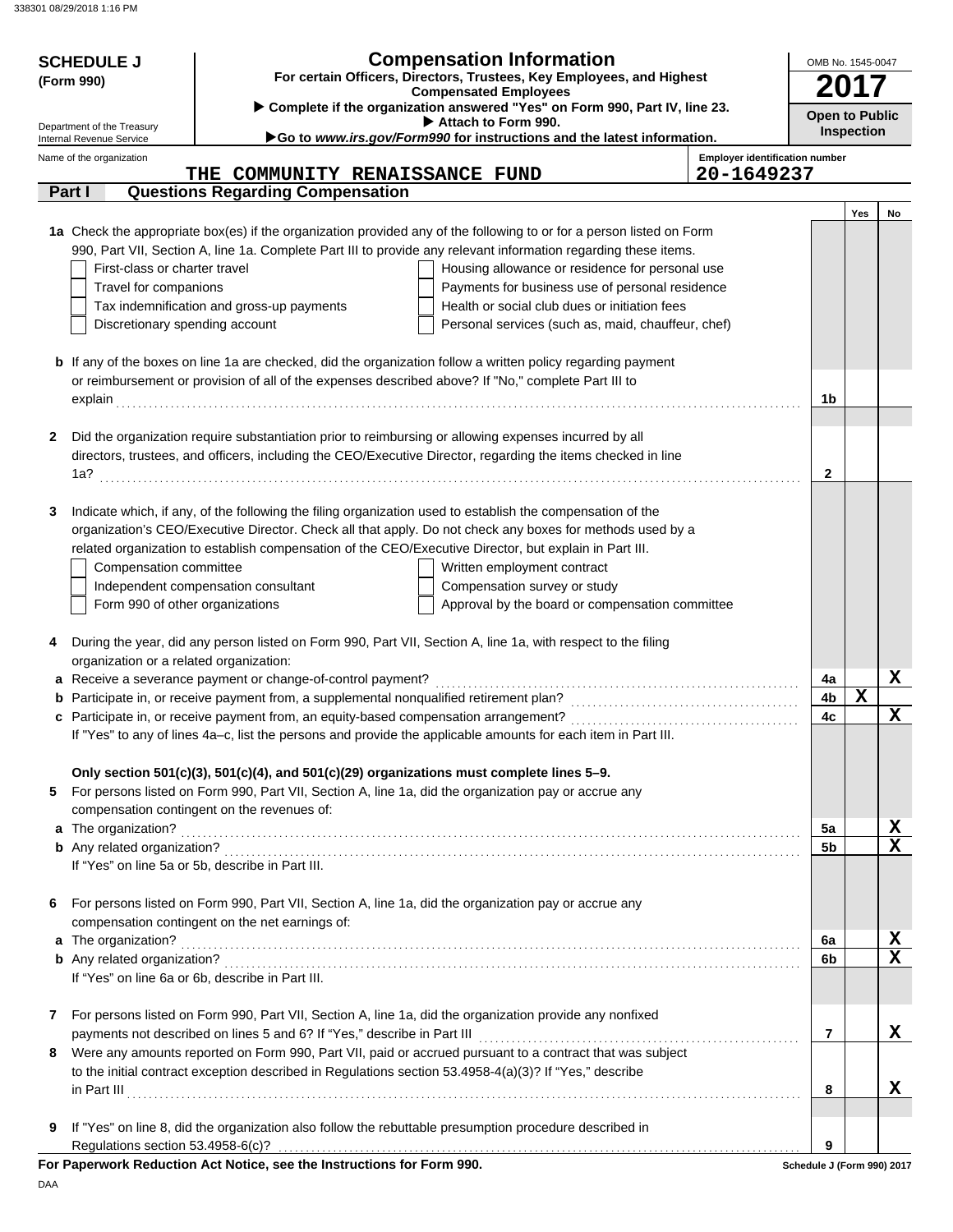### THE COMMUNITY RENAISSANCE FUND 20-1649237 Schedule J (Form 990) 2017

### Officers, Directors, Trustees, Key Employees, and Highest Compensated Employees. Use duplicate copies if additional space is needed. Part II

For each individual whose compensation must be reported on Schedule J, report compensation from the organization on row (i) and from related organizations, described in the instructions, on row (ii). Do not list any individuals that aren't listed on Form 990, Part VII.

Note: The sum of columns (B)(i)-(iii) for each listed individual must equal the total amount of Form 990, Part VII, Section A, line 1a, applicable column (D) and (E) amounts for that individual.

|                            |                          | (B) Breakdown of W-2 and/or 1099-MISC compensation |                                           | (C) Retirement and             | (D) Nontaxable | (E) Total of columns | (F) Compensation                                           |
|----------------------------|--------------------------|----------------------------------------------------|-------------------------------------------|--------------------------------|----------------|----------------------|------------------------------------------------------------|
| (A) Name and Title         | (i) Base<br>compensation | (ii) Bonus & incentive<br>compensation             | (iii) Other<br>reportable<br>compensation | other deferred<br>compensation | benefits       | $(B)(i)$ - $(D)$     | in column (B) reported<br>as deferred on prior<br>Form 990 |
| <b>RANDY MAIERS</b><br>(i) | $\mathbf 0$              | $\overline{0}$                                     | Ω                                         | 0                              | n              | $\mathbf{O}$         | $\mathbf 0$                                                |
| 1 PRESIDENT<br>(iii)       | 187,959                  | 18,000                                             | 19,698                                    | 10,960                         | 29,464         | 266,081              | 7,500                                                      |
| (i)                        |                          |                                                    |                                           |                                |                |                      |                                                            |
| $\overline{2}$             |                          |                                                    |                                           |                                |                |                      |                                                            |
| (i)                        |                          |                                                    |                                           |                                |                |                      |                                                            |
|                            |                          |                                                    |                                           |                                |                |                      |                                                            |
| (i)                        |                          |                                                    |                                           |                                |                |                      |                                                            |
|                            |                          |                                                    |                                           |                                |                |                      |                                                            |
| (i)                        |                          |                                                    |                                           |                                |                |                      |                                                            |
| $\sqrt{5}$                 |                          |                                                    |                                           |                                |                |                      |                                                            |
| (i)                        |                          |                                                    |                                           |                                |                |                      |                                                            |
| $\bf{6}$                   |                          |                                                    |                                           |                                |                |                      |                                                            |
| (i)                        |                          |                                                    |                                           |                                |                |                      |                                                            |
| $\overline{7}$             |                          |                                                    |                                           |                                |                |                      |                                                            |
| (i)                        |                          |                                                    |                                           |                                |                |                      |                                                            |
| 8                          |                          |                                                    |                                           |                                |                |                      |                                                            |
| (i)                        |                          |                                                    |                                           |                                |                |                      |                                                            |
| 9                          |                          |                                                    |                                           |                                |                |                      |                                                            |
| (i)                        |                          |                                                    |                                           |                                |                |                      |                                                            |
| $10\,$                     |                          |                                                    |                                           |                                |                |                      |                                                            |
| (i)                        |                          |                                                    |                                           |                                |                |                      |                                                            |
| 11                         |                          |                                                    |                                           |                                |                |                      |                                                            |
| (i)                        |                          |                                                    |                                           |                                |                |                      |                                                            |
| 12                         |                          |                                                    |                                           |                                |                |                      |                                                            |
| (i)                        |                          |                                                    |                                           |                                |                |                      |                                                            |
| 13                         |                          |                                                    |                                           |                                |                |                      |                                                            |
| (i)                        |                          |                                                    |                                           |                                |                |                      |                                                            |
| 14                         |                          |                                                    |                                           |                                |                |                      |                                                            |
| (i)                        |                          |                                                    |                                           |                                |                |                      |                                                            |
| 15                         |                          |                                                    |                                           |                                |                |                      |                                                            |
| (i)                        |                          |                                                    |                                           |                                |                |                      |                                                            |
| 16                         |                          |                                                    |                                           |                                |                |                      |                                                            |

Schedule J (Form 990) 2017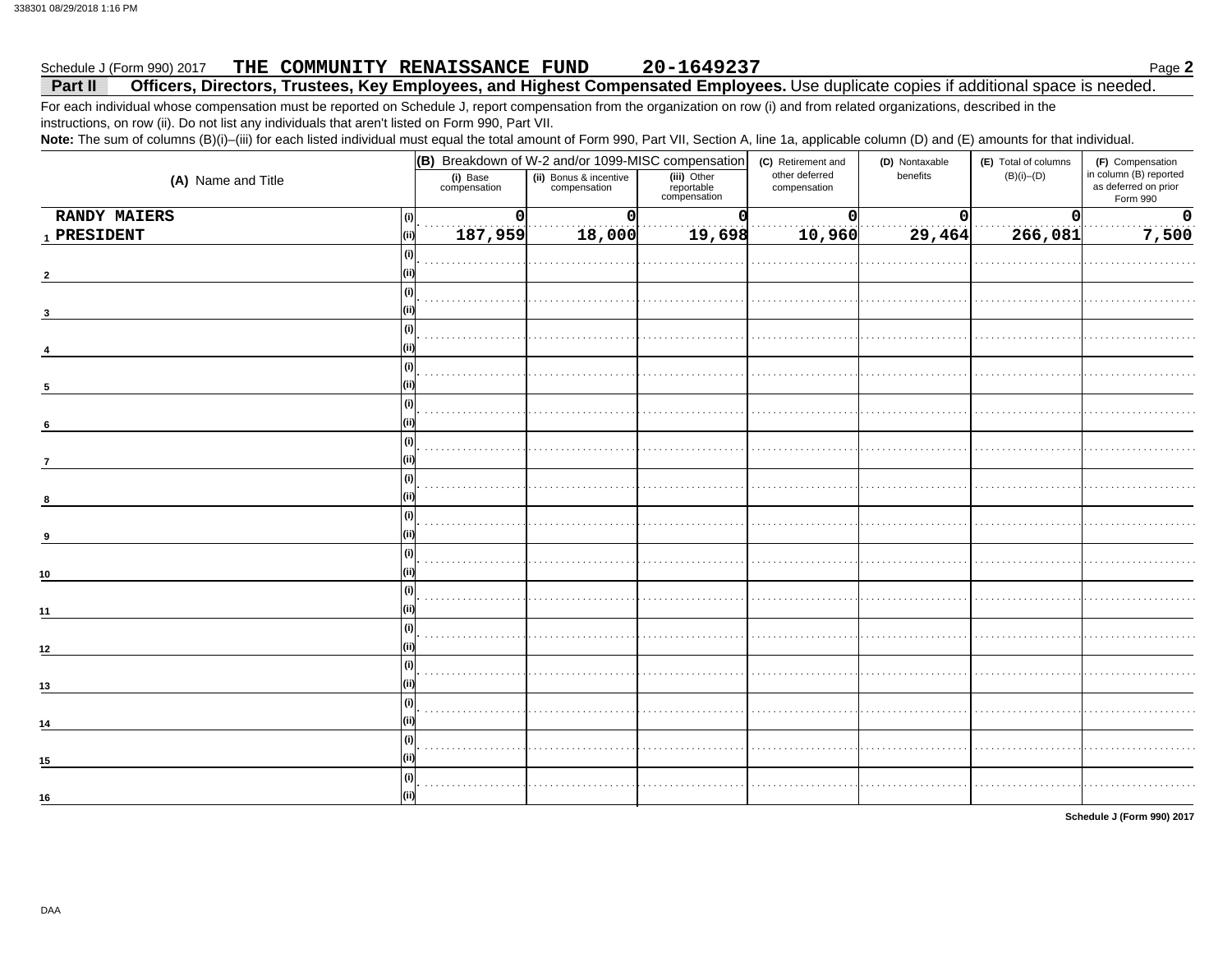| Schedule J (Form 990) 2017 THE COMMUNITY RENAISSANCE FUND                                                                                                                                                                                                    | 20-1649237                                    | Page 3      |
|--------------------------------------------------------------------------------------------------------------------------------------------------------------------------------------------------------------------------------------------------------------|-----------------------------------------------|-------------|
| <b>Supplemental Information</b><br>Part III<br>Provide the information, explanation, or descriptions required for Part I, lines 1a, 1b, 3, 4a, 4b, 4c, 5a, 5b, 6a, 6b, 7, and 8, and for Part II. Also complete this part<br>for any additional information. |                                               |             |
| PART I, LINE 4 - SEVERANCE, NONQUALIFIED, AND EQUITY-BASED PAYMENTS                                                                                                                                                                                          |                                               |             |
|                                                                                                                                                                                                                                                              | <b>SEVERANCE</b><br>NONQUALIFIED EQUITY-BASED |             |
| <b>RANDY MAIERS</b>                                                                                                                                                                                                                                          | 11,822<br>$\mathbf 0$                         | $\mathbf 0$ |
|                                                                                                                                                                                                                                                              |                                               |             |
|                                                                                                                                                                                                                                                              |                                               |             |
|                                                                                                                                                                                                                                                              |                                               |             |
|                                                                                                                                                                                                                                                              |                                               |             |
|                                                                                                                                                                                                                                                              |                                               |             |
|                                                                                                                                                                                                                                                              |                                               |             |
|                                                                                                                                                                                                                                                              |                                               |             |
|                                                                                                                                                                                                                                                              |                                               |             |
|                                                                                                                                                                                                                                                              |                                               |             |
|                                                                                                                                                                                                                                                              |                                               |             |
|                                                                                                                                                                                                                                                              |                                               |             |
|                                                                                                                                                                                                                                                              |                                               |             |
|                                                                                                                                                                                                                                                              |                                               |             |
|                                                                                                                                                                                                                                                              |                                               |             |
|                                                                                                                                                                                                                                                              |                                               |             |
|                                                                                                                                                                                                                                                              |                                               |             |

Schedule J (Form 990) 2017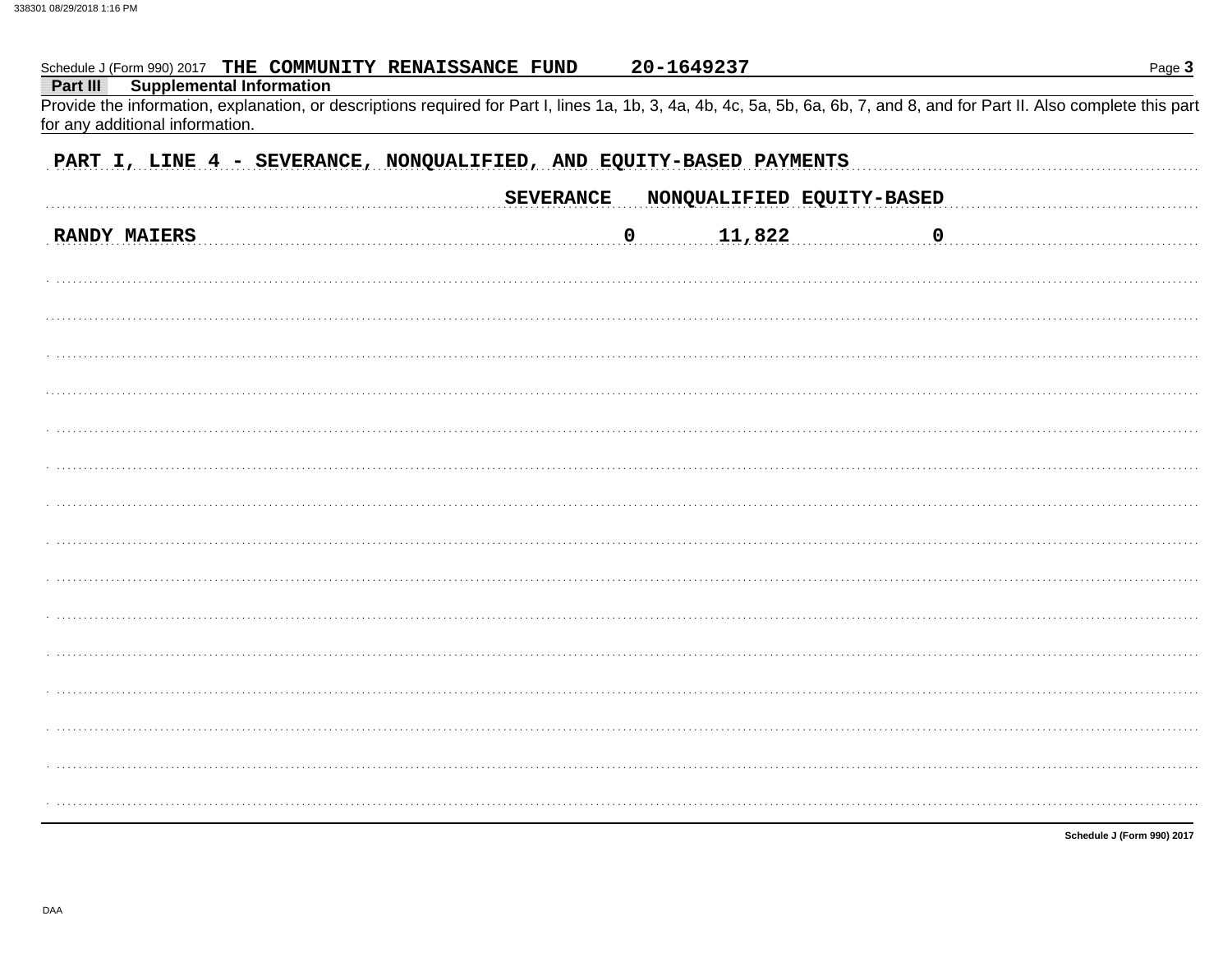Supplemental Information to Form 990 or 990-EZ

Complete to provide information for responses to specific questions on Form 990 or 990-EZ or to provide any additional information.

> Attach to Form 990 or 990-EZ. Go to www.irs.gov/Form990 for the latest information.

2017

**Open to Public Inspection** 

OMB No 1545-0047

Department of the Treasury<br>Internal Revenue Service Name of the organization

**SCHEDULE O** (Form 990 or 990-EZ)

THE COMMUNITY RENAISSANCE FUND

**Employer identification number** 20-1649237

FORM 990 - ORGANIZATION'S MISSION

TO OPERATE EXCLUSIVELY FOR, CHARITABLE, OR OTHER EXEMPT

PURPOSES BY ACTING FOR THE BENEFIT OF, PERFORMING FUNCTIONS

OF, OR CARRYING OUT THE CHARITABLE OR OTHER EXEMPT PURPOSES

OF THE COMMUNITY FOUNDATION OF ST. CLAIR COUNTY.

FORM 990, PART VI, LINE 11B - ORGANIZATION'S PROCESS TO REVIEW FORM 990 THE COMMUNITY FOUNDATION OF ST. CLAIR COUNTY'S BOARD OF TRUSTEES (SUPPORTED ORGANIZATION) MEET THE LAST TUESDAY OF EACH CALENDAR QUARTER AT A MINIMUM. THE BUSINESS AGENDA OF THESE BOARD MEETINGS INCLUDE A REVIEW OF INTERNAL FINANCIAL STATEMENTS AND INVESTMENT REPORTS THAT HAVE BEEN REVIEWED AND ACCEPTED BY ITS FINANCE AND INVESTMENT COMMITTEE AT ONE OF THEIR MONTHLY MEETINGS.

ANNUALLY, AT THE RECOMMENDATION OF ITS AUDIT COMMITTEE, THE BOARD OF TRUSTEES ENGAGE THE SERVICES OF AN INDEPENDENT AUDITING FIRM TO PERFORM AN AUDIT OF ITS FINANCIAL RECORDS AND ISSUE AUDITED CONSOLIDATED FINANCIAL ADDITIONALLY, AS PART OF THE ENGAGEMENT, STATEMENTS FOR THE CALENDAR YEAR. THE AUDITING FIRM IS HIRED TO DRAFT THE ANNUAL FORM 990 FOR THE COMMUNITY FOUNDATION OF ST. CLAIR COUNTY AND ITS SUPPORTING ORGANIZATIONS, THE COMMUNITY RENAISSANCE FUND AND THE BLUE WATER LAND FUND; HOWEVER, COMMUNITY FOUNDATION STAFF ARE SIGNIFICANTLY INVOLVED IN THIS PROCESS.

MEMBERSHIP ON BOTH THE AUDIT COMMITTEE AND THE FINANCE AND INVESTMENT COMMITTEE INCLUDE A NUMBER OF BOARD TRUSTEES AS WELL AS OTHER COMMUNITY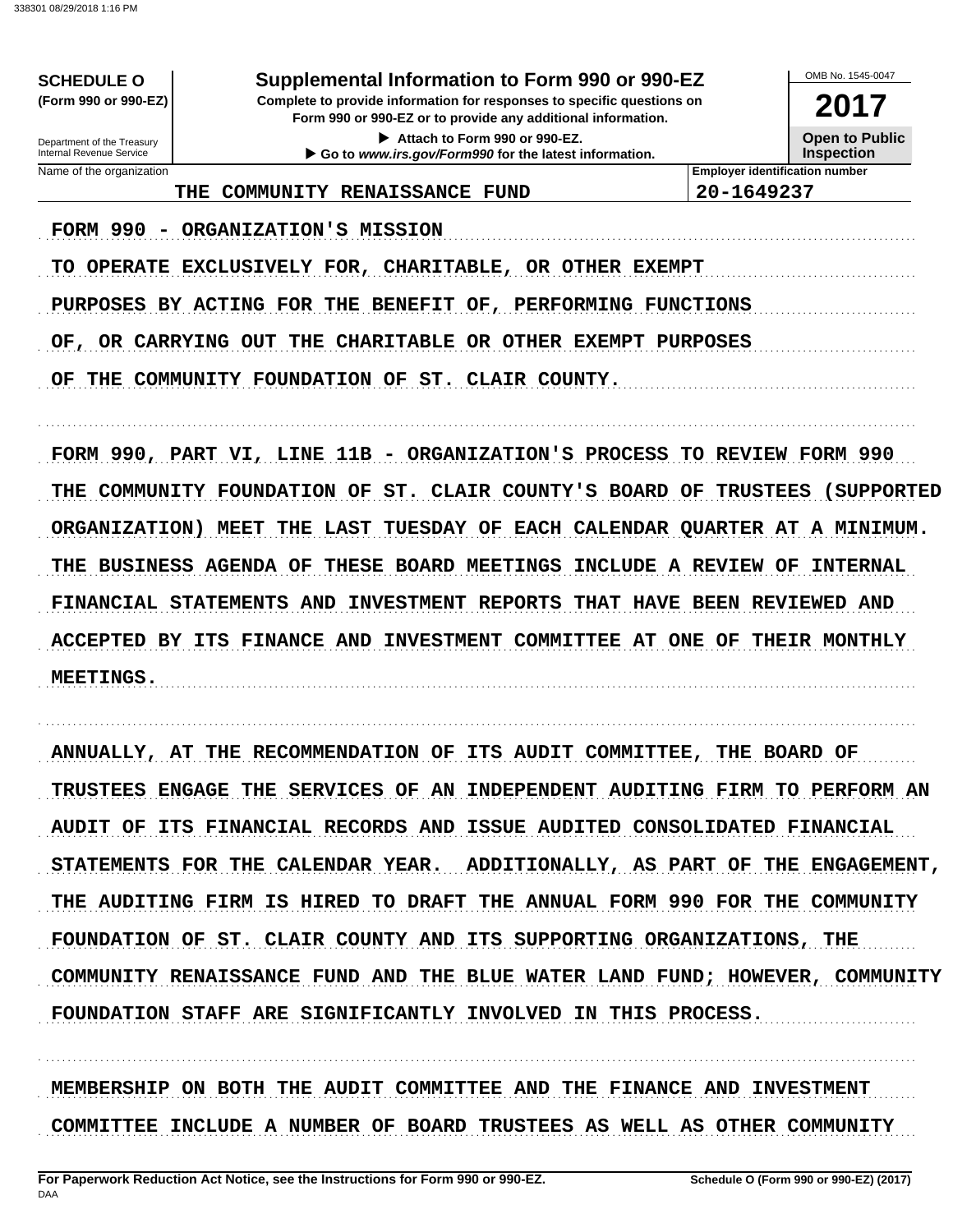| Schedule O (Form 990 or 990-EZ) (2017) | Page                                  |
|----------------------------------------|---------------------------------------|
| Name of the organization               | <b>Employer identification number</b> |
| THE COMMUNITY RENAISSANCE FUND         | 20-1649237                            |
|                                        |                                       |

MEMBERS WITH FINANCIAL OR AUDIT EXERIENCE.

ASIDE FROM MEETING WITH FOUNDATION MANAGEMENT, THE INDEPENDENT AUDITORS MEET JOINTLY WITH BOTH THE FOUNDATION'S AUDIT COMMITTEE AND THE FOUNDATION'S FINANCE AND INVESTMENT COMMITTEE TO PRESENT THE AUDITED FINANCIAL STATEMENTS AND REVIEW THE RESULTS OF ITS ANNUAL AUDIT. SUBSEQUENTLY, THE CONSOLIDATED AUDIT REPORT IS PRESENTED TO AND REVIEWED BY THE FOUNDATION'S BOARD OF TRUSTEES AT ITS SECOND QUARTERLY MEETING.

DUE TO THE TIMING ASSOCIATED WITH THE AFOREMENTIONED LEVELS OF REVIEW OVER THE AUDIT REPORT, AN AUTOMATIC EXTENSION FOR FILING OF THE FORM 990 (FROM THE INITIAL MAY 15 DEADLINE) IS TYPICALLY REQUIRED. AFTER THE FINAL CONSOLIDATED FINANCIAL STATEMENTS HAVE BEEN ISSUED, THE FORM 990S FOR ALL COMPANIES ARE DRAFTED BY THE INDEPENDENT AUDIT FIRM AND ITS DIRECTOR OF TAX, WITH THE DIRECT ASSISTANCE OF THE FOUNDATION'S DIRECTOR OF FINANCE. THE FINAL DRAFT OF THE FORM 990S ARE REVIEWED BY THE FOUNDATION'S DIRECTOR OF FINANCE AND THEN SIGNED BY THE FOUNDATION'S PRESIDENT AND CEO BEFORE FILING AND AFTER BOARD ACCEPTANCE.

THE FORM 990'S (FOR THE COMMUNITY FOUNDATION AND ITS SUPPORTING ORGANIZATIONS) ARE DISTRIBUTED TO THE BOARD OF TRUSTEES FOR THEIR REVIEW PRIOR TO FILING. FOR THE SAKE OF TRANSPARENCY AND TIME-RELEVANCE, IT IS THE GOAL OF FOUNDATION MANAGEMENT TO FILE THE FORM 990'S AS QUICKLY AS IF A FORMAL REVIEW AT THE SCHEDULED BOARD OF TRUSTEE MEETING IS POSSIBLE. FEASIBLE WITHIN THE TIMEFRAME, FOUNDATION MANAGEMENT WILL DO SO, AND THE MEETING MINUTES WILL REFLECT THEIR FORMAL REVIEW. IF SUCH A FORMAL REVIEW WILL DELAY THE FILING UNNECESSARILY, FOUNDATION MANAGEMENT WILL DISTRIBUTE

PAGE 1 OF 7

Schedule O (Form 990 or 990-EZ) (2017)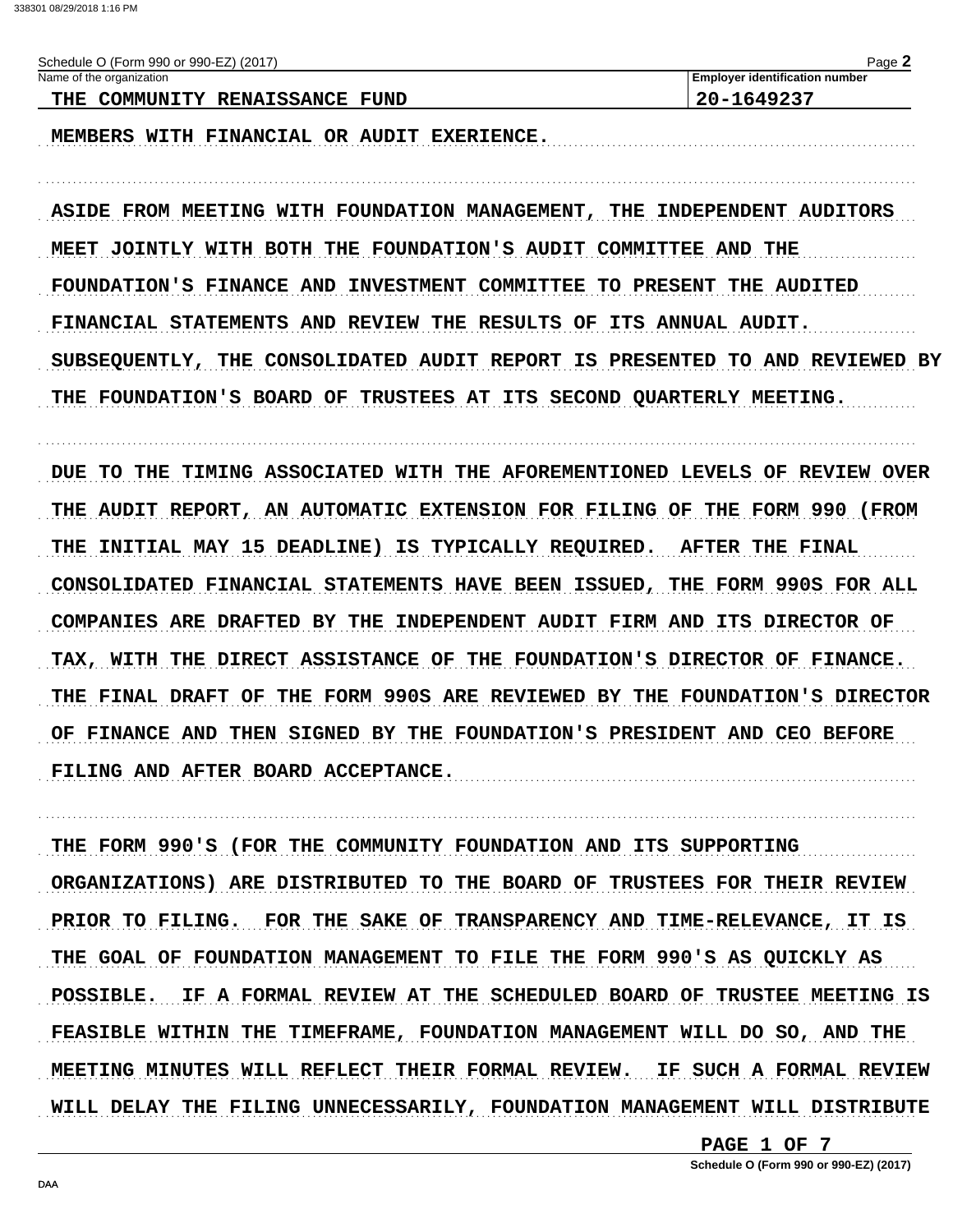| Schedule O (Form 990 or 990-EZ) (2017)                | $P$ ade $\lceil$                      |
|-------------------------------------------------------|---------------------------------------|
| Name of the organization                              | <b>Employer identification number</b> |
| <b>COMMINITY</b><br><b>RENATSSANCE</b><br>THE<br>FIND | 1649237<br>フロー                        |

ELECTRONICALLY (OR IN HARD COPY) A COPY OF THE DRAFTED FORM 990'S FOR BOARD TRUSTEES' REVIEW. AN EXPLANATORY COVER LETTER WILL ACCOMPANY THESE FORM 990'S WITH REVIEW NOTES THAT "WALK" TRUSTEES THROUGH THE DOCUMENT AND CORRELATE THE RETURN BACK TO THE AUDITED FINANCIAL STATEMENTS. THIS COVER LETTER REOUESTS THAT TRUSTEES CONTACT THE DIRECTOR OF FINANCE WITH ANY OUESTIONS AND/OR TO SCHEDULE INDIVIDUAL REVIEWS AS DEEMED NECESSARY. EACH BOARD TRUSTEE IS REQUESTED TO DOCUMENT THEIR ACCEPTANCE OF THE FORM 990S FORMALLY VIA A REPLY TO THE ELECTRONIC DISTRIBUTION, OR HARD COPY DISTRIBUTION. EVIDENCE OF BOARD OF TRUSTEE REVIEW AND APPROVAL WILL BE RETAINED IN THE FORM 990'S FILES. UPON APPROVAL OF THE BOARD OF TRUSTEES, THE FORM 990'S WILL BE FILED.

ELECTRONIC FILE VERSIONS OF THE FORM 990'S ARE THEN MADE AVAILABLE ON THE FOUNDATION'S WEBSITE (WWW.STCLAIRFOUNDATION.ORG), UPLOADED TO GUIDESTAR.ORG (A RESOURCE RELATIVE TO NON-PROFIT ORGANIZATIONS), AND ARE ALSO AVAILABLE UPON REQUEST OR IN PERSON.

FORM 990, PART VI, LINE 12C - ENFORCEMENT OF CONFLICTS POLICY THE COMMUNITY FOUNDATION OF ST. CLAIR COUNTY AND ITS SUPPORTING ORGANIZATIONS (COMMUNITY RENAISSANCE FUND & BLUE WATER LAND FUND, INC.) HAS A BOARD-APPROVED CONFLICT OF INTEREST POLICY THAT MEETS COUNCIL ON FOUNDATIONS NATIONAL STANDARDS FOR COMMUNITY FOUNDATION ACCREDITATION.

ALL BOARD TRUSTEES, INCLUDING FOUNDATION OFFICERS, COMMITTEE MEMBERS AND STAFF MEMBERS MUST REVIEW THE POLICY ANNUALLY AND SIGN A STATEMENT WHICH AFFIRMS THAT THEY:

A.) HAVE RECEIVED A COPY OF THE CONFLICT OF INTEREST POLICY;

PAGE 2 OF 7

Schedule O (Form 990 or 990-EZ) (2017)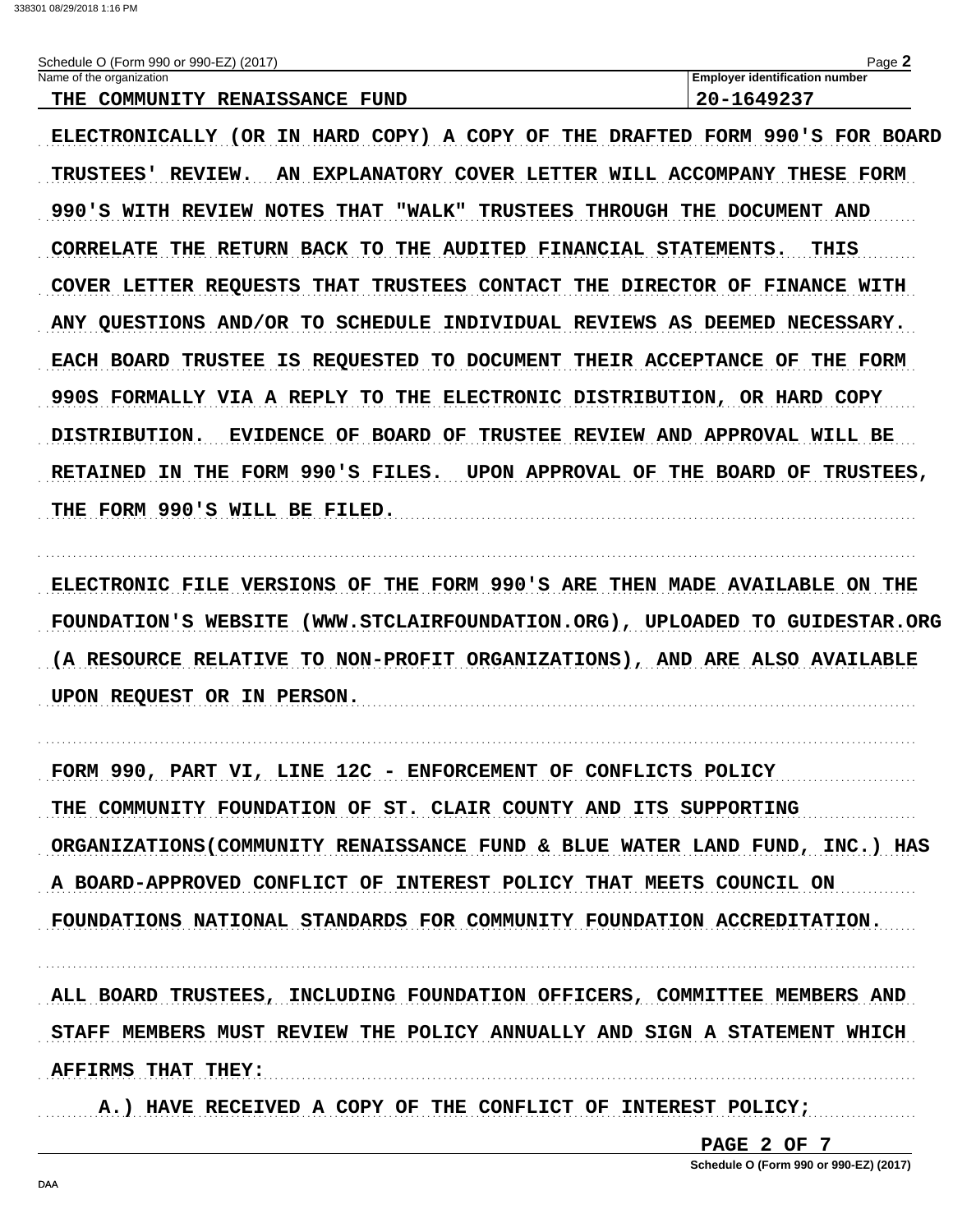338301 08/29/2018 1:16 PM

| Schedule O (Form 990 or 990-EZ) (2017)<br>Name of the organization<br>THE COMMUNITY RENAISSANCE FUND | Page 2<br><b>Employer identification number</b><br>20-1649237 |
|------------------------------------------------------------------------------------------------------|---------------------------------------------------------------|
| <b>B.) HAVE READ AND UNDERSTAND THE POLICY</b>                                                       |                                                               |
| <b>HAVE AGREED</b><br>TO COMPLY WITH THE POLICY, INCLUDING DISCLOSURE OF                             |                                                               |
| EXISTING AND POTENTIAL CONFLICTS AS THEY ARISE; AND                                                  |                                                               |
| D.) UNDERSTANDS THE COMMUNITY FOUNDATION IS CHARITABLE AND IN ORDER TO                               |                                                               |
| <b>MAINTAIN IT FEDERAL TAX EXEMPTION IT MUST ENGAGE PRIMARILY IN</b>                                 |                                                               |
| ACTIVITIES WHICH ACCOMPLISH ONE OR MORE OF ITS TAX-EXEMPT PURPOSES.                                  |                                                               |
|                                                                                                      |                                                               |
| FOUNDATION MANAGEMENT REVIEWS THESE CONFLICT OF INTEREST DISCLOSURES UPON                            |                                                               |
| RECEIPT, AND INCLUDE A SUMMARY OF BOARD CONFLICTS IN BOARD BOOKS. THE                                |                                                               |
| DISCLOSURE FORMS ARE MAINTAINED ON FILE.                                                             |                                                               |
| PRIOR TO CONSIDERATION OF ANY MOTION FOR ACTION ON ITEMS OF BUSINESS DURING                          |                                                               |
| MEETINGS, COMMITTEE MEMBERS AND BOARD OF TRUSTEES ARE ASKED IF POTENTIAL                             |                                                               |
| CONFLICTS OF<br>INTEREST EXIST.                                                                      | UPON DISCLOSURE OF A POTENTIAL CONFLICT, THE                  |
| COMMITTEE AND BOARD MUST DETERMINE IF THE POTENTIAL CONFLICT IS DEEMED                               |                                                               |
| MATERIAL OR IMMATERIAL.                                                                              | FOR TYPICAL DISCLOSURES INVOLVING A COMMITTEE                 |
| MEMBER'S OR BOARD TRUSTEE'S SERVICE WITH A NON-PROFIT ORGANIZATION BEING                             |                                                               |
| CONSIDERED FOR A GRANT, WHILE THE COMMITTEE MEMBER OR BOARD TRUSTEE MAY                              |                                                               |
| STAY AND PARTICIPATE IN DISCUSSION, THEY ABSTAIN FROM ANY VOTE. FOR ANY                              |                                                               |
| POTENTIAL CONFLICT OF INTEREST THAT IS DEEMED MATERIAL, AS OUTLINED IN THE                           |                                                               |
| COMMUNITY FOUNDATION'S CONFLICT OF INTEREST POLICY, THE COMMITTEE MEMBER OR                          |                                                               |
| BOARD TRUSTEE MAY BE ASKED TO LEAVE THE MEETING WHILE THE ITEM OF BUSINESS                           |                                                               |
|                                                                                                      |                                                               |

THE MINUTES OF ALL COMMITTEE AND BOARD MEETINGS RECORD THE NAME(S) OF THE PERSON(S) WHO WERE IN ATTENDANCE FOR DISCUSSIONS AND VOTES AND ALSO OUTLINE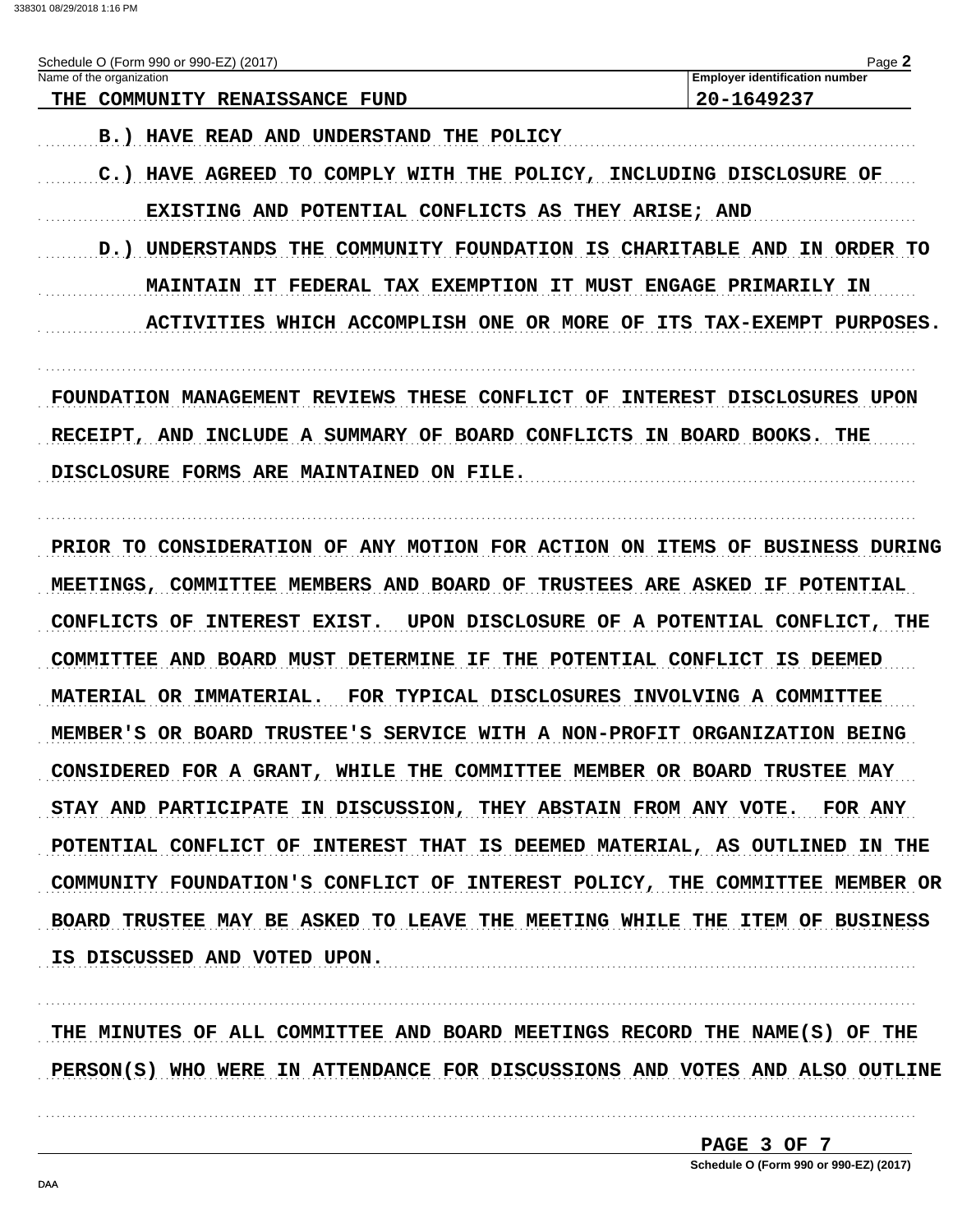338301 08/29/2018 1:16 PM

| Schedule O (Form 990 or 990-EZ) (2017)                                       | Page 2                                               |
|------------------------------------------------------------------------------|------------------------------------------------------|
| Name of the organization<br>THE COMMUNITY RENAISSANCE FUND                   | <b>Employer identification number</b><br>20-1649237  |
|                                                                              |                                                      |
| <b>1) THE NAMES OF THOSE WHO DISCLOSED OR OTHERWISE WERE FOUND TO HAVE A</b> |                                                      |
| POTENTIAL CONFLICT OF<br><b>INTEREST</b>                                     |                                                      |
| <b>2) THE NATURE OF THE POTENTIAL CONFLICT AND</b>                           |                                                      |
| <b>3) ANY ACTION TAKEN INVOLVING THE CONFLICT OF INTEREST AS WELL AS THE</b> |                                                      |
| DECISION ON THE                                                              | ITEM OF BUSINESS FOR WHICH THE POTENTIAL CONFLICT OF |
| INTEREST AROSE.                                                              |                                                      |
|                                                                              |                                                      |
| WHEN THE NATURE OF POTENTIAL CONFLICTS OF INTEREST IS OTHER THAN AS          |                                                      |
|                                                                              |                                                      |
| PREVIOUSLY REFERENCED, THE FOUNDATION'S PRESIDENT AND EXECUTIVE COMMITTEE    |                                                      |
| DISCUSS THE POTENTIAL CONFLICT OF INTEREST WITH THE INDIVIDUAL INVOLVED AND  |                                                      |
| ADDRESS HOW SUCH CONFLICT CAN BE HANDLED. RESOLUTION OF THE POTENTIAL        |                                                      |
| CONFLICT IS GUIDED BY THE FOUNDATION'S STRONG DESIRE TO MAINTAIN ITS HIGH    |                                                      |
| STANDARDS, TRANSPARENCY, AND CREDIBILITY WITH ITS DONORS, GRANTEES,          |                                                      |
| PUBLIC, AND TAXING AGENCIES.                                                 |                                                      |
|                                                                              |                                                      |
|                                                                              |                                                      |
| FORM 990, PART VI, LINE 19 - GOVERNING DOCUMENTS DISCLOSURE EXPLANATION      |                                                      |
| GOVERNING DOCUMENTS (ARTICLES OF INCORPORATION AND BYLAWS) FOR THE           |                                                      |
| COMMUNITY RENAISSANCE FUND ARE AVAILABLE ON THE COMMUNITY FOUNDATION OF ST.  |                                                      |
| CLAIR COUNTY'S (SUPPORTED ORGANIZATION) WEBSITE (WWW.STCLAIRFOUNDATION.ORG)  |                                                      |
| AS DOWNLOADABLE DOCUMENTS, ALONG WITH OTHER POLICIES AND KEY DOCUMENTS SUCH  |                                                      |
| AS OUR AUDITED FINANCIAL STATEMENTS AND IRS FORM 990S. HARD-COPIES ARE ALSO  |                                                      |
| <b>AVAILABLE UPON REQUEST.</b>                                               |                                                      |

IT IS THE GOAL OF THE FOUNDATION, ITS STAFF, AND BOARD TO BE ACCOUNTABLE AND TRANSPARENT TO OUR DONORS AND THE ENTIRE COMMUNITY BY REGULARLY DISSEMINATING OUR PROGRAM AND FINANCIAL INFORMATION. IT IS OUR INTENT TO COMPLY WITH THE INTERNAL REVENUE CODE AND REGULATIONS WITH RESPECT TO

PAGE 4 OF 7

Schedule O (Form 990 or 990-EZ) (2017)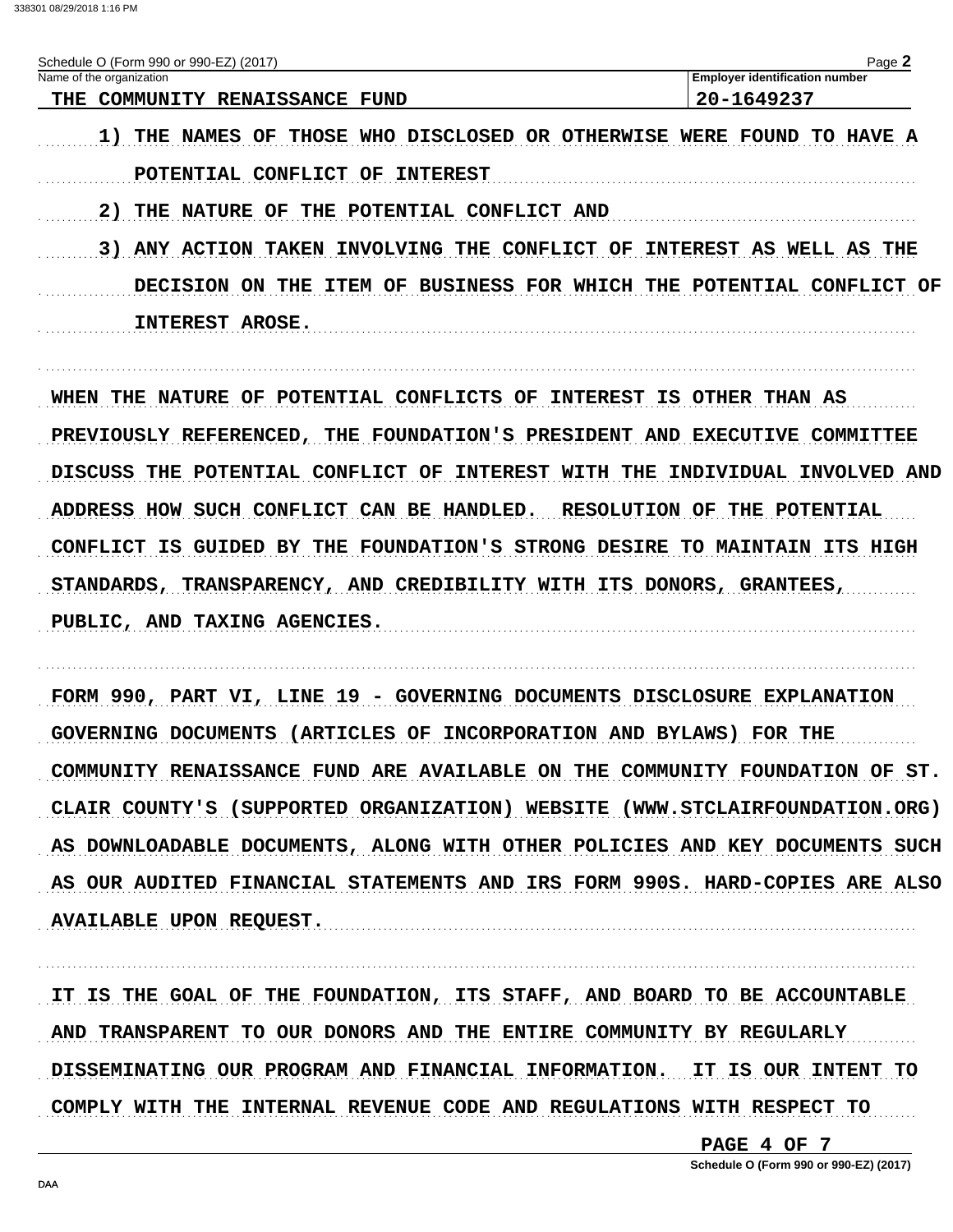| Schedule O (Form 990 or 990-EZ) (2017) | $P$ age                               |
|----------------------------------------|---------------------------------------|
| Name of the organization               | <b>Employer identification number</b> |
| COMMUNITY RENAISSANCE FUND<br>THE.     | 20-1649237                            |

PUBLIC INSPECTION OF THE FORM 990S, IRS FORM 990-TS TO THE EXTENT A FILING WERE REQUIRED, AND THE IRS DETERMINATION LETTERS FOR THE COMMUNITY FOUNDATION AND ITS CONTROLLED SUPPORTING ORGANIZATIONS. THEREFORE, THE **FOUNDATION WILL:** 

- 1) MAKE THESE DOCUMENTS AVAILABLE FOR PUBLIC INSPECTION AT ITS OFFICES DURING REGULAR BUSINESS HOURS WITHOUT CHARGE
- 2) PROVIDE A COPY WITHOUT CHARGE, OTHER THAN A REASONABLE FEE FOR REPRODUCTION AND ACTUAL POSTAGE COSTS, OF ALL OR ANY PART OF THESE DOCUMENTS REQUIRED TO BE MADE AVAILABLE FOR PUBLIC INSPECTION TO ANY INDIVIDUAL WHO MAKES A REQUEST FOR SUCH A COPY IN PERSON OR IN **WRITING; AND** 3) UPLOAD AND MAINTAIN ON OUR WEBSITE THE FOUNDATION'S AUDITED
- FINANCIAL STATEMENTS, FORM 990'S AND FORM 990-T'S TO THE EXTENT FILINGS WERE REQUIRED FOR A MINIMUM OF 3 YEARS.

ADDITIONALLY, THE GUIDESTAR ORGANIZATION SERVES AS A RESOURCE FOR THOSE INDIVIDUALS AND ORGANIZATIONS WISHING TO RESEARCH NON-PROFIT ORGANIZATIONS BY WORKING WITH THE IRS TO MAKE AVAILABLE THE 990S OF ALL NON-PROFIT ORGANIZATIONS. RECOGNIZING THAT THIS AVAILABILITY IS SOMETIMES DELAYED AND READERS MAY NOT UNDERSTAND THE FULL PICUTRE OF WHO WE ARE AND WHAT WE DO THROUGH THE FORM 990 ALONE, THE FOUNDATION WILL PAY THE NOMINAL FEE TO VOLUNTARILY HAVE ITS IRS FORM 990S UPLOADED TO GUIDESTAR'S WEBSITE, ALONG WITH ITS AUDITIED FINANCIAL STATEMENTS THAT INCLUDEDS AN OPENING COVER LETTER FROM MANAGEMENT DISCUSSING KEY PHILOSOPHIES, INITIATIVES, AND THE **FINANCIALS.** 

FORM 990, PART VII - ADDITIONAL INFORMATION

PAGE 5 OF 7 Schedule O (Form 990 or 990-EZ) (2017)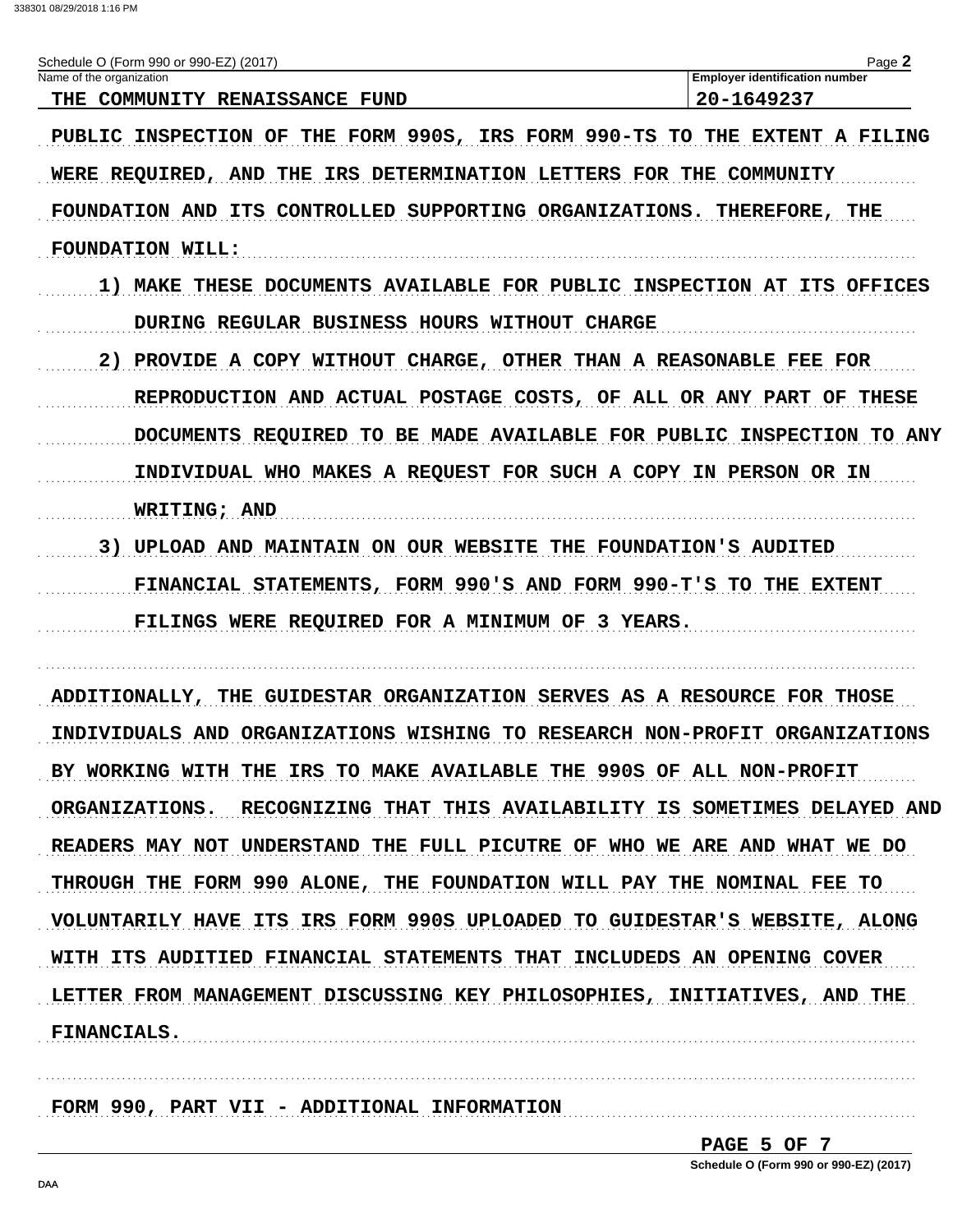| (Form 990 or 990-EZ) (2017)<br>Schedule <sup>r</sup> | مەمد<br>auc                           |
|------------------------------------------------------|---------------------------------------|
| Name of the organization                             | <b>Employer identification number</b> |
| <b>RENAISSANCE</b><br>COMMUNITY<br>FUND<br>THE       | ZU-<br>- <i>. .</i><br>---            |

COMMUNITY RENAISSANCE FUND - 990 NARRATIVE ADDRESSING COMMON PAYMASTER: THE COMMUNITY FOUNDATION OF ST. CLAIR COUNTY, TAX ID # 38-1872132, ACTS AS COMMON PAYMASTER FOR BOTH IT'S ORGANIZATION AND IT'S TWO SUPPORTING ORGANIZATIONS - THE COMMUNITY RENAISSANCE FUND, TAX ID # 20-1649237 AND THE BLUE WATER LAND FUND, INC., TAX ID 45-2908074.

WHILE ALL FORM W-2S ARE REPORTED UNDER AND TAXES ARE PAID THROUGH THE COMMUNITY FOUNDATION'S TAX ID # 38-1872132, WAGES, BENEFITS AND RELATED TAXES ARE ALLOCATED AND RECORDED BETWEEN THE FOUNDATION AND ITS SUPPORTING ORGANIZATIONS BASED UPON THE ASSIGNED RESPONSIBILITIES, TIME SPENT AND SPECIFIC WORK PERFORMED. OF THE 15 FORM W-2S FILED IN 2017, EIGHT WERE FOR CORE OPERATIONAL EMPLOYEES FOR THE COMMUNITY FOUNDATION, ONE OF WHICH HAD LEFT THE FOUNDATION MID-YEAR. THE REMAINING SEVEN FORM W-2S WERE FOR EMPLOYEES WORKING ON SPECIFIC GRANT-FUNDED INITIATIVES, FIVE OF WHICH HAD BEEN SUMMER INTERN/SEASONAL POSITIONS THAT ENDED WELL IN ADVANCE OF DECEMBER 31ST. THE WAGES FOR ALL OF THESE GRANT-FUNDED INITIATIVES WERE ALL ALLOCATED TO THE CORRESPONDING PROGRAM FUNDS WITHIN THE COMMUNITY **FOUNDATION.** 

ALTHOUGH AUDITED FINANCIAL STATEMENTS REFLECT THE CONSOLIDATION OF BOTH ORGANIZATIONS, SEPARATE FORM 990S ARE FILED FOR EACH ORGANIZATION INDEPENDENTLY. CONSEQUENTLY, THIS COMMON PAYMASTER STATUS AND THE EXISTENCE OF SHARED EMPLOYEES SHOULD BE NOTED.

AT THIS TIME, WHILE THE FOUNDATION'S PRESIDENT/CEO OVERSEES OPERATIONS AND INITIATIVES OF ITS SUPPORTING ORGANIZATIONS, HIS TIME AND RELATED WAGES/BENEFITS ARE ABSORBED UNDER THE COMMUNITY FOUNDATION'S OPERATIONS

PAGE 6 OF 7

Schedule O (Form 990 or 990-EZ) (2017)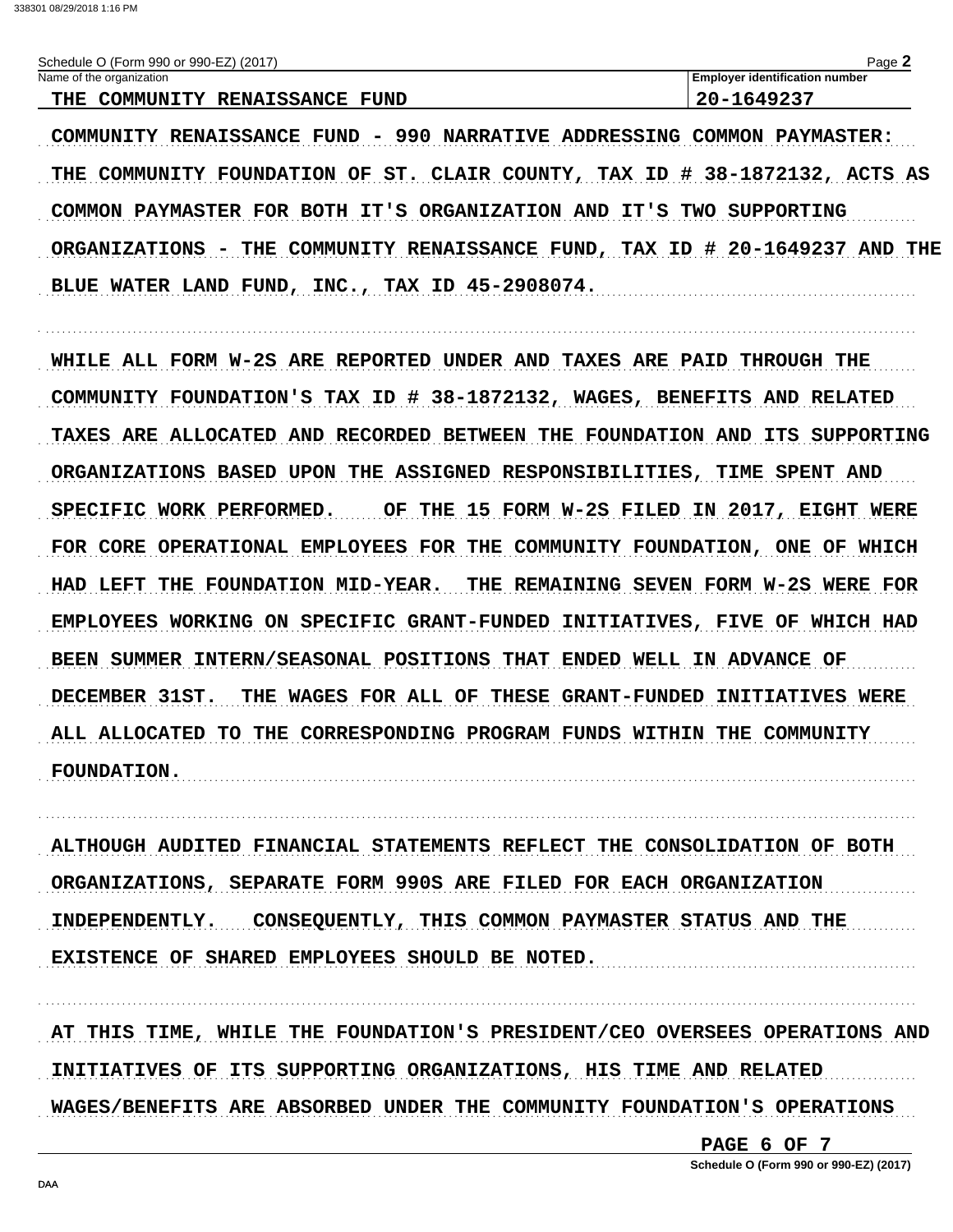| ≏חר |  |
|-----|--|

| Schedule O (Form 990 or 990-EZ) (2017)<br>Name of the organization          | Page 2<br><b>Employer identification number</b> |
|-----------------------------------------------------------------------------|-------------------------------------------------|
| THE COMMUNITY RENAISSANCE FUND                                              | 20-1649237                                      |
|                                                                             |                                                 |
| ---THAT SAID, AS RELATED ORGANIZATIONS, HIS WAGES/BENEFITS MUST BE REPORTED |                                                 |
| UNDER THOSE RESPECTIVE SUPPORTING ORGANIZATIONS' FORM 990S AS WELL, IN      |                                                 |
| ACCORDANCE TO IRS REQUIREMENTS.                                             |                                                 |
|                                                                             |                                                 |
|                                                                             |                                                 |
|                                                                             |                                                 |
|                                                                             |                                                 |
|                                                                             |                                                 |
|                                                                             |                                                 |
|                                                                             |                                                 |
|                                                                             |                                                 |
|                                                                             |                                                 |
|                                                                             |                                                 |
|                                                                             |                                                 |
|                                                                             |                                                 |
|                                                                             |                                                 |
|                                                                             |                                                 |
|                                                                             |                                                 |
|                                                                             |                                                 |
|                                                                             |                                                 |
|                                                                             |                                                 |
|                                                                             |                                                 |
|                                                                             |                                                 |
|                                                                             |                                                 |
|                                                                             |                                                 |
|                                                                             |                                                 |
|                                                                             |                                                 |
|                                                                             |                                                 |
|                                                                             |                                                 |
|                                                                             |                                                 |
|                                                                             |                                                 |
|                                                                             |                                                 |
|                                                                             |                                                 |
|                                                                             |                                                 |
|                                                                             |                                                 |
|                                                                             |                                                 |

| PAGE 7 OF 7                            |  |  |  |
|----------------------------------------|--|--|--|
| Schedule O (Form 990 or 990-EZ) (2017) |  |  |  |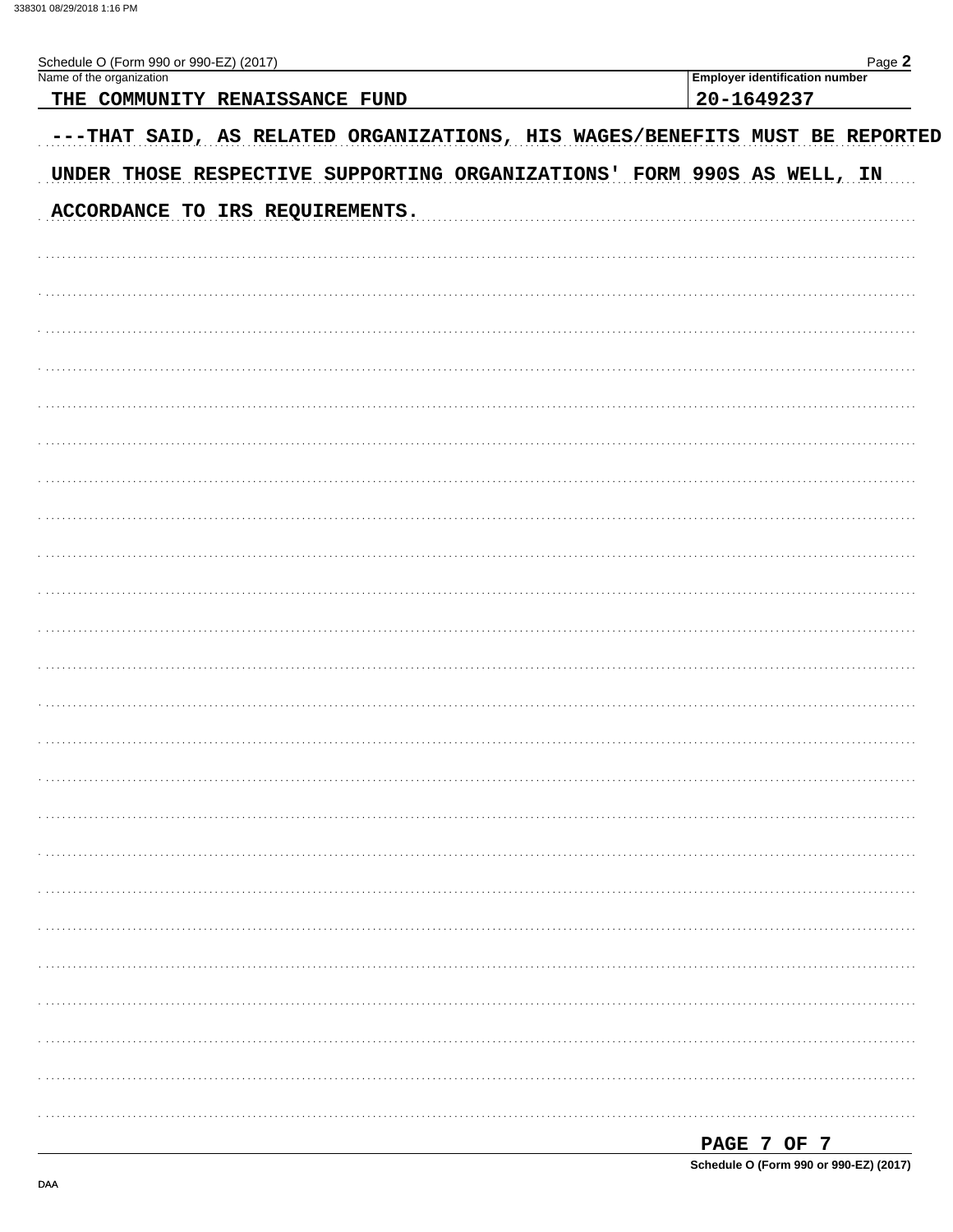**(5)**

| <b>SCHEDULE R</b><br>(Form 990)                        | <b>Related Organizations and Unrelated Partnerships</b><br>> Complete if the organization answered "Yes" on Form 990, Part IV, line 33, 34, 35b, 36, or 37.<br>Attach to Form 990.                                |                         |                                                     |                            |                                                    |                              |                                       |                                                |  |  |  |
|--------------------------------------------------------|-------------------------------------------------------------------------------------------------------------------------------------------------------------------------------------------------------------------|-------------------------|-----------------------------------------------------|----------------------------|----------------------------------------------------|------------------------------|---------------------------------------|------------------------------------------------|--|--|--|
| Department of the Treasury<br>Internal Revenue Service | Go to www.irs.gov/Form990 for instructions and the latest information.                                                                                                                                            |                         |                                                     |                            |                                                    |                              |                                       |                                                |  |  |  |
| Name of the organization                               |                                                                                                                                                                                                                   |                         |                                                     |                            |                                                    |                              | <b>Employer identification number</b> |                                                |  |  |  |
|                                                        | THE COMMUNITY RENAISSANCE FUND                                                                                                                                                                                    |                         |                                                     |                            |                                                    | 20-1649237                   |                                       |                                                |  |  |  |
| Part I                                                 | Identification of Disregarded Entities. Complete if the organization answered "Yes" on Form 990, Part IV, line 33.                                                                                                |                         |                                                     |                            |                                                    |                              |                                       |                                                |  |  |  |
|                                                        | (a)<br>Name, address, and EIN (if applicable) of disregarded entity                                                                                                                                               | (b)<br>Primary activity | (c)<br>Legal domicile (state<br>or foreign country) |                            | (d)<br>Total income                                | (e)<br>End-of-year assets    | (f)<br>Direct controlling<br>entity   |                                                |  |  |  |
| (1)                                                    |                                                                                                                                                                                                                   |                         |                                                     |                            |                                                    |                              |                                       |                                                |  |  |  |
|                                                        |                                                                                                                                                                                                                   |                         |                                                     |                            |                                                    |                              |                                       |                                                |  |  |  |
| (2)                                                    |                                                                                                                                                                                                                   |                         |                                                     |                            |                                                    |                              |                                       |                                                |  |  |  |
|                                                        |                                                                                                                                                                                                                   |                         |                                                     |                            |                                                    |                              |                                       |                                                |  |  |  |
| (3)                                                    |                                                                                                                                                                                                                   |                         |                                                     |                            |                                                    |                              |                                       |                                                |  |  |  |
|                                                        |                                                                                                                                                                                                                   |                         |                                                     |                            |                                                    |                              |                                       |                                                |  |  |  |
|                                                        |                                                                                                                                                                                                                   |                         |                                                     |                            |                                                    |                              |                                       |                                                |  |  |  |
| (4)                                                    |                                                                                                                                                                                                                   |                         |                                                     |                            |                                                    |                              |                                       |                                                |  |  |  |
|                                                        |                                                                                                                                                                                                                   |                         |                                                     |                            |                                                    |                              |                                       |                                                |  |  |  |
| (5)                                                    |                                                                                                                                                                                                                   |                         |                                                     |                            |                                                    |                              |                                       |                                                |  |  |  |
|                                                        |                                                                                                                                                                                                                   |                         |                                                     |                            |                                                    |                              |                                       |                                                |  |  |  |
| Part II                                                | Identification of Related Tax-Exempt Organizations. Complete if the organization answered "Yes" on Form 990, Part IV, line 34 because it had<br>one or more related tax-exempt organizations during the tax year. |                         |                                                     |                            |                                                    |                              |                                       |                                                |  |  |  |
|                                                        | (a)                                                                                                                                                                                                               | (b)                     | (c)                                                 | (d)                        | (e)                                                | (f)                          |                                       | (g)                                            |  |  |  |
|                                                        | Name, address, and EIN of related organization                                                                                                                                                                    | Primary activity        | Legal domicile (state<br>or foreign country)        | <b>Exempt Code section</b> | Public charity status<br>(if section $501(c)(3)$ ) | Direct controlling<br>entity | Yes                                   | Section 512(b)(13)<br>controlled entity?<br>No |  |  |  |
| (1)                                                    | COMMUNITY FOUNDATION OF ST. CLAIR                                                                                                                                                                                 |                         |                                                     |                            |                                                    |                              |                                       |                                                |  |  |  |
| 500 WATER STREET                                       | 38-1872132                                                                                                                                                                                                        |                         |                                                     |                            |                                                    |                              |                                       |                                                |  |  |  |
| PORT HURON<br><b>BLUE WATER LAND FUND</b><br>(2)       | MI 48060                                                                                                                                                                                                          | COMM DEV                | МI                                                  | 501C3                      | 7                                                  | N/A                          |                                       | x                                              |  |  |  |
| 500 WATER STREET                                       | 45-2908074                                                                                                                                                                                                        |                         |                                                     |                            |                                                    |                              |                                       |                                                |  |  |  |
| PORT HURON                                             | MI 48060                                                                                                                                                                                                          | COMM DEV                | MΙ                                                  | 501C3                      | 12A                                                | NA                           |                                       | x                                              |  |  |  |
| (3)                                                    |                                                                                                                                                                                                                   |                         |                                                     |                            |                                                    |                              |                                       |                                                |  |  |  |
|                                                        |                                                                                                                                                                                                                   |                         |                                                     |                            |                                                    |                              |                                       |                                                |  |  |  |
| (4)                                                    |                                                                                                                                                                                                                   |                         |                                                     |                            |                                                    |                              |                                       |                                                |  |  |  |
|                                                        |                                                                                                                                                                                                                   |                         |                                                     |                            |                                                    |                              |                                       |                                                |  |  |  |

. . . . . . . . . . . . . . . . . . . . . . . . . . . . . . . . . . . . . . . . . . . . . . . . . . . . . . . . . . . . . . . . . . . . . . . . . . . . . . . . . . . . . . . .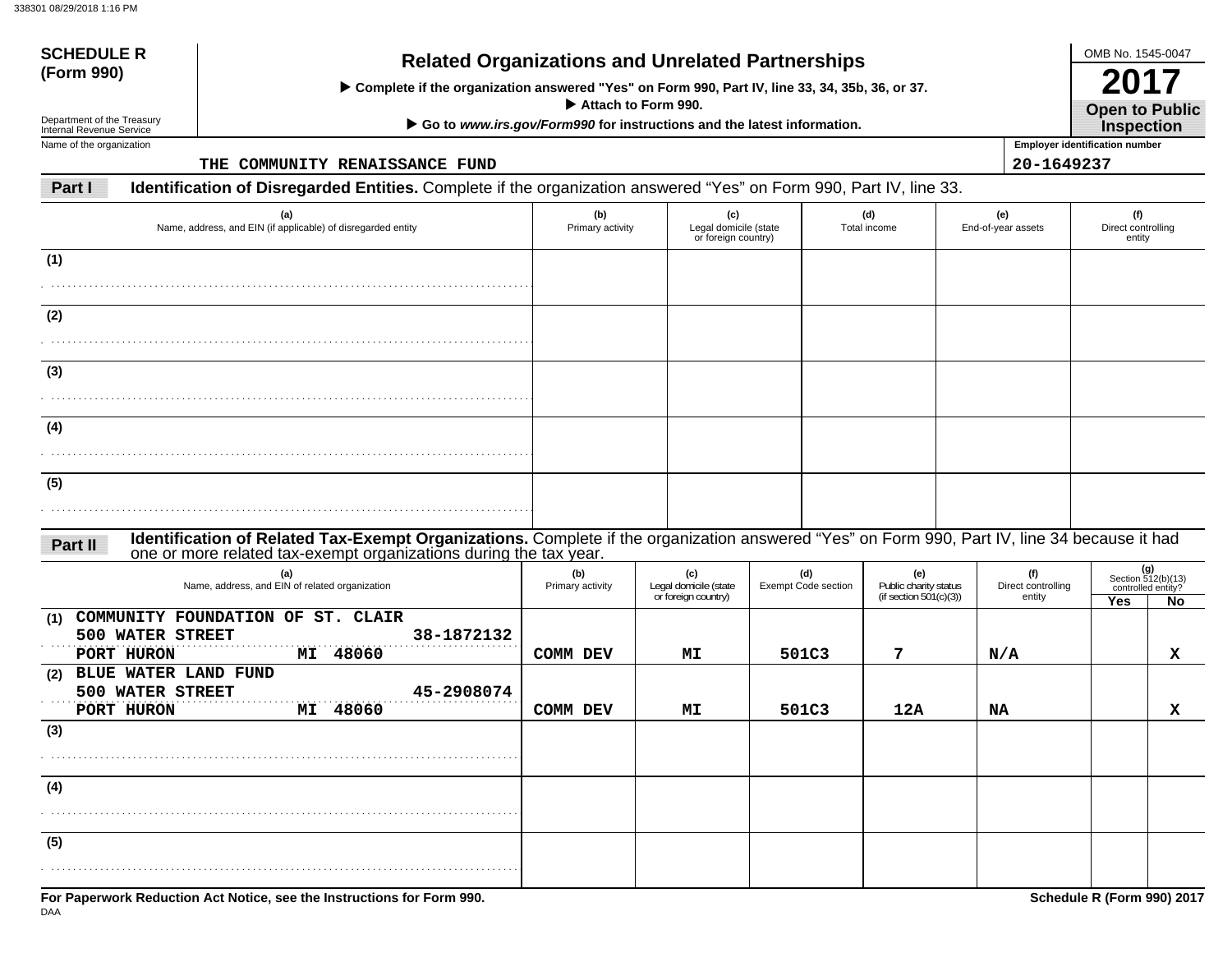|          | Schedule R (Form 990) 2017 THE COMMUNITY RENAISSANCE FUND                                                                                                                                                                      |                         |                                                              |                                                        | 20-1649237                                                                                              |                                                        |                                        |                                                   |                    |                                                                         |                                                     | Page 2                                                |
|----------|--------------------------------------------------------------------------------------------------------------------------------------------------------------------------------------------------------------------------------|-------------------------|--------------------------------------------------------------|--------------------------------------------------------|---------------------------------------------------------------------------------------------------------|--------------------------------------------------------|----------------------------------------|---------------------------------------------------|--------------------|-------------------------------------------------------------------------|-----------------------------------------------------|-------------------------------------------------------|
| Part III | Identification of Related Organizations Taxable as a Partnership. Complete if the organization answered "Yes" on Form 990, Part IV, line 34 because it had one or more related organizations treated as a partnership during t |                         |                                                              |                                                        |                                                                                                         |                                                        |                                        |                                                   |                    |                                                                         |                                                     |                                                       |
|          | (a)<br>Name, address, and EIN of<br>related organization                                                                                                                                                                       | (b)<br>Primary activity | (c)<br>Legal<br>domicile<br>(state or<br>foreign<br>country) | (d)<br>Direct controlling<br>entity                    | (e)<br>Predominant<br>income (related,<br>unrelated,<br>excluded from<br>tax under<br>sections 512-514) | (f)<br>Share of total<br>income                        | (g)<br>Share of end-of-<br>year assets | (h)<br>Dispro-<br>portionate<br>alloc.?<br>Yes No |                    | (i)<br>Code V-UBI<br>amount in box 20<br>of Schedule K-1<br>(Form 1065) | (j)<br>General or<br>managing<br>partner?<br>Yes No | (k)<br>Percentage<br>ownership                        |
| (1)      |                                                                                                                                                                                                                                |                         |                                                              |                                                        |                                                                                                         |                                                        |                                        |                                                   |                    |                                                                         |                                                     |                                                       |
|          |                                                                                                                                                                                                                                |                         |                                                              |                                                        |                                                                                                         |                                                        |                                        |                                                   |                    |                                                                         |                                                     |                                                       |
| (2)      |                                                                                                                                                                                                                                |                         |                                                              |                                                        |                                                                                                         |                                                        |                                        |                                                   |                    |                                                                         |                                                     |                                                       |
|          |                                                                                                                                                                                                                                |                         |                                                              |                                                        |                                                                                                         |                                                        |                                        |                                                   |                    |                                                                         |                                                     |                                                       |
| (3)      |                                                                                                                                                                                                                                |                         |                                                              |                                                        |                                                                                                         |                                                        |                                        |                                                   |                    |                                                                         |                                                     |                                                       |
|          |                                                                                                                                                                                                                                |                         |                                                              |                                                        |                                                                                                         |                                                        |                                        |                                                   |                    |                                                                         |                                                     |                                                       |
| (4)      |                                                                                                                                                                                                                                |                         |                                                              |                                                        |                                                                                                         |                                                        |                                        |                                                   |                    |                                                                         |                                                     |                                                       |
|          |                                                                                                                                                                                                                                |                         |                                                              |                                                        |                                                                                                         |                                                        |                                        |                                                   |                    |                                                                         |                                                     |                                                       |
| Part IV  | Identification of Related Organizations Taxable as a Corporation or Trust. Complete if the organization answered "Yes" on Form 990, Part IV, line 34 because it had one or more related organizations treated as a corporation |                         |                                                              |                                                        |                                                                                                         |                                                        |                                        |                                                   |                    |                                                                         |                                                     |                                                       |
|          | (a)<br>Name, address, and EIN of related organization                                                                                                                                                                          | (b)<br>Primary activity |                                                              | (c)<br>Legal domicile<br>(state or<br>foreign country) | (d)<br>Direct controlling<br>entity                                                                     | (e)<br>Type of entity<br>(C corp, S corp,<br>or trust) | (f)<br>Share of total<br>income        | (g)<br>Share of                                   | end-of-year assets | (h)<br>Percentage<br>ownership                                          |                                                     | (i)<br>Section<br>512(b)(13)<br>controlled<br>entity? |
| (1)      |                                                                                                                                                                                                                                |                         |                                                              |                                                        |                                                                                                         |                                                        |                                        |                                                   |                    |                                                                         |                                                     | Yes No                                                |
|          |                                                                                                                                                                                                                                |                         |                                                              |                                                        |                                                                                                         |                                                        |                                        |                                                   |                    |                                                                         |                                                     |                                                       |
| (2)      |                                                                                                                                                                                                                                |                         |                                                              |                                                        |                                                                                                         |                                                        |                                        |                                                   |                    |                                                                         |                                                     |                                                       |
|          |                                                                                                                                                                                                                                |                         |                                                              |                                                        |                                                                                                         |                                                        |                                        |                                                   |                    |                                                                         |                                                     |                                                       |
| (3)      |                                                                                                                                                                                                                                |                         |                                                              |                                                        |                                                                                                         |                                                        |                                        |                                                   |                    |                                                                         |                                                     |                                                       |
|          |                                                                                                                                                                                                                                |                         |                                                              |                                                        |                                                                                                         |                                                        |                                        |                                                   |                    |                                                                         |                                                     |                                                       |
| (4)      |                                                                                                                                                                                                                                |                         |                                                              |                                                        |                                                                                                         |                                                        |                                        |                                                   |                    |                                                                         |                                                     |                                                       |
|          |                                                                                                                                                                                                                                |                         |                                                              |                                                        |                                                                                                         |                                                        |                                        |                                                   |                    |                                                                         |                                                     |                                                       |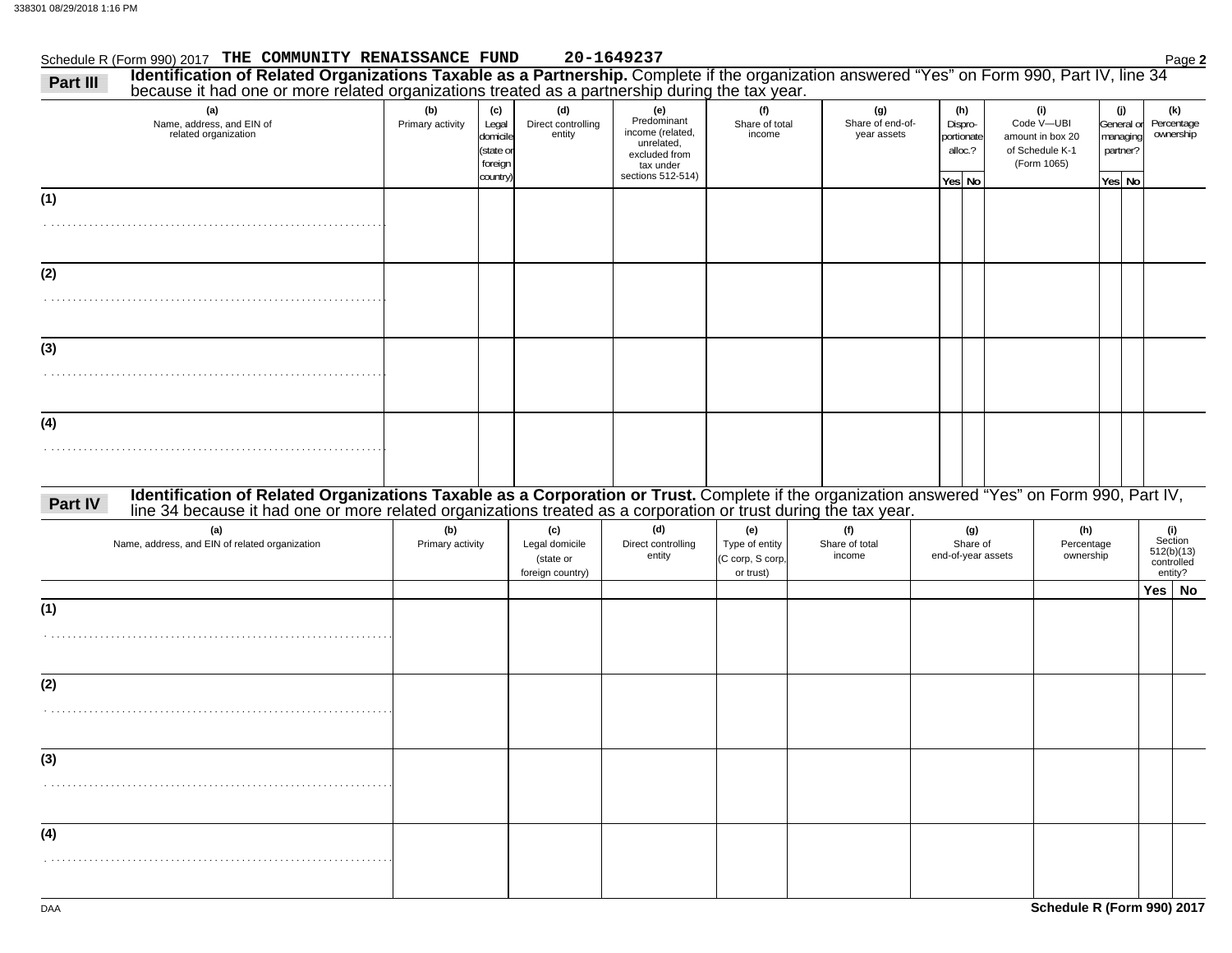### Schedule R (Form 990) 2017 Page **3 THE COMMUNITY RENAISSANCE FUND 20-1649237**20-1649237

| Part V | Transactions With Related Organizations. Complete if the organization answered "Yes" on Form 990, Part IV, line 34, 35b, or 36.                                                                                                |             |                 |                                       |                      |     |                            |  |  |
|--------|--------------------------------------------------------------------------------------------------------------------------------------------------------------------------------------------------------------------------------|-------------|-----------------|---------------------------------------|----------------------|-----|----------------------------|--|--|
|        | Note: Complete line 1 if any entity is listed in Parts II, III, or IV of this schedule.                                                                                                                                        |             |                 |                                       |                      | Yes | No                         |  |  |
| 1      | During the tax year, did the organization engage in any of the following transactions with one or more related organizations listed in Parts II-IV?                                                                            |             |                 |                                       |                      |     |                            |  |  |
|        |                                                                                                                                                                                                                                |             |                 |                                       |                      |     |                            |  |  |
|        | <b>b</b> Gift, grant, or capital contribution to related organization(s) encourse consumed and consumed contribution to related organization(s)                                                                                |             |                 |                                       | 1 <sub>b</sub>       |     | x                          |  |  |
|        |                                                                                                                                                                                                                                |             |                 |                                       | 1 <sub>c</sub>       | X   |                            |  |  |
|        |                                                                                                                                                                                                                                |             |                 |                                       | 1 <sub>d</sub>       |     | x                          |  |  |
|        | e Loans or loan guarantees by related organization(s) encourance control control control control control control control control control control control control control control control control control control control contr |             |                 |                                       | 1e                   |     | x                          |  |  |
|        |                                                                                                                                                                                                                                |             |                 |                                       |                      |     |                            |  |  |
|        |                                                                                                                                                                                                                                |             |                 |                                       | 1f                   |     | x                          |  |  |
|        | g Sale of assets to related organization(s) encourance contains a substantial container and state of assets to related organization(s)                                                                                         |             |                 |                                       | 1 <sub>q</sub>       |     | $\mathbf x$                |  |  |
|        | h Purchase of assets from related organization(s) with an example control of the control of the control of assets from related organization(s) with an example control of the control of the control of the control of the con |             |                 |                                       | 1 <sub>h</sub>       |     | $\mathbf x$                |  |  |
|        | i Exchange of assets with related organization(s) electron contract the control of the control of the control of the control of the control of the control of the control of the control of the control of the control of the  |             |                 |                                       | 1i                   |     | $\mathbf x$                |  |  |
|        | Lease of facilities, equipment, or other assets to related organization(s) Materian and the content of the content of acilities, equipment, or other assets to related organization(s) materials are content of the content of |             |                 |                                       | 11                   |     | $\overline{\mathbf{x}}$    |  |  |
|        |                                                                                                                                                                                                                                |             |                 |                                       |                      |     |                            |  |  |
|        | k Lease of facilities, equipment, or other assets from related organization(s)                                                                                                                                                 |             |                 |                                       | 1k                   |     | x                          |  |  |
|        |                                                                                                                                                                                                                                |             |                 |                                       | 11                   |     | $\mathbf x$<br>$\mathbf x$ |  |  |
|        |                                                                                                                                                                                                                                |             |                 |                                       | 1 <sub>m</sub>       |     | x                          |  |  |
|        |                                                                                                                                                                                                                                |             |                 |                                       | 1n                   | x   |                            |  |  |
|        |                                                                                                                                                                                                                                |             |                 |                                       | 1o                   |     |                            |  |  |
|        |                                                                                                                                                                                                                                |             |                 |                                       |                      |     | x                          |  |  |
|        |                                                                                                                                                                                                                                |             |                 |                                       | 1p<br>1 <sub>q</sub> |     | x                          |  |  |
|        |                                                                                                                                                                                                                                |             |                 |                                       |                      |     |                            |  |  |
|        | r Other transfer of cash or property to related organization(s)                                                                                                                                                                |             |                 |                                       | 1r                   |     | x                          |  |  |
|        | s Other transfer of cash or property from related organization(s)                                                                                                                                                              |             |                 |                                       | 1s                   |     | x                          |  |  |
|        | 2 If the answer to any of the above is "Yes," see the instructions for information on who must complete this line, including covered relationships and transaction thresholds.                                                 |             |                 |                                       |                      |     |                            |  |  |
|        | (a)                                                                                                                                                                                                                            | (b)         | (c)             | (d)                                   |                      |     |                            |  |  |
|        | Name of related organization                                                                                                                                                                                                   | Transaction | Amount involved | Method of determining amount involved |                      |     |                            |  |  |
|        |                                                                                                                                                                                                                                | $type(a-s)$ |                 |                                       |                      |     |                            |  |  |
|        |                                                                                                                                                                                                                                |             |                 |                                       |                      |     |                            |  |  |
| (1)    | COMMUNITY FOUNDATION OF ST. CLAIR                                                                                                                                                                                              | C           | 106,683         | CASH                                  |                      |     |                            |  |  |
|        |                                                                                                                                                                                                                                |             |                 |                                       |                      |     |                            |  |  |
| (2)    |                                                                                                                                                                                                                                |             |                 |                                       |                      |     |                            |  |  |
|        |                                                                                                                                                                                                                                |             |                 |                                       |                      |     |                            |  |  |
| (3)    |                                                                                                                                                                                                                                |             |                 |                                       |                      |     |                            |  |  |
|        |                                                                                                                                                                                                                                |             |                 |                                       |                      |     |                            |  |  |
| (4)    |                                                                                                                                                                                                                                |             |                 |                                       |                      |     |                            |  |  |
|        |                                                                                                                                                                                                                                |             |                 |                                       |                      |     |                            |  |  |
| (5)    |                                                                                                                                                                                                                                |             |                 |                                       |                      |     |                            |  |  |
| (6)    |                                                                                                                                                                                                                                |             |                 |                                       |                      |     |                            |  |  |
|        |                                                                                                                                                                                                                                |             |                 |                                       |                      |     |                            |  |  |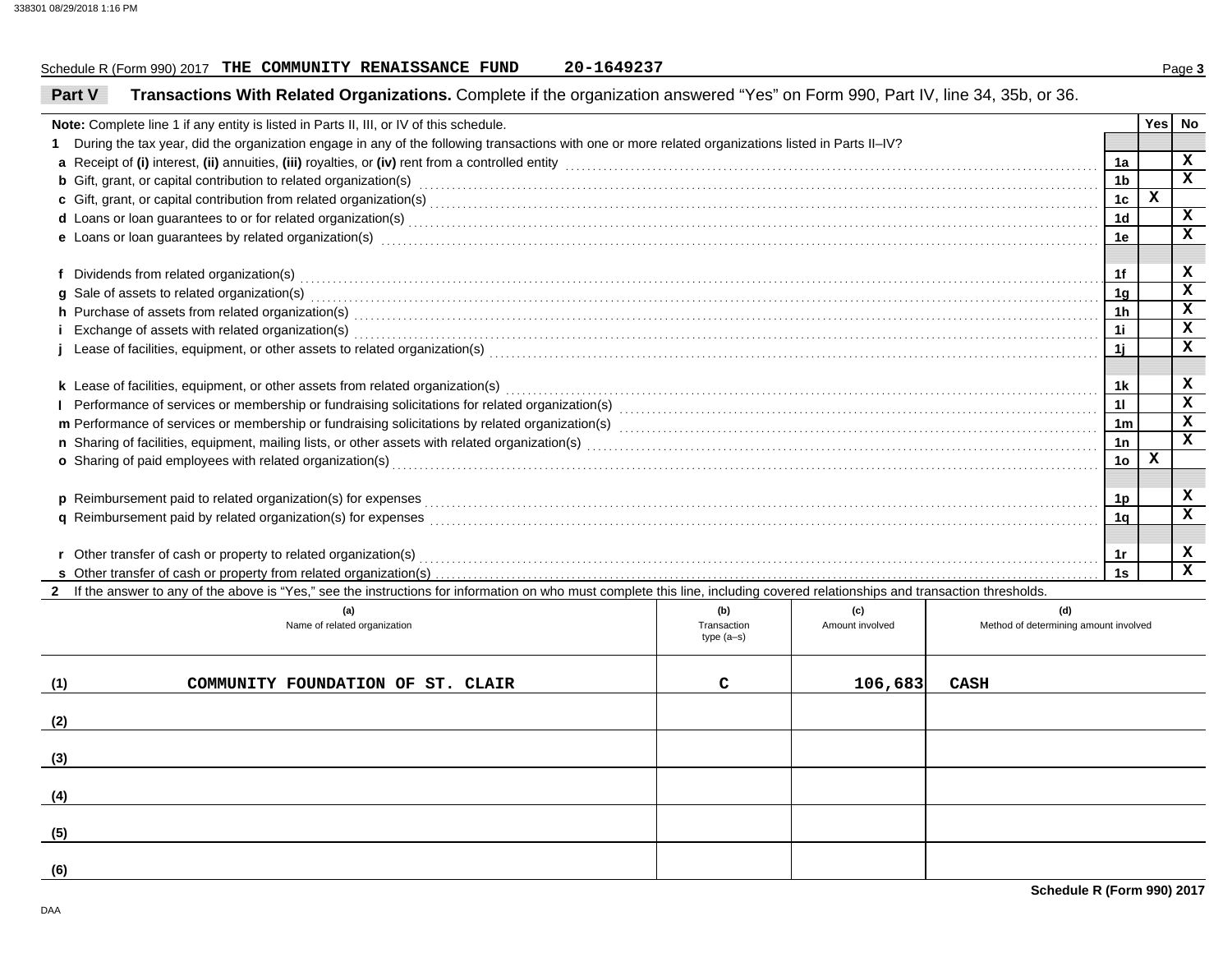### Schedule R (Form 990) 2017 Page **4 THE COMMUNITY RENAISSANCE FUND 20-1649237**20-1649237

## Part VI Unrelated Organizations Taxable as a Partnership. Complete if the organization answered "Yes" on Form 990, Part IV, line 37.

Provide the following information for each entity taxed as a partnership through which the organization conducted more than five percent of its activities (measured by total assets or gross revenue) that was not a related organization. See instructions regarding exclusion for certain investment partnerships.

| (a)<br>Name, address, and EIN of entity | . <b>.</b> 9 9<br>(b)<br>Primary activity | (c)<br>Legal<br>domicile<br>foreign | (d)<br>Predominant<br>income (related,<br>(state or unrelated, excluded<br>from tax under | (e)<br>Are all partners<br>section<br>501(c)(3)<br>organizations? | in the contract of the contract of the contract of the contract of the contract of the contract of the contract of the contract of the contract of the contract of the contract of the contract of the contract of the contrac<br>(f)<br>Share of<br>total income | (g)<br>Share of<br>end-of-year<br>assets |        | (h)<br>Disproportionate<br>allocations? | (i)<br>Code V-UBI<br>amount in box 20<br>of Schedule K-1<br>(Form 1065) |        | (j)<br>General or<br>managing<br>partner? | (k)<br>Percentage<br>ownership |
|-----------------------------------------|-------------------------------------------|-------------------------------------|-------------------------------------------------------------------------------------------|-------------------------------------------------------------------|-------------------------------------------------------------------------------------------------------------------------------------------------------------------------------------------------------------------------------------------------------------------|------------------------------------------|--------|-----------------------------------------|-------------------------------------------------------------------------|--------|-------------------------------------------|--------------------------------|
|                                         |                                           | country)                            | sections 512-514)                                                                         | Yes No                                                            |                                                                                                                                                                                                                                                                   |                                          | Yes No |                                         |                                                                         | Yes No |                                           |                                |
| (1)                                     |                                           |                                     |                                                                                           |                                                                   |                                                                                                                                                                                                                                                                   |                                          |        |                                         |                                                                         |        |                                           |                                |
| (2)                                     |                                           |                                     |                                                                                           |                                                                   |                                                                                                                                                                                                                                                                   |                                          |        |                                         |                                                                         |        |                                           |                                |
| (3)                                     |                                           |                                     |                                                                                           |                                                                   |                                                                                                                                                                                                                                                                   |                                          |        |                                         |                                                                         |        |                                           |                                |
| (4)                                     |                                           |                                     |                                                                                           |                                                                   |                                                                                                                                                                                                                                                                   |                                          |        |                                         |                                                                         |        |                                           |                                |
| (5)                                     |                                           |                                     |                                                                                           |                                                                   |                                                                                                                                                                                                                                                                   |                                          |        |                                         |                                                                         |        |                                           |                                |
| (6)                                     |                                           |                                     |                                                                                           |                                                                   |                                                                                                                                                                                                                                                                   |                                          |        |                                         |                                                                         |        |                                           |                                |
| (7)                                     |                                           |                                     |                                                                                           |                                                                   |                                                                                                                                                                                                                                                                   |                                          |        |                                         |                                                                         |        |                                           |                                |
| (8)                                     |                                           |                                     |                                                                                           |                                                                   |                                                                                                                                                                                                                                                                   |                                          |        |                                         |                                                                         |        |                                           |                                |
| (9)                                     |                                           |                                     |                                                                                           |                                                                   |                                                                                                                                                                                                                                                                   |                                          |        |                                         |                                                                         |        |                                           |                                |
| (10)                                    |                                           |                                     |                                                                                           |                                                                   |                                                                                                                                                                                                                                                                   |                                          |        |                                         |                                                                         |        |                                           |                                |
| (11)                                    |                                           |                                     |                                                                                           |                                                                   |                                                                                                                                                                                                                                                                   |                                          |        |                                         |                                                                         |        |                                           |                                |

**Schedule R (Form 990) 2017**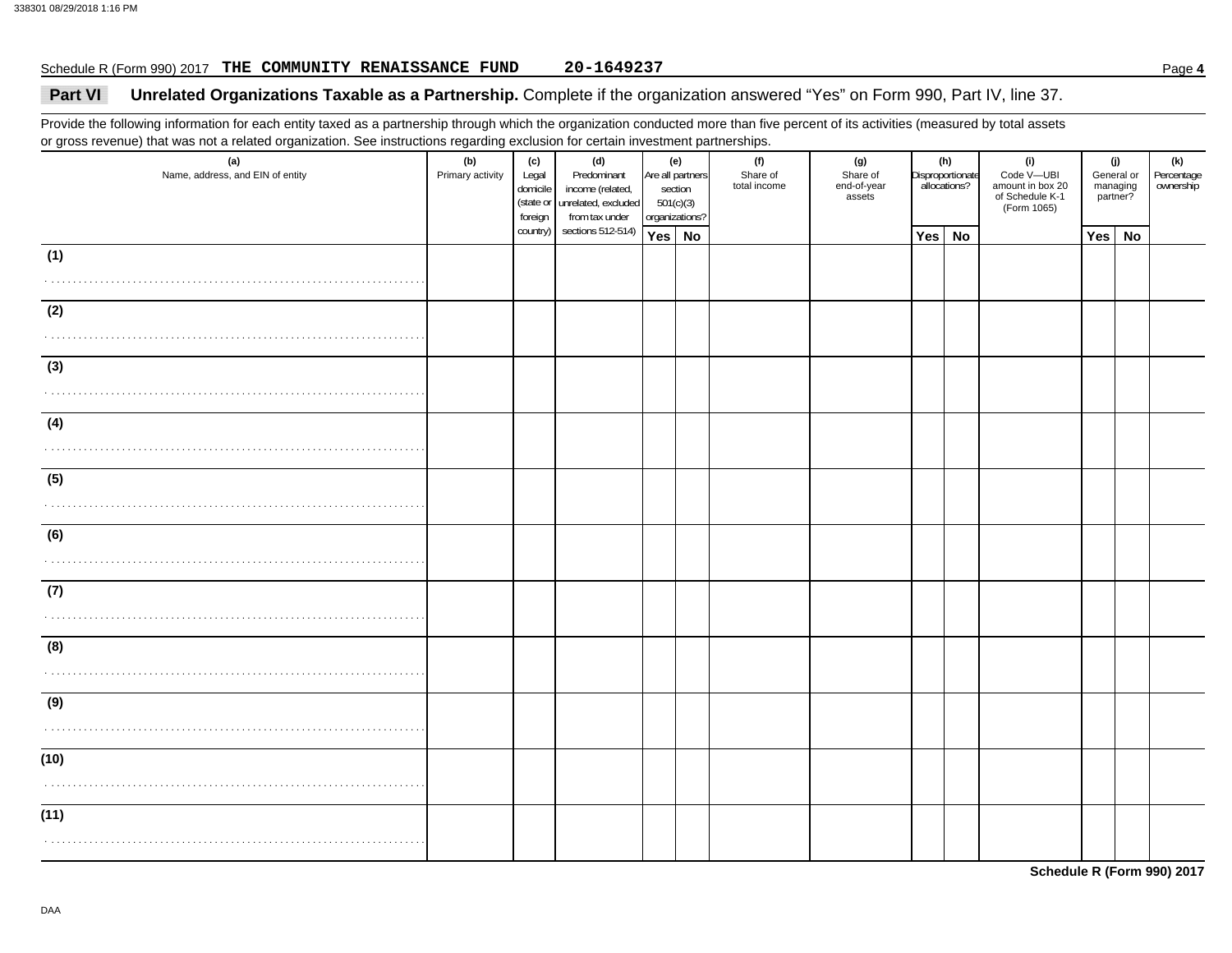| Part VII | Schedule R (Form 990) 2017 THE COMMUNITY RENAISSANCE FUND                                                               | 20-1649237 | Page 5 |
|----------|-------------------------------------------------------------------------------------------------------------------------|------------|--------|
|          | Supplemental Information.<br>Provide additional information for responses to questions on Schedule R. See Instructions. |            |        |
|          |                                                                                                                         |            |        |
|          |                                                                                                                         |            |        |
|          |                                                                                                                         |            |        |
|          |                                                                                                                         |            |        |
|          |                                                                                                                         |            |        |
|          |                                                                                                                         |            |        |
|          |                                                                                                                         |            |        |
|          |                                                                                                                         |            |        |
|          |                                                                                                                         |            |        |
|          |                                                                                                                         |            |        |
|          |                                                                                                                         |            |        |
|          |                                                                                                                         |            |        |
|          |                                                                                                                         |            |        |
|          |                                                                                                                         |            |        |
|          |                                                                                                                         |            |        |
|          |                                                                                                                         |            |        |
|          |                                                                                                                         |            |        |
|          |                                                                                                                         |            |        |
|          |                                                                                                                         |            |        |
|          |                                                                                                                         |            |        |
|          |                                                                                                                         |            |        |
|          |                                                                                                                         |            |        |
|          |                                                                                                                         |            |        |
|          |                                                                                                                         |            |        |
|          |                                                                                                                         |            |        |
|          |                                                                                                                         |            |        |
|          |                                                                                                                         |            |        |
|          |                                                                                                                         |            |        |
|          |                                                                                                                         |            |        |
|          |                                                                                                                         |            |        |
|          |                                                                                                                         |            |        |
|          |                                                                                                                         |            |        |
|          |                                                                                                                         |            |        |
|          |                                                                                                                         |            |        |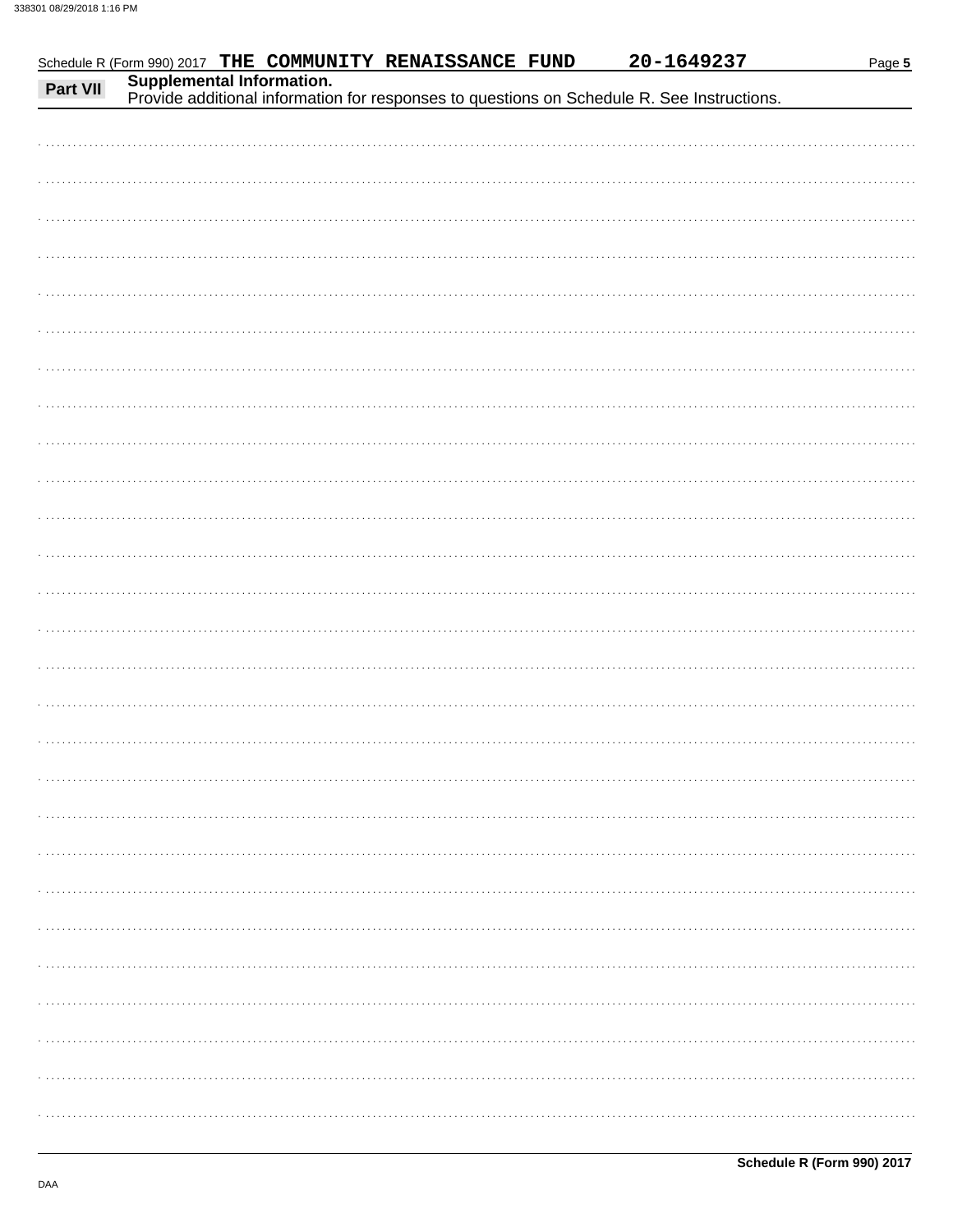# FYE: 12/31/2017

## **Form 990 - Federal General Footnote**

### **Description**

COMMUNITY RENAISSANCE FUND - 990 NARRATIVE ADDRESSING RELATIONSHIPS: AS OUTLINED BY THE GOVERNING DOCUMENTS, THE COMMUNITY RENAISSANCE FUND'S BOARD IS COMPRISED OF THE PRESIDENT OF THE COMMUNITY FOUNDATION AS WELL AS THE OTHER OFFICERS ON THE COMMUNITY FOUNDATION'S EXECUTIVE COMMITTEE, WITH AN ODD NUMBER NOT TO EXCEED FIVE INDIVIDUALS. FOR 2017, THOSE BOARD MEMBERS INCLUDE: RANDY MAIERS - PRESIDENT; MICHAEL CANSFIELD - CHAIR; DR. BASSAM NASR - VICE CHAIR; DR. RANDA JUNDI-SAMMAN - SECRETARY; AND F. WILLIAM SCHWARZ - TREASURER.

AS A SUPPORTING ORGANIZATION OF THE COMMUNITY FOUNDATION, THE PRIMARY SOURCE OF REVENUE FOR THE COMMUNITY RENAISSANCE FUND IS GIFTS FROM THE COMMUNITY FOUNDATION DIRECTLY. GIVEN WE ARE THE LARGEST COMMUNITY-BASED CHARITABLE ORGANIZATION IN THE COUNTY AND CHARITABLE GIVING IS AN EXPECTATION FOR OUR BOARD MEMBERS, IT WOULD BE RARE NOT TO SEE DONATIONS BY OUR BOARD MEMBERS. THAT SAID, SINCE ALL GIFTS MADE ARE IRREVOCABLE AND ARE HANDLED IN THE SAME MANNER AS EVERY OTHER CHARITABLE GIFT RECEIVED, NO SINGLE BOARD MEMBER OR HIS/HER GIFT WOULD HAVE MINIMAL, IF ANY, SIGNIFICANT IMPACT OR INFLUENCE.

ONE OF THE STRENGTHS OF OUR ORGANIZATION IS THAT ITS GOVERNANCE IS STRUCTURED TO ENGAGE KEY COMMUNITY LEADERS FROM ALL BUSINESS ASPECTS AND GEOGRAPHIC AREAS OF THE COUNTY AND THIS PHILOSOPHY IS CARRIED OUT THROUGH ITS SUPPORTING ORGANIZATIONS. GIVEN THIS APPROACH, THERE INEVITABLY WILL BE SOME SITUATIONS WHERE A RELATIONSHIP MAY ARISE. EXAMPLES OF THESE POTENTAIL RELATIONSHIPS INCLUDE: BANKING RELATIONSHIPS WITH AREA FINANCIAL INSTITUTIONS OR PROFESSIONL SERVICES. IN EACH OF THESE INSTANCES, HOWEVER, THE FOUNDATION HAS TAKEN MEASURES TO MAINTAIN TRANSPARENCY, KEEP ANY TRANSACTION AT ARM'S-LENGTH, AND ENFORCE ITS CONFLICT OF INTEREST POLICY. ANNUALLY, ALL BOARD MEMBERS COMPLETE A DISCLOSURE OF POTENTIAL CONFLICTS OF INTEREST, INCLUDING SERVICE ON OTHER BOARDS BY THE BOARD MEMBER OR HIS/HER FAMILY. A LIST OF POTENTIAL BOARD CONFLICTS IS UPDATED AND SUMMARIZED ANNUALLY IN BOARD BOOKS AND ARE DISCLOSED VERBALLY AND IN MEETING MINUTES WHEN CONFLICTS OF INTEREST ARISE.

IN THEIR REPECTIVE BUSINESSES, BOARD MEMBERS MAY HAVE BUSINESS RELATIONSHIPS WITH OTHER BOARD MEMBERS WHETHER IT BE THROUGH A FINANCIAL INSTITUTION, LAW FIRM, ACCOUNTING FIRM, ETC...; HOWEVER, THE COMMUNITY FOUNDATION AND ITS SUPPORTING ORGANIZATIONS HAVE HAD NO INVOLVEMENT OTHERWISE WITH RESPECT TO THOSE POTENTIAL RELATIONSHIPS BETWEEN BOARD MEMBERS.

THAT SAID, IN 2017 THERE WERE NO SUCH RELATIONSHIPS TO REPORT.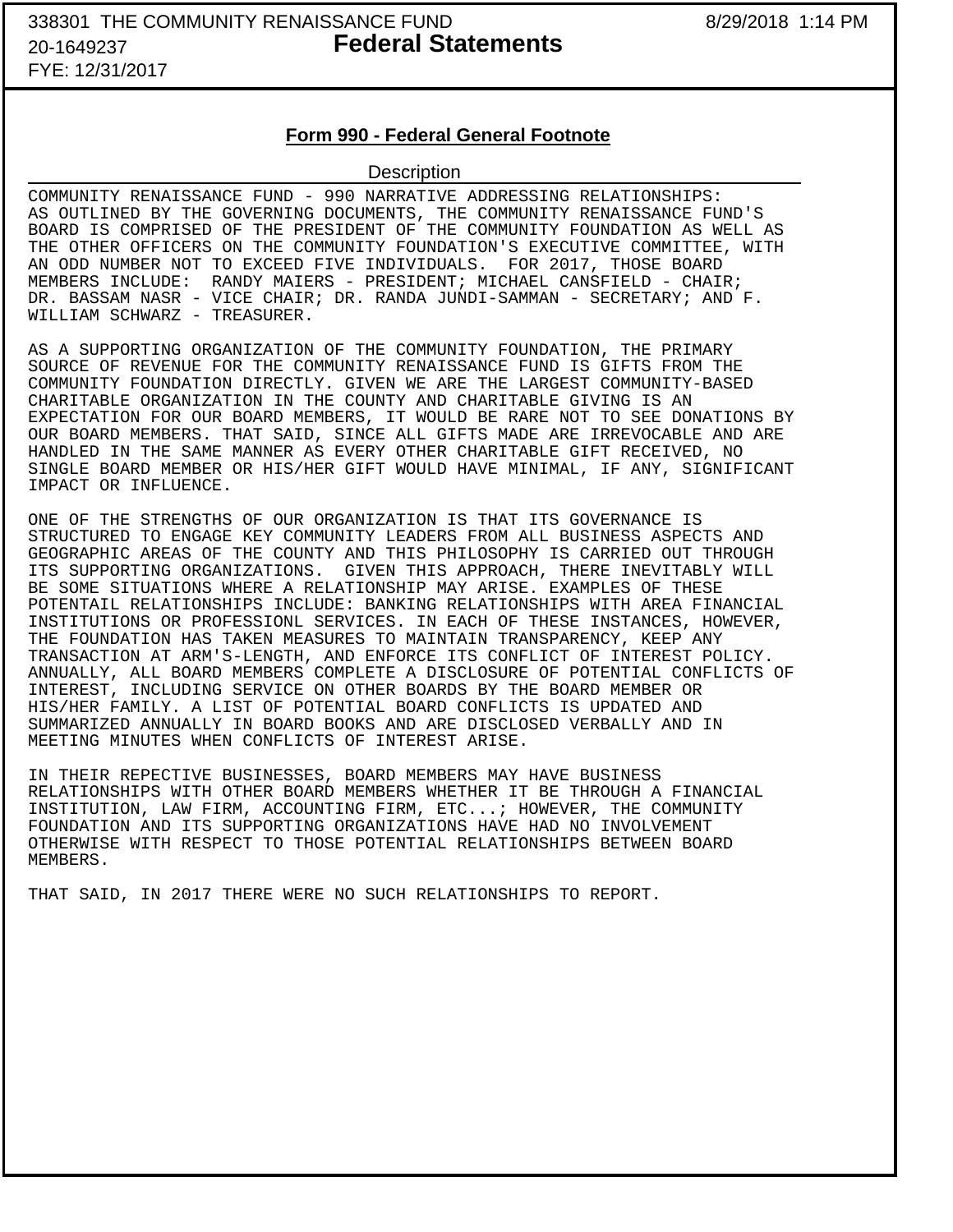| 338301 THE COMMUNITY RENAISSANCE FUND<br>20-1649237<br>FYE: 12/31/2017 |        | 8/29/2018 1:14 PM                      |                                                |         |                               |  |  |  |  |  |  |  |  |
|------------------------------------------------------------------------|--------|----------------------------------------|------------------------------------------------|---------|-------------------------------|--|--|--|--|--|--|--|--|
| <b>Taxable Interest on Investments</b>                                 |        |                                        |                                                |         |                               |  |  |  |  |  |  |  |  |
| Description                                                            |        |                                        |                                                |         |                               |  |  |  |  |  |  |  |  |
|                                                                        | Amount | Unrelated<br><b>Business Code Code</b> | <b>Exclusion Postal Acquired after</b><br>Code | 6/30/75 | <b>US</b><br>Obs $(\$$ or $%$ |  |  |  |  |  |  |  |  |
| INTEREST                                                               | \$     | 13                                     | 14                                             |         |                               |  |  |  |  |  |  |  |  |
| TOTAL                                                                  | \$     | 13                                     |                                                |         |                               |  |  |  |  |  |  |  |  |
|                                                                        |        |                                        |                                                |         |                               |  |  |  |  |  |  |  |  |